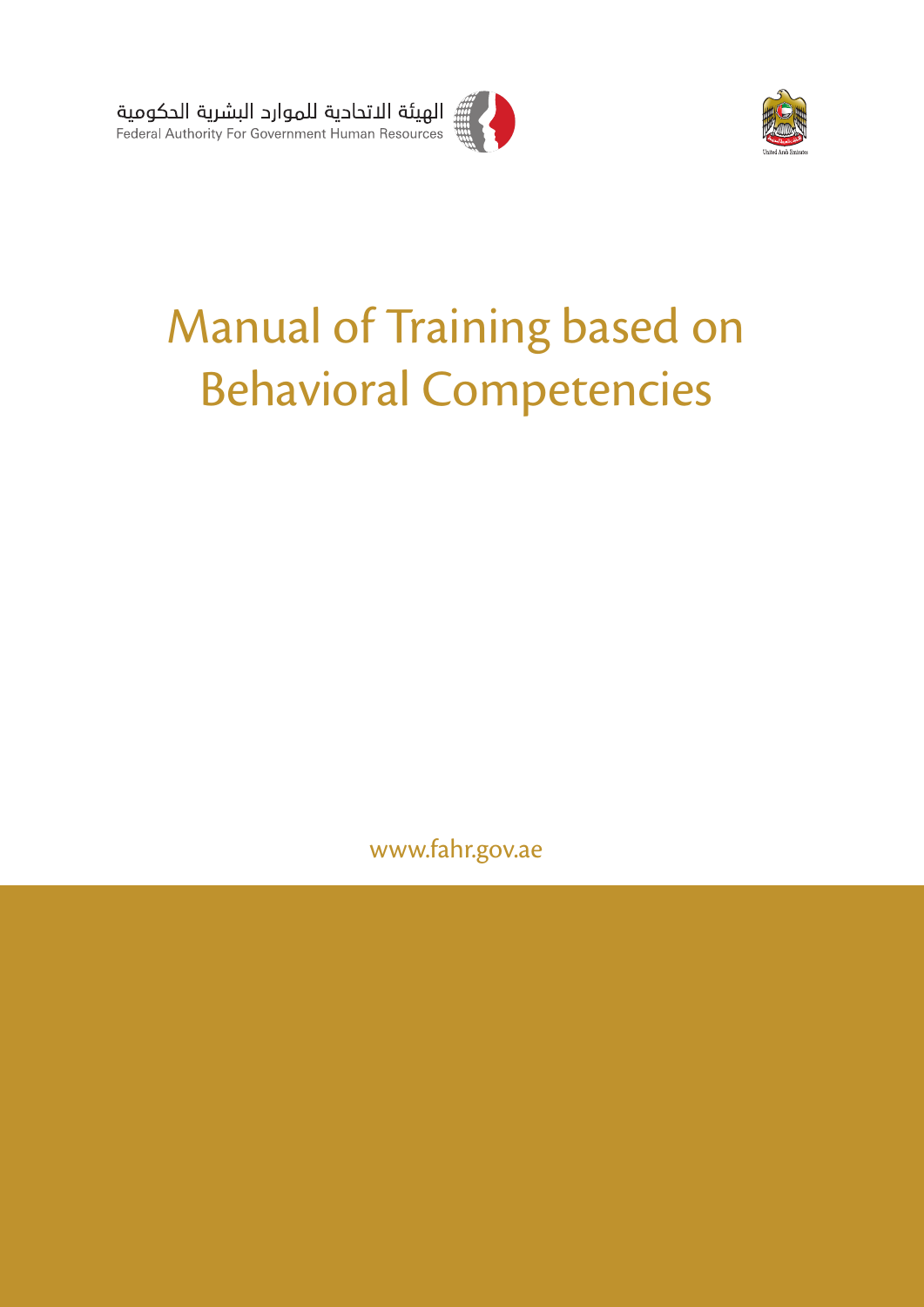



# **Manual of Training based on Behavioral Competencies**

# Output of « Maaref » Initiative<br>For the preferred Training Partners of the Federal Government Output of «Maaref» Initiative

Copyright @ The Federal Authority for Government Human Resources (FAHR)

#### **All rights reserved.**

No part of this manual may be used, reproduced, or transmitted in any form or media or by any means (electronic, mechanical, photocopying, recording, or any information storage and retrieval system) without the prior written permission of the Federal Authority for Government Human Resources (FAHR), except as provided in the terms and conditions related to the usage of the Authority's publications.

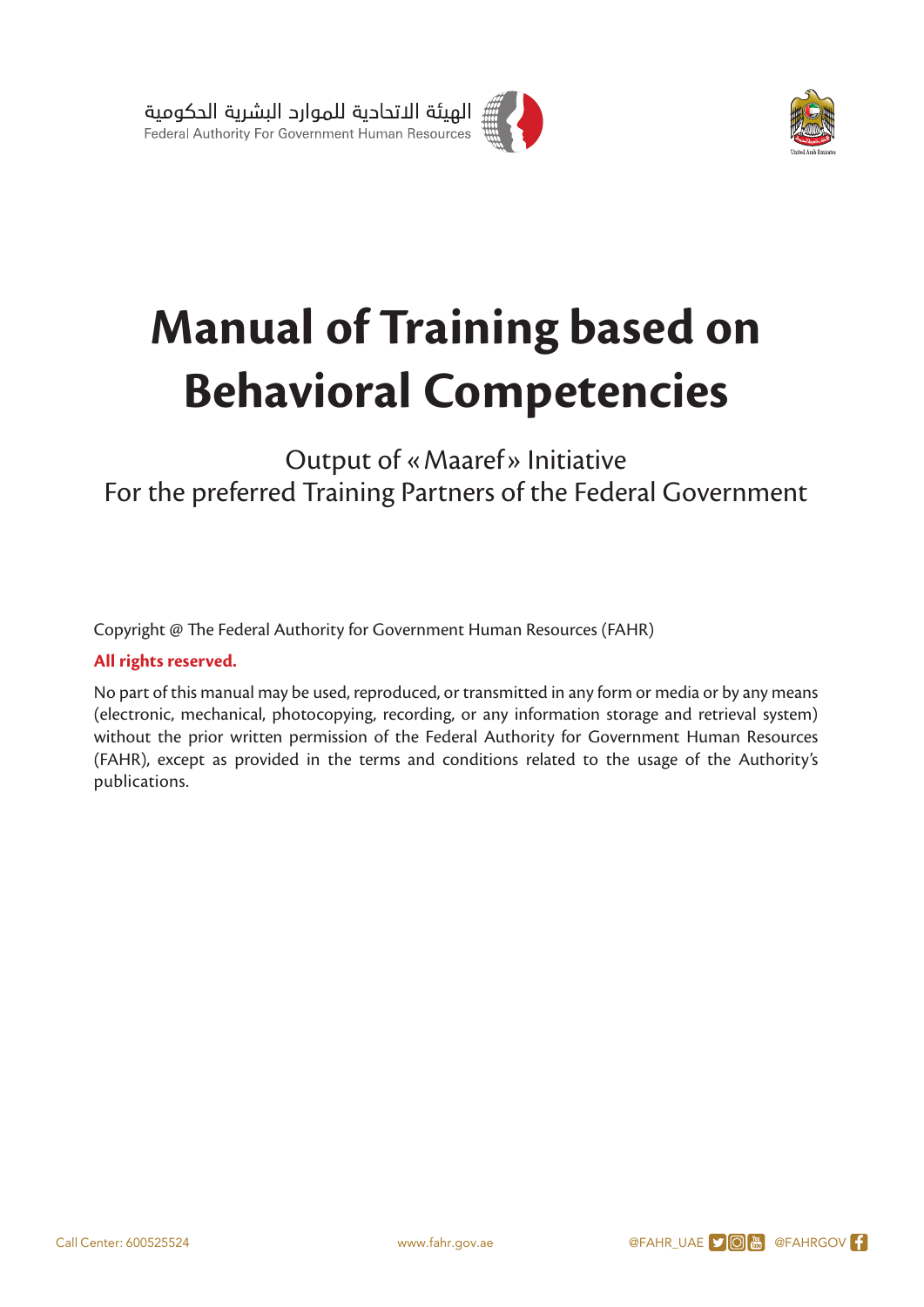# **Table of Contents**

| Introduction                                                         | 6  |
|----------------------------------------------------------------------|----|
| <b>First Chapter: General Framework</b>                              | 9  |
| <b>First: Definitions</b>                                            | 10 |
| Second: General Framework of Behavioral Competencies                 | 12 |
| Third: Scope of Application                                          | 13 |
| Fourth: Objectives and Responsibilities                              | 13 |
| Objectives                                                           | 13 |
| Responsibilities of Federal Authority for Government Human           | 13 |
| Resources                                                            |    |
| Responsibilities of Senior Management in the Federal Authority       | 14 |
| Responsibilities of Human Resources Departments in Federal           | 14 |
| Authorities and / or Training Departments                            |    |
| <b>Responsibilities of Direct Managers</b>                           | 14 |
| Responsibilities of Employees                                        | 15 |
| <b>Responsibilities of Training Providers</b>                        | 15 |
| Responsibilities of National Qualifications Committee                | 16 |
| Second Chapter: Application phases of the Manual at the level of the | 17 |
| <b>Federal Authority</b>                                             |    |
| Third Chapter: Application of the Manual at the level of Training    | 19 |
| Providers                                                            |    |
| Annexes: Training Programs Matrix Related to Behavioral              | 23 |
| Competencies                                                         |    |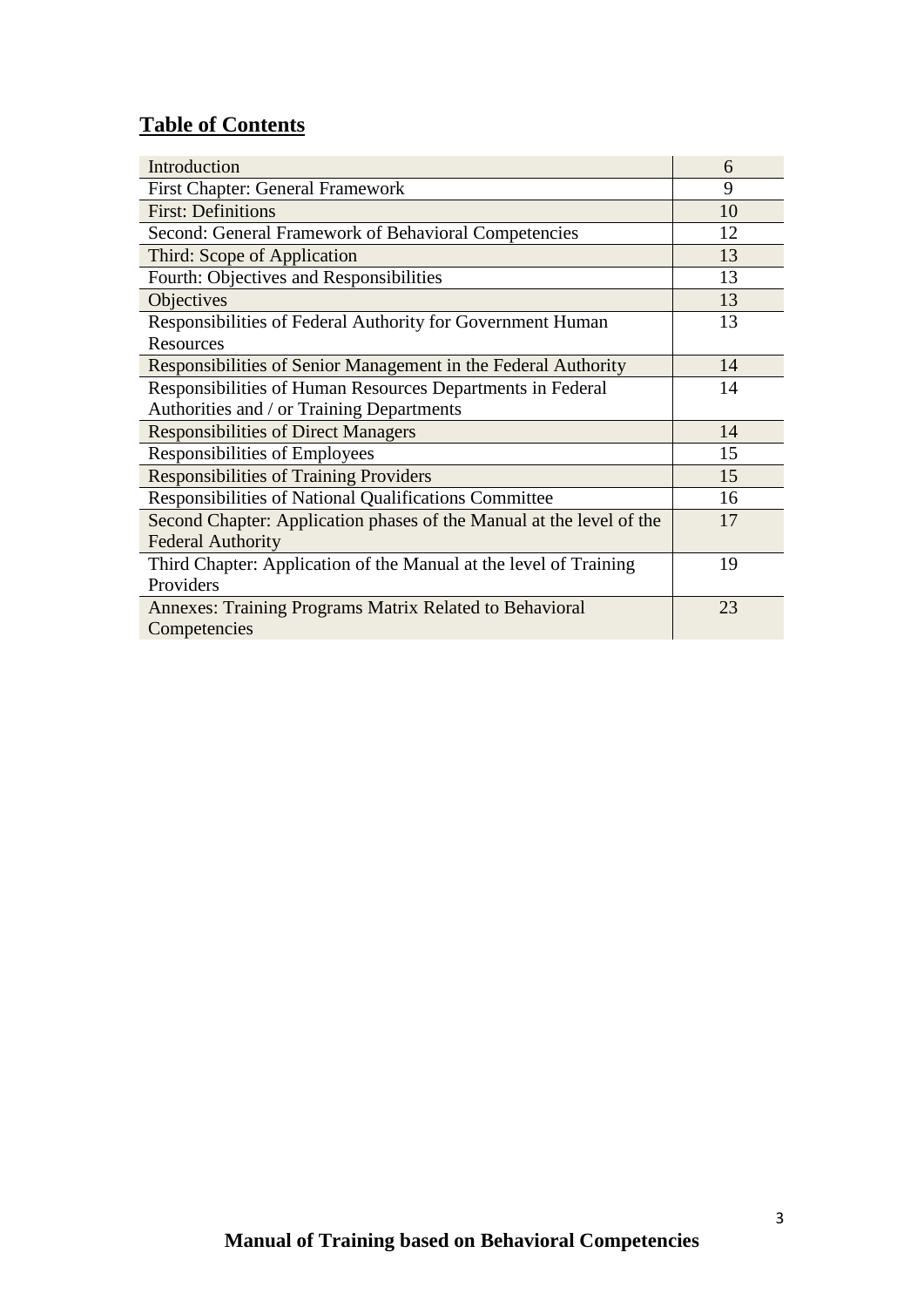#### **Introduction:**

The Federal Authority for Government Human Resources seeks to develop an integrated development system that improve the performance of human resources in the Federal Authorities in a manner that reflects positively on the levels of institutional performance. Based on the responsibilities of the Authority that set out in the Federal Decree Law No. (11) of 2008 on Government Human Resources, as amended and its executive regulations, the decision of the Cabinet No. (11) of 2012 on the training and development system for federal government employees, and the decision of the Cabinet No. (12) of 2012 on the performance management system for federal government employees. This resulted in a set of regulations, which facilitates the work of the human resources departments in the Federal Authorities, such as the performance management system for evaluating and developing the performance of the employees, the training and development system seeking an effective training based on adapting the training to the actual needs of the employees, in addition to the competency framework developed at the federal level that seeks to identify an accurate definition of the form of the functional performance of the employees in the Federal Authorities, and to be a point of comparison between their actual performance and targeted performance that determines the performance gap in their performance.

The performance management system is linked to the behavioral competencies framework, where the employees' performance evaluation is based on the extent of their behavioral competencies, and a close link must be established between them and the training and development system. Therefore, the Federal Authority for Government Human Resources has a detailed study of training to be built on the behavioral competencies, facilitating the process of developing the skills and competencies required by the employees in the federal government to ensure that all training programs contribute to improving the overall performance of the employees, and that those programs provided by the preferred training partners of the Federal Authority for Government Human Resources within the "Maaref" Initiative is achieving its objectives, which is reflected on the quality of training and raise the compliance with policies and regulations of the Authority and Government Federal Authorities.

Based on the aforementioned, the Authority has developed this manual of training based on behavioral competencies depending on the best practices in this field in order to reduce the gap between the actual performance and the targeted performance of the employees (which the performance management system helps to define), by selecting training programs for employees and to identify the skills, capabilities and knowledge they should acquire after comparing them to the level of their behavioral competencies specified in the performance management system. Based on the results of this comparison, we identify the appropriate training programs to them to improve the level of mastering these competencies in accordance with the instructions and procedures of the Federal Training and Development System. This process shall be performed in such a way as to ensure that the training and development system is structured so that their training is built on these competencies in a specific and clear manner. This will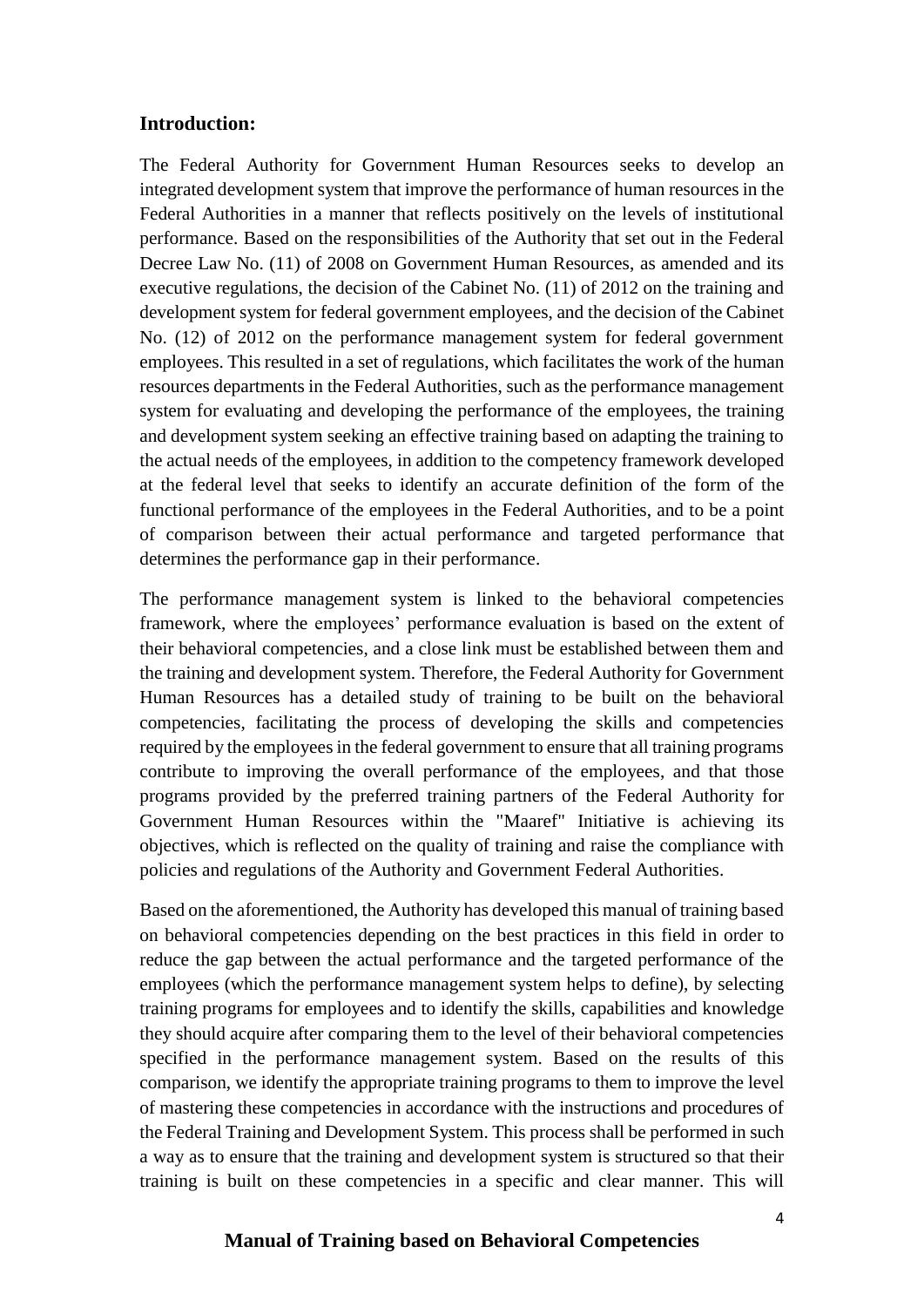contribute to the provision of appropriate training that results from a training need that has been determined based on the results of the employee performance evaluation, as an output of the performance management system associated to behavioral competencies.

This manual strengthens the regulations and policies of the Authority aimed at achieving the best performance rates, and strengthens the government's efforts to improve individual and institutional performance in the Federal Authorities, implementing the best practices leading to enhancing the investment of available resources and achieving the targeted results from enhanced training for the productivity of the employees. It is an institutional activity based on upgrading the cognitive, skill and behavioral capacities of employees to achieve institutional objectives more efficiently and efficiently at different individual, collective and institutional levels.

This manual is directly targeted the human resources departments in the Federal Authorities, which is the main body to implement what is included in the training and development system, and spread it on the employees. Therefore, it targeted the employees and their direct managers who are responsible for the application of the components of the manual and analyzing their training needs based on grades of their behavioral competencies that appear in the results of the performance management process.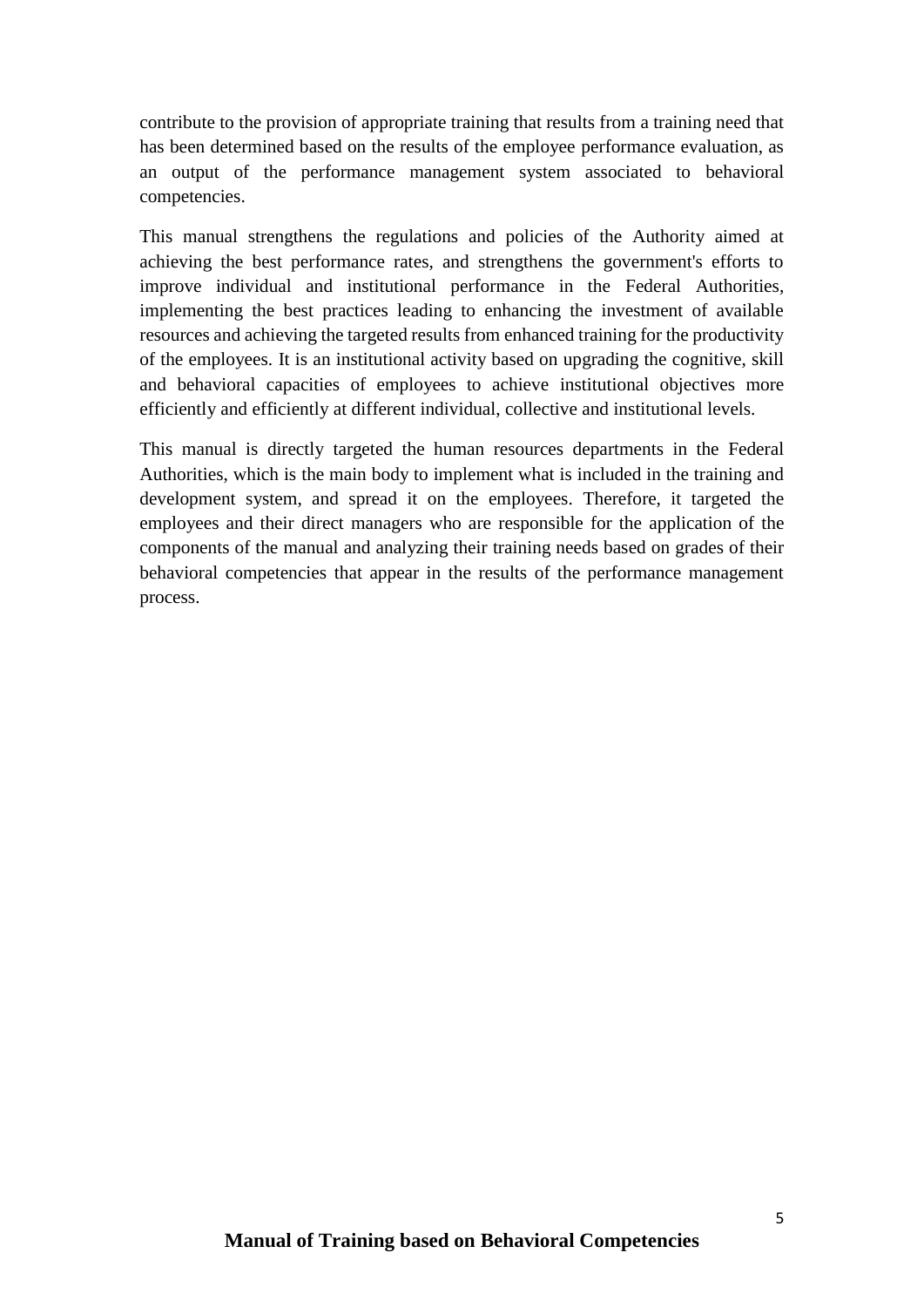**First Chapter** 

**General Framework**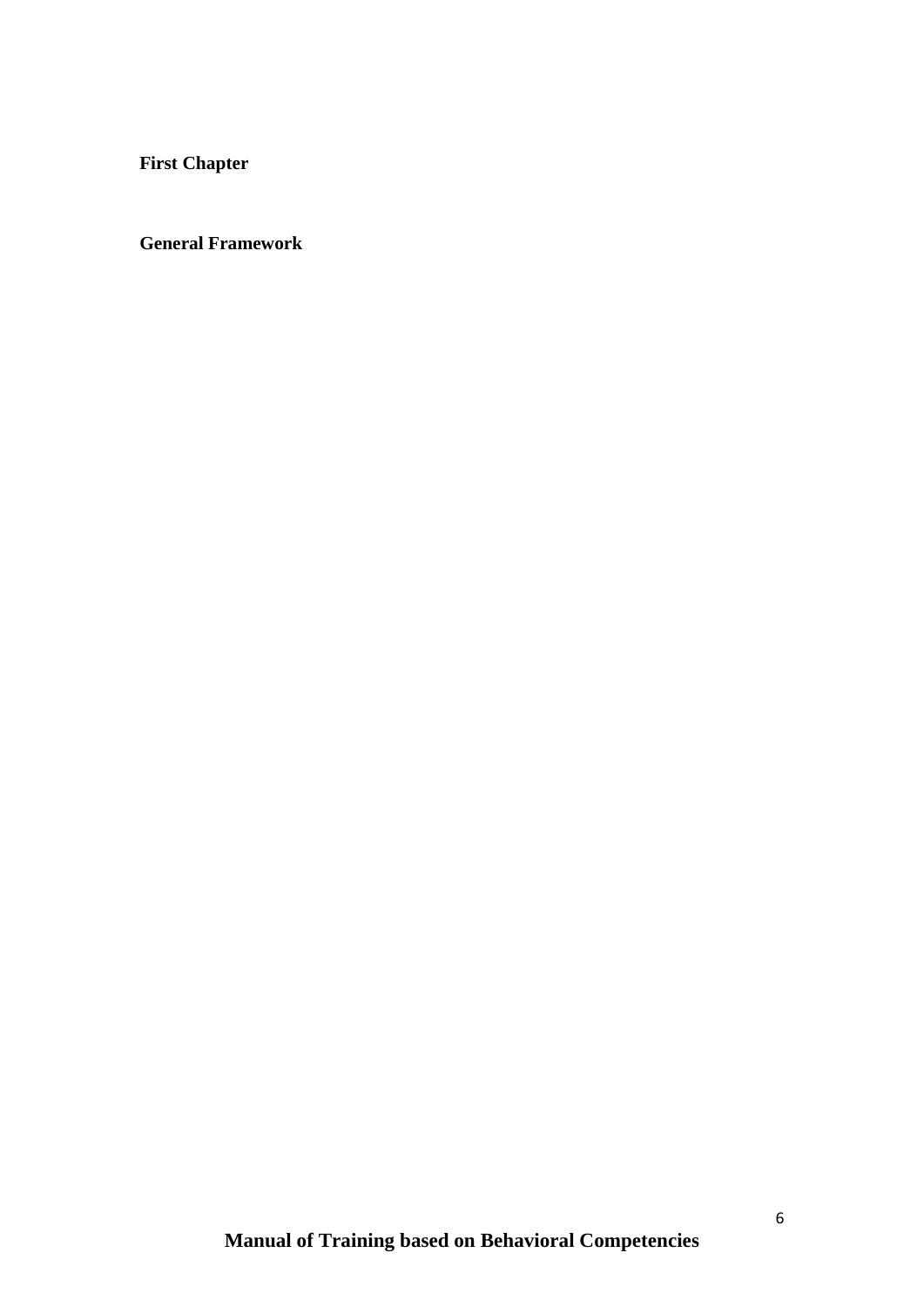#### **First: Definitions**

In the application of the provisions of this Manual, the following words and expressions shall have the meanings indicated below, unless the context otherwise requires:

**Federal Authorities**: Ministries, public bodies and institutions and organs of the federal government subject to the provisions of the law.

**Law**: Federal Decree Law No. (11) of 2008 on Human Resources in the Federal Government, as amended.

**Authority**: Federal Authority for Government Human Resources.

**Senior Management**: Undersecretary of the Ministry, Assistant Undersecretary and the like.

**Human Resources Department**: The administrative department concerned with human resources in the Federal Authority.

**Organizational Unit**: The administrative unit followed by the job position in the organizational structure in the federal authority.

**Function**: A set of tasks and duties specified by the Competent Authority for clarifying the special roles that the job include within the organization in accordance with the provisions of the law.

**Job Title**: A name that refers to a specific role in a job that has been evaluated at a certain level in the organization's organizational structure.

**Performance Management System**: The system for evaluating the performance of federal government employees that approved by the Council of Ministers Decision No. (2/2/20 of 2012).

**Individual Development Plan (I.D.P**): Individual Development Plan is an action plan developed in a manner appropriates to the function of the person concerned to develop specific competencies (knowledge, technical, leadership or basic behavioral competencies) that would improve his/her performance in his/her current job or to prepare him for other future responsibilities.

**Behavioral Competency Framework**: A general framework that includes the skills (leadership or basic) that are measurable, which must be met by federal government employees.

**Skill Level**: A level describes the degree of gradient complexity and the importance of behavioral indicators at each level so that their level of difficulty and importance increases as the functional grade increases.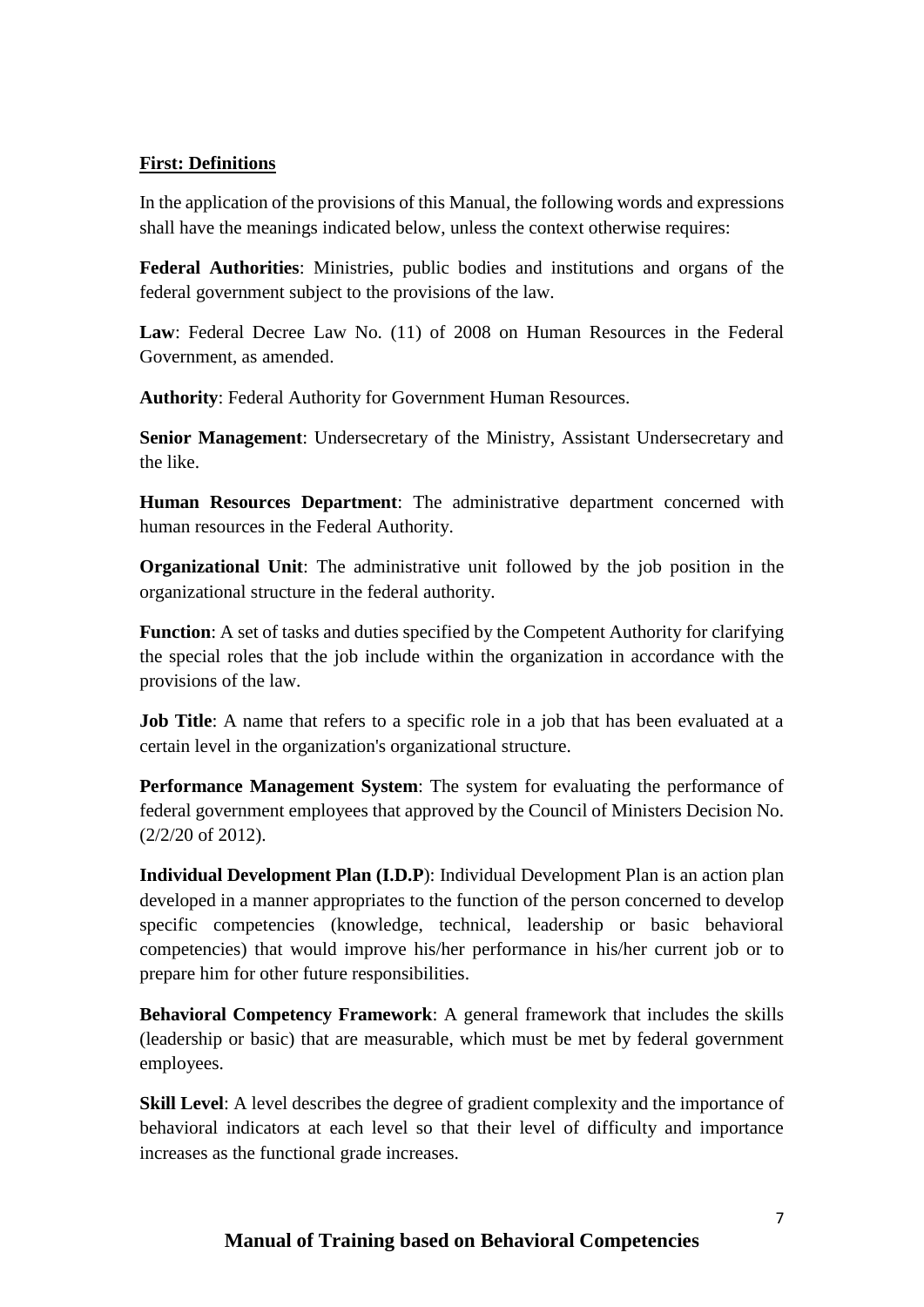**Behavioral Indicators**: These indicators provide information and details on the specific behaviors of each competency at each level, with examples of how this efficiency is developed, tested and applied, and the behavioral indicators at each level of efficiency are illustrative, which means that other similar patterns if behaviors are also acceptable.

**Training**: Training has several types and forms. For making use of the manual, training here means theoretical or applied training carried out in designated places in the presence of a trainer.

**Training and Development System**: The system for training and development of federal government employees, which is approved under the Council of Ministers Decision (11) of 2012.

**Training Programs**: A training unit that includes a specific learning curriculum within specific training hours in order to provide employees with the necessary knowledge, skills and competencies according to a pre-approved training plan.

**Maaref for Preferred Training Partners**: Maaref initiative of the Preferred Training Partners in the Federal Government' selects the best training providers in the UAE according to professional standards, and classify them as preferred federal government training partners linked to the federal government agencies in order to benefit from their services and training programs at competitive and free prices and offers.

**Preferred Training Partners**: Training providers limited and selected by the Federal Authority for Government Human Resources within the "Maaref" initiative.

# **Second: The General Framework of Behavioral Competencies**

The general framework of behavioral competencies is deemed the mainstay of various systems, including the performance management system and other systems related to it, such as the training and development system of federal government employees, the job succession system, and description and classification system.

The objective of this framework is to give the direct managers and employees a holistic understanding of the concept of competencies and the mechanism of its usage. It also helps employees to understand, develop and acquire the basic and leadership skills, abilities and behaviors that help them to perform their functions effectively, manage their professional progress and employ their full potential, as this system indicates the required competencies from the employees, regardless of their functional levels.

The behavioral competencies framework defines as "a general framework that includes some of the skills (leadership or basic) that are subject to evaluation and which must be met by the employees of the ministries and Federal Authorities." This definition shows that the competency framework includes a range of skills, fields of knowledge and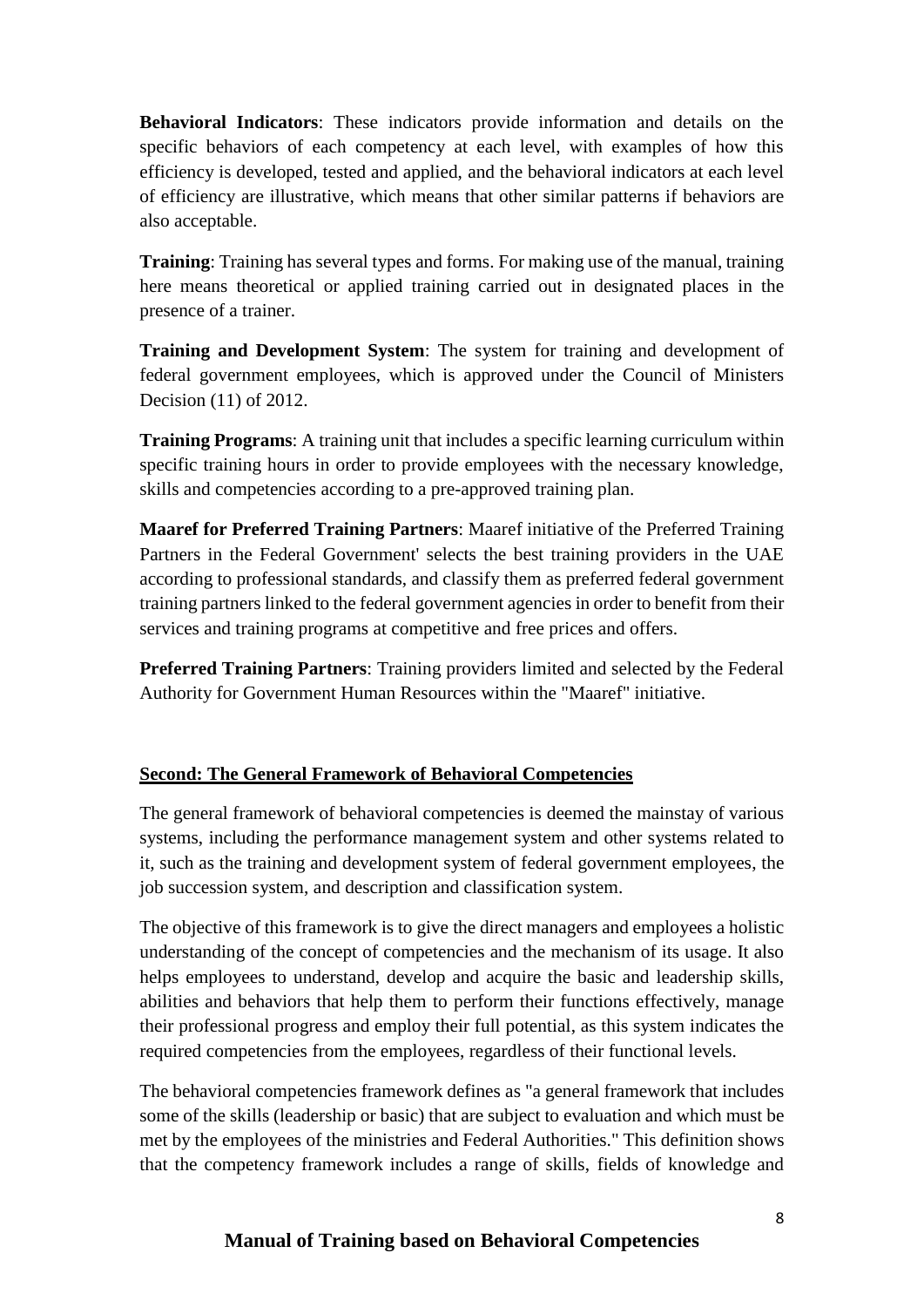behaviors to be met by the employees that help them to perform their functions distinctly, where the indicators of the competencies describe the behaviors required to be met by the employee, which include, for example, but not limited to, the possibility of the existence of other indicators that have not been addressed but they are acceptable in this regard. Behavioral competencies are divided into two parts, are:

## **Leadership Competencies**

Leadership competencies are among the main competencies for roles and positions within leadership and higher positions, which have been prepared in line with strategic thinking, strategic directions and the development of federal leadership. Leadership competencies consist of three types:

- Strategic thinking.
- Empowering employees and developing their capabilities.
- Leadership Change.

#### **Basic Competencies**

The basic competencies include the general competencies that are required to be met by the federal government employees in the  $10<sup>th</sup>$  grade and above so that the Federal Authority can achieve its objectives and vision. They were prepared in the light of Emirates' strategic vision, the UAE Government's strategic plan and the Professional Code of Conduct.

- Accountability.
- Managing resources effectively.
- Focusing on results.
- Focusing on customer service.
- Communication and Communication Skills.
- Working in a team.

"To find out more about the behavioral competencies and their respective characteristics, please review the general framework of behavioral competencies in the Federal Government of the UAE available on the website of the Federal Authority for Government Human Resources

#### **Third: Scope of Application**

This manual applies to all posts in all grades in Federal Authorities that subject to the provisions of the law. It is used as a non-binding guideline by the federal authorities.

#### **Fourth: Objectives and Responsibilities**

#### **Objectives**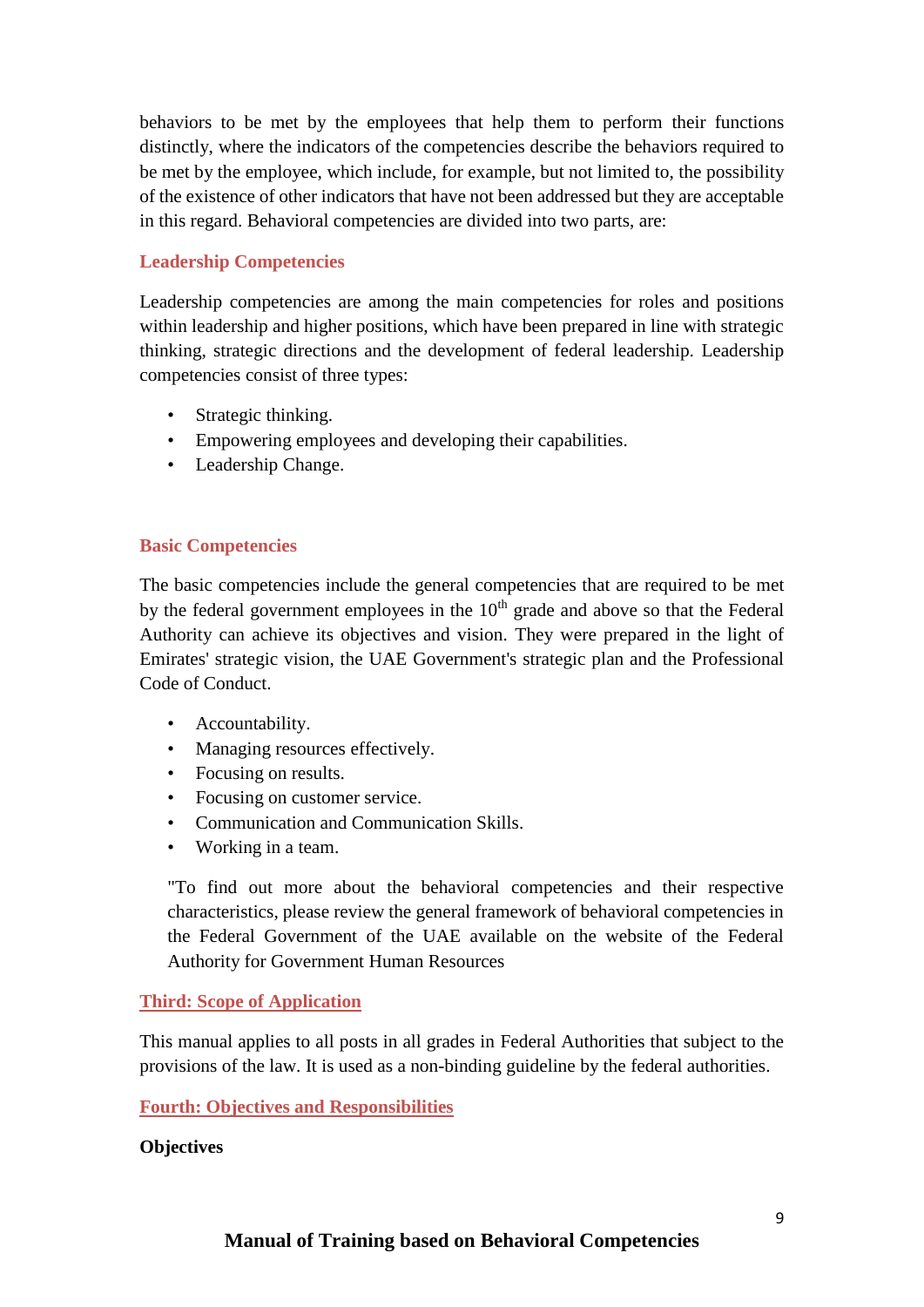Designing the training based on the behavioral competencies identified in the general framework of behavioral competencies in the federal government of the UAE that based on enhancing the ability of employees to achieve the required performance.

Employing behavioral competencies as a basis for implementing and simplifying training needs analysis, leading to greater accuracy in meeting the training needs of employees and institutions in the federal government.

Employing behavioral competencies as standard criteria for determining the cognitive and behavioral objectives of the training courses, reflecting the accuracy and credibility of the evaluation of the training outcomes of these courses.

Employing behavioral competencies as an input used by the Federal Authorities to train their employees to fill current and future vacant positions by providing the necessary training for the targeted employees.

# **Responsibilities of the Federal Authority for Government Human Resources**

The functions of the Authority are represented as follows: "The training and development system of the employees of the federal government", in addition to the following:

- Selecting and including training programs in this manual and linking them to the competent competencies according to the appropriations issued by the National Qualifications Authority.
- Updating the training matrix database based on behavioral competencies.
- Monitoring the impact of training on the development of competencies and skills, and measuring the return on training that implemented by the Federal Authorities and training providers.
- Updating the standards and criteria of selecting training providers by the Federal Authorities in order to ensure the highest standards of training.
- Updating the standards and criteria of the training programs provided by the training providers by the Federal Authorities in order to ensure the highest quality standards of training that achieved these objectives.

# **Responsibilities of senior management in Federal Authorities**

The responsibilities of the senior management are all those indicated in the "Training and Development System for Federal Government Employees", in addition to the following:

- General supervision of the application of the manual in the Federal Authority.
- Ensuring that the competency-based training plan conforms to the strategic plan of the Federal Authority.

**Responsibilities of human resource departments and / or departments concerned with training**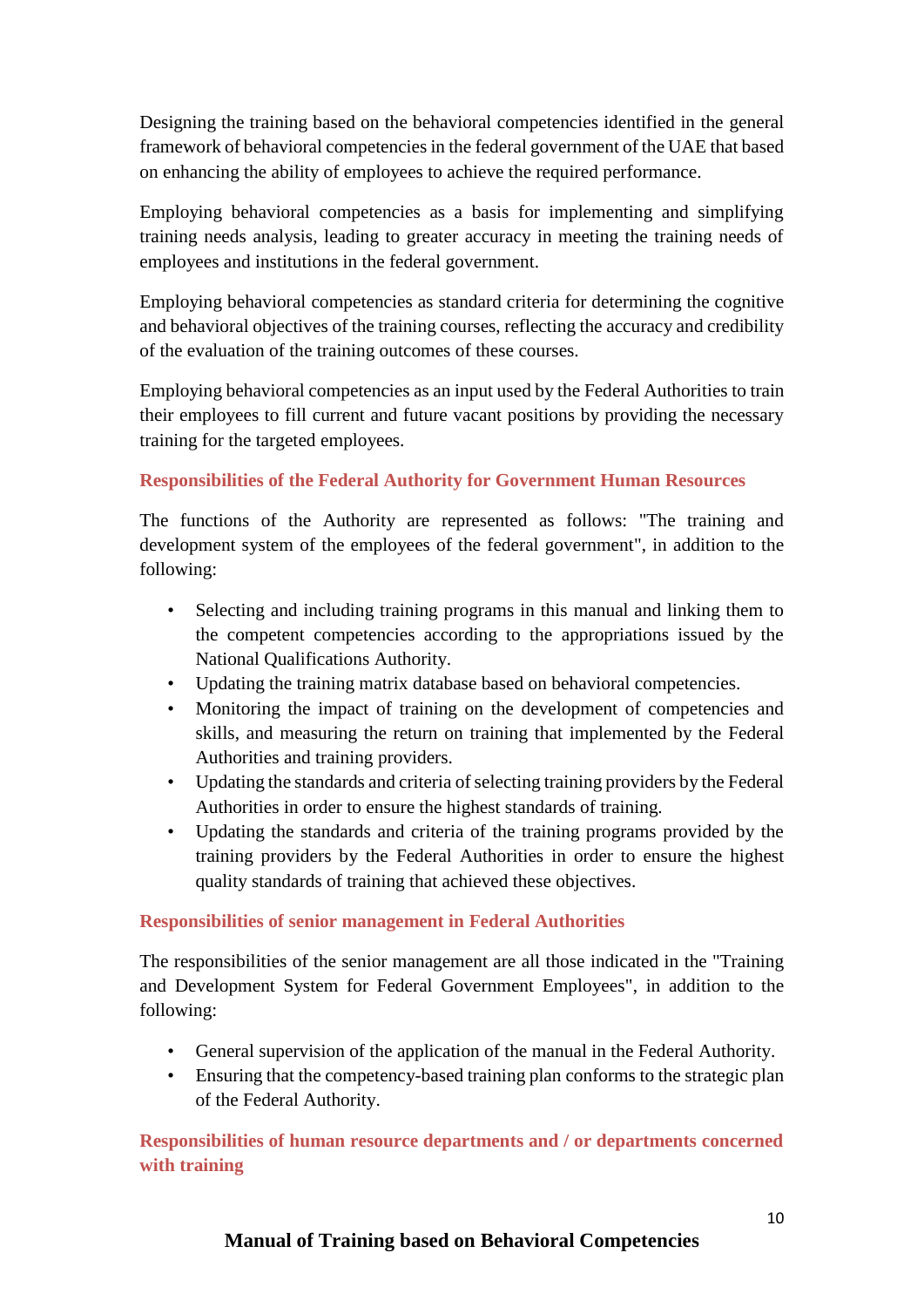The responsibilities of human resources departments and / or departments concerned with training are as described in the "Training and Development System for Federal Government Employees", in addition to the following:

- Explaining the training manual that based on behavioral competencies in the federal government to the departments and employees in the Federal Authority.
- Coordinating with the training providers in Maaref or role of the specialization attested to implement the training programs indicated in the manual.
- Ensuring the compliance of direct managers with the manual when selecting the training programs for employees.
- Ensuring that direct manager are directing their employees to update individual development plans (I.D.P) based on the inputs of the manual in coordination with their direct managers.

# **Responsibilities of Direct Managers**

The responsibilities of the direct manager are all those indicated in the "Training and Development System for Federal Government Employees", in addition to the following:

- Raising the awareness of the employees on the directions of the manual for training based on behavioral competencies.
- Participation of employees in identifying their training needs and updating their individual development plans (I.D.P)
- Identifying the training programs for employees based on the results of their performance evaluation and the desire to develop the business, taking into account the behavioral competencies to be developed.

# **Responsibilities of the Employees**

The responsibilities of the employees are as indicated in the "Training and Development System for Federal Government Employees", in addition to the following:

- Proper understanding of the competency-based training manual adopted by the Federal Government.
- Selecting the most suitable training programs to develop competencies and skills based on the results of their performance evaluation in relation to their specific competencies.
- Identifying their training needs in collaboration with their direct managers on the basis of competency-based training, and updating their individual development plans.

# **Responsibilities of Training Institutes and Centers**

The responsibilities of training institutes and centers are as follows:

• Adopting training programs from the National Qualifications Authority.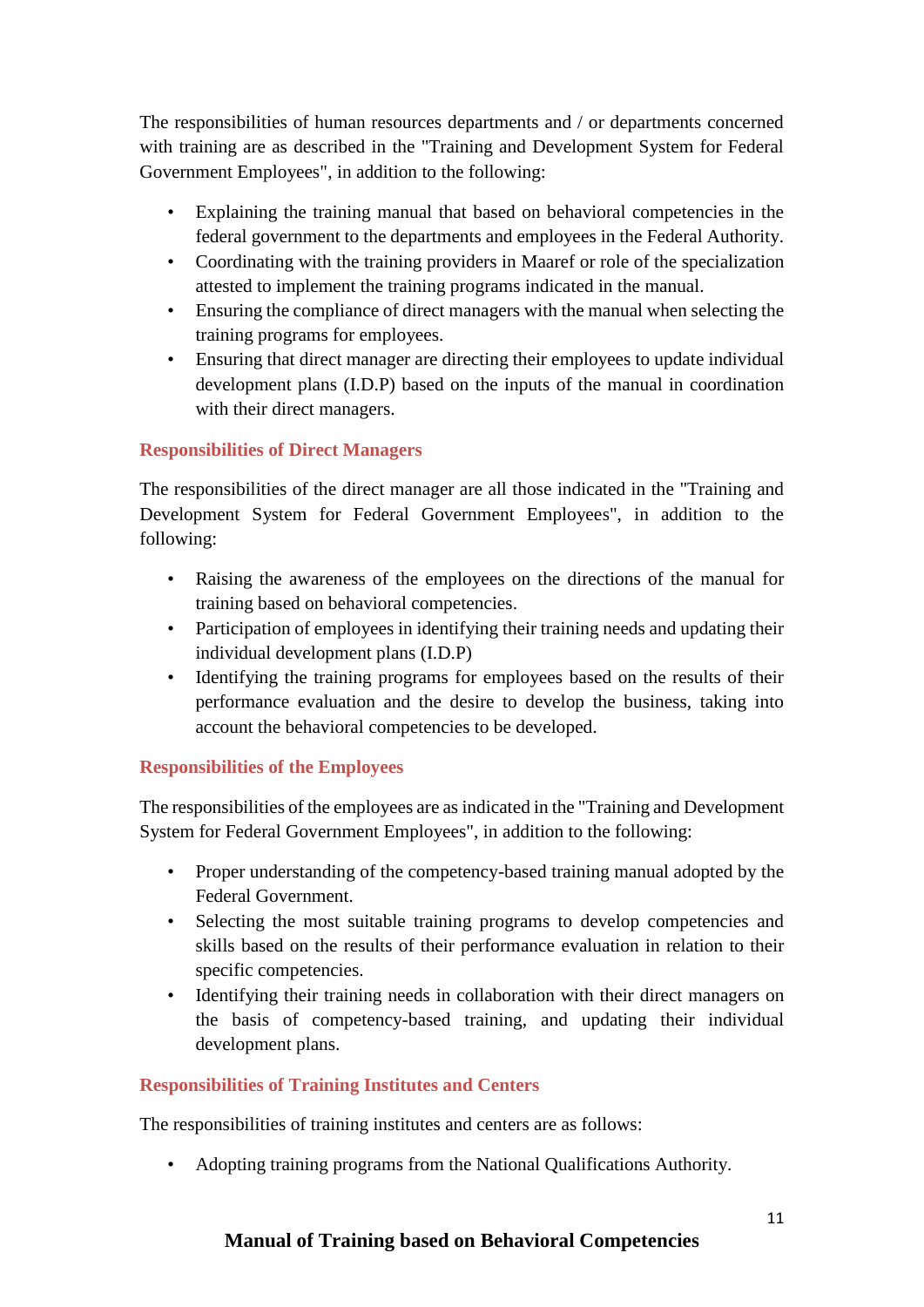- Updating the list of training programs approved by the National Qualifications Authority, and including them in the manual in coordination with the Federal Authority for Government Human Resources.
- Proposing and classifying new training programs according to the competencies adopted in the federal government and the performance management system of the employees, in coordination with the Federal Authority for Government Human Resources.
- Following-up the commitment of trainers and trainees in training programs by directing their contents with targeted behavioral competencies.
- Designing training tests (fulltime and remote), taking into account the targeted behavioral competencies, and taking them into account when measuring the training impact.

# **Responsibilities of the National Qualifications Authority**

The responsibilities of the Authority are as follows:

- Ensuring that the preferred training partners within the Maaref initiative are properly obtained the required license and approvals.
- Indicating the extent to which the content of the general and specialized training programs provided by the training partners within "Maaref" initiative conforms to the criteria determined by the National Qualifications Authority.
- Determining the equivalent of each training program of accredited training hours.
- Adopting and equating professional and specialized certificates issued by training partners to federal government employees.
- Providing the Federal Authority for Government Human Resources with the lists of training partners who have been approved periodically.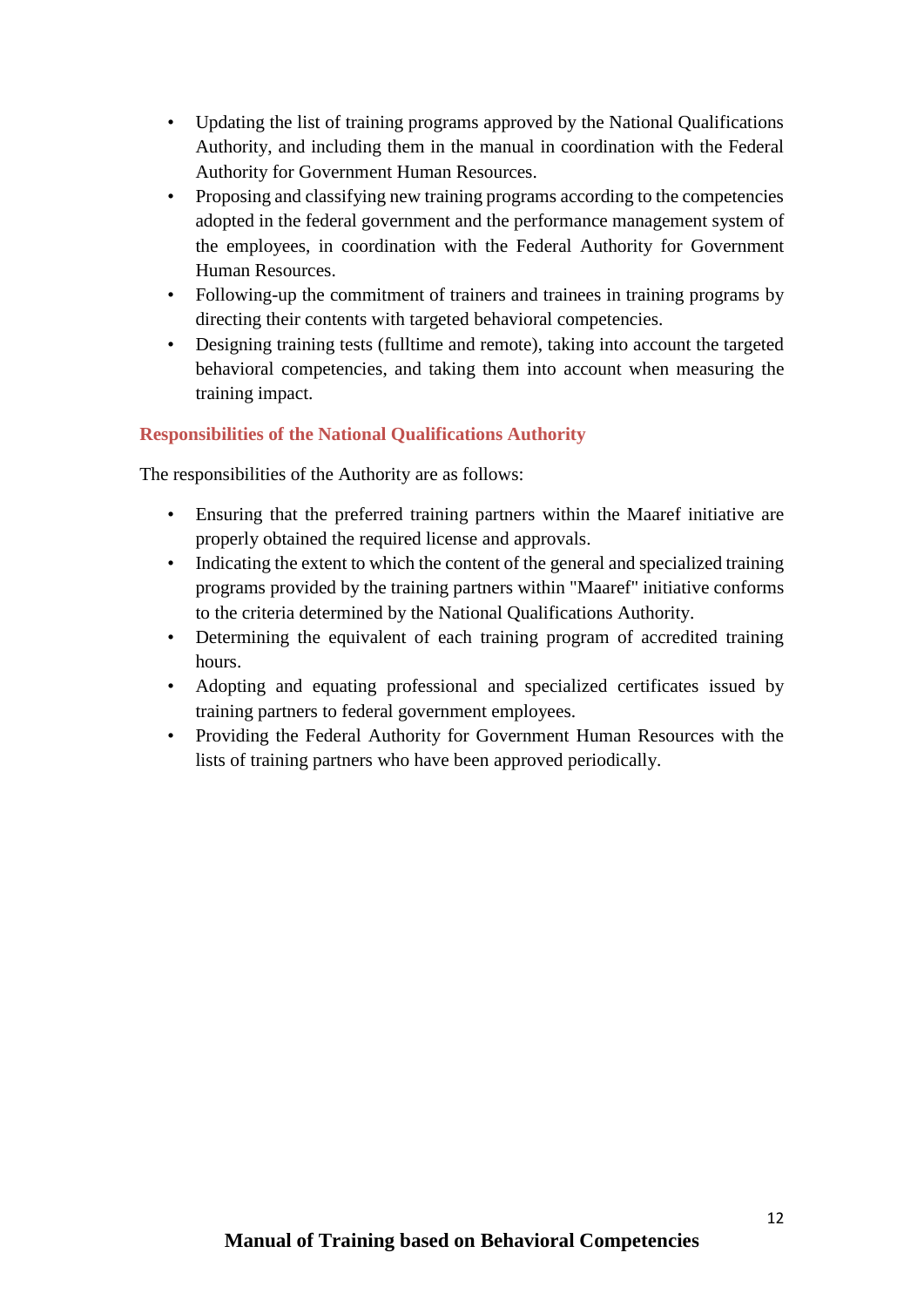**Second Chapter**

**Application phases of the Manual at the level of the Federal Authority**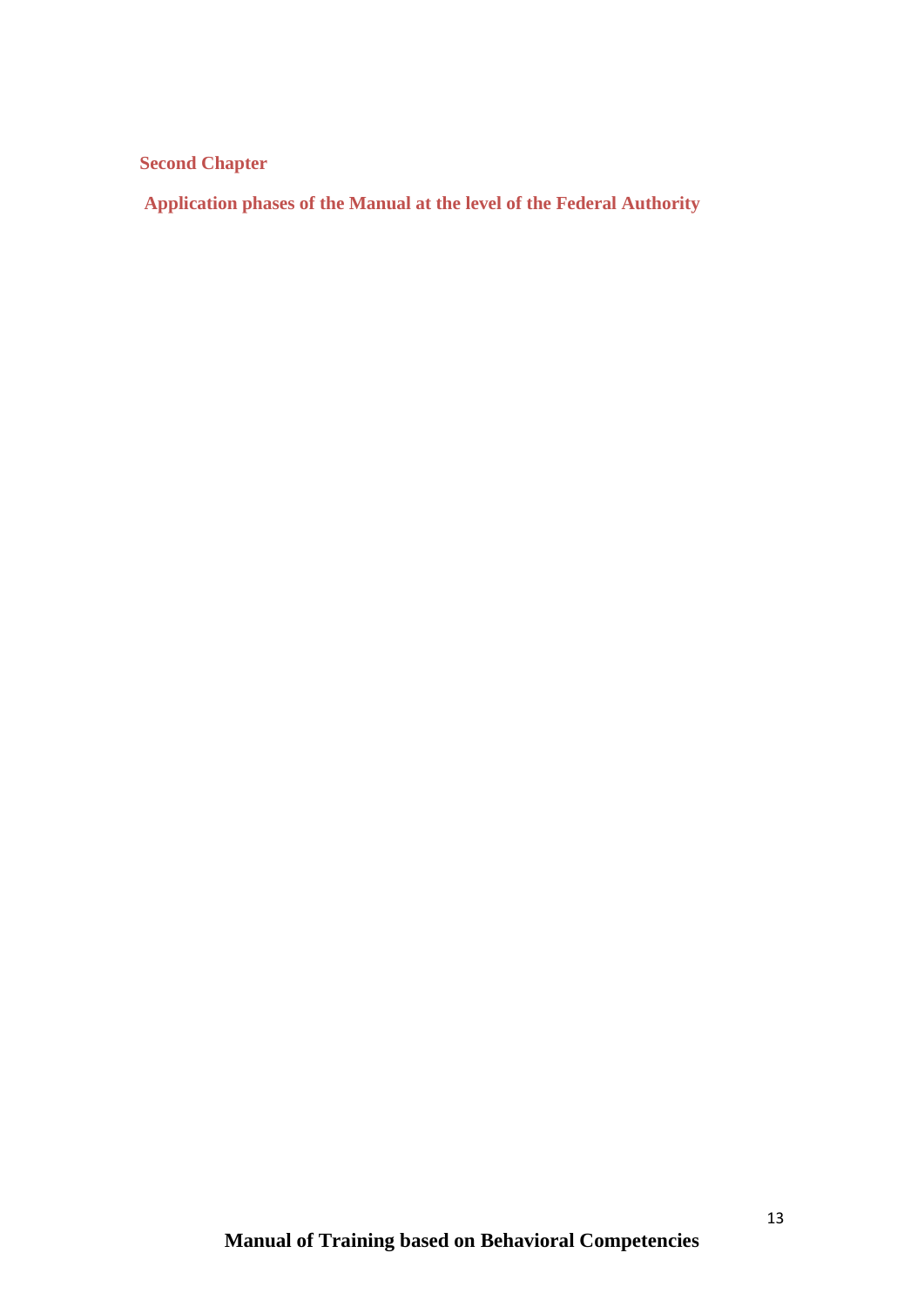#### Selection Phases of Training Programs according to Competency

The training manual based on behavioral competencies consists of several phases, all of which are integrated with the training and development system phases , enforcing its terms and conditions. Hereinafter the five phases necessary to apply the training manual based on behavioral competencies, as explained below.

#### **Phase I: Identifying the Performance Gap**

The main objective of the training is to fill the gaps in the level of efficiency that the employee actually has and the level of efficiency required for the job. These gaps are shown through the results of the performance management system that show the level of the performance gap and the deficiencies in the employee's performance.

#### **Phase II: Competency Selection**

After identifying the shortcomings of the performance, the employee shall, in collaboration with the direct manager, and with the help of human resources department, identify the competencies that must be developed based on the results of the evaluation of the employee in the performance management system to meet the deficiencies in the performance of that employee, according to the general framework of behavioral competencies in the federal government.

# **Phase III: Identifying the Targeted Training**

In determining the shortcomings of performance, indicating the behavioral competencies to be developed to fill that gap, the identification of skill level to be developed should begin to improve the level of competence of the employee. Based on the level of skill, the amount and type of training intervention required will be determined to enable the employee to achieve the expected performance and filling the gap in performance.

#### **Phase IV: Selection of Training Programs**

In determining the amount and type of training necessary for the employee to develop his or her skills to enhance his or her ability to fill gaps in performance and to exercise the defined competencies effectively, the related training programs are reviewed and the most appropriate programs are identified to match the actual needs of the employee in order to select the programs achieving these objectives, taking into account the capabilities of training providers and the quality of these training programs, the amount of specialization and the certified professional certificates, taking into consideration when selecting them that the training providers shall fulfill and achieve the following criteria:

The training programs provided by accredited training providers within the Maaref Initiative are approved only, which include all the required data, such as

# **Manual of Training based on Behavioral Competencies**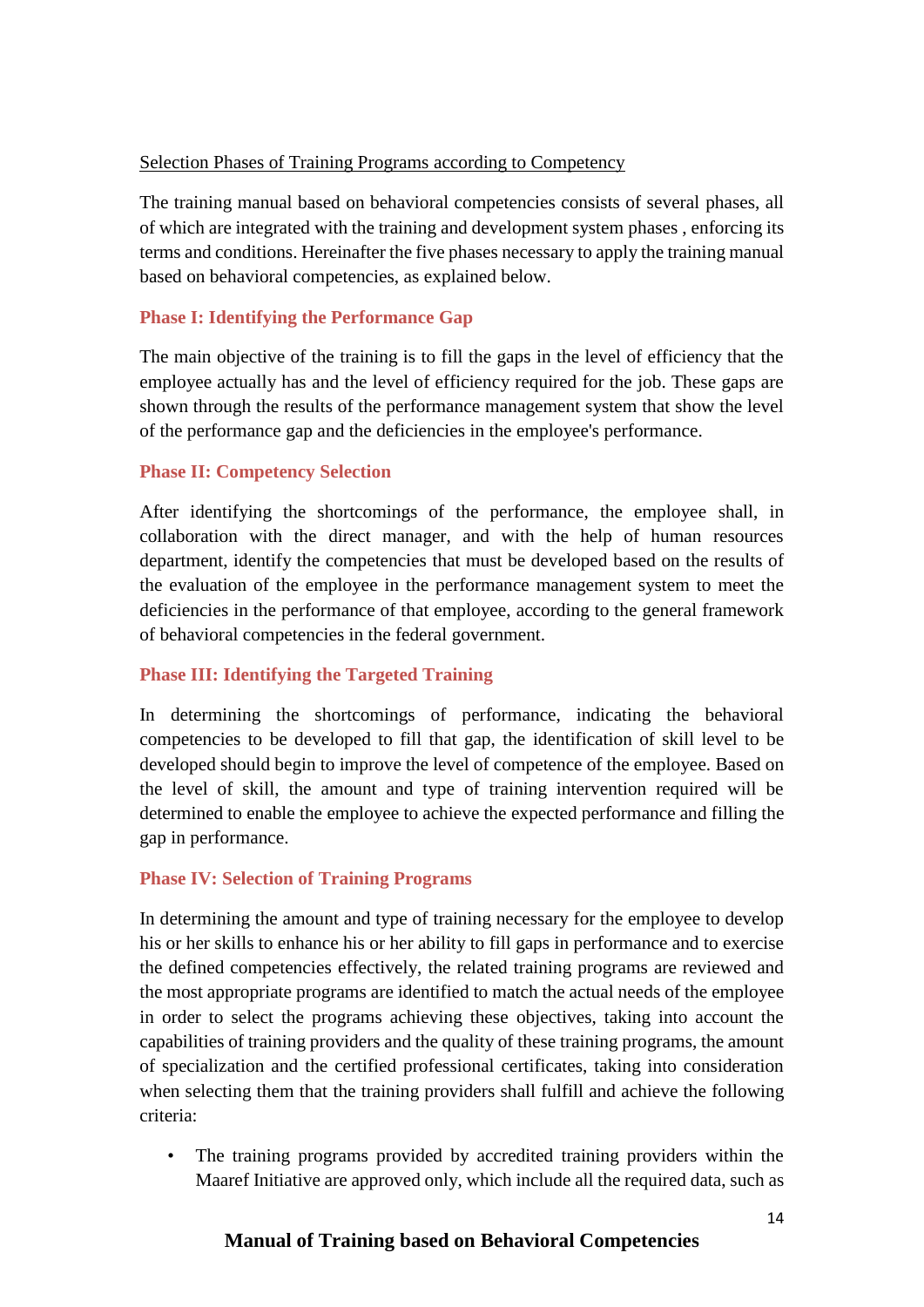objectives, subjects, conditions, evaluation mechanisms, and their suitability for the trainees' levels.

- Training programs related to behavioral competencies are adopted according to the general framework of behavioral competencies in the federal government. Training programs unrelated to behavioral competencies are dealt with separately other than what has been specified in this manual.
- Training providers shall inform the Federal Authority for Government Human Resources of any change in the training programs approved by this manual and related to behavioral competencies.

#### **Phase V: Updating the Individual Development Plan**

After selecting the training programs, the employee, in cooperation with his direct manager, shall update the individual development plan, as stated in the training and development system for the employees of the federal government in order to include the approved training programs. The plan includes the competencies to be developed in the employee to fill the performance gap appeared when applying the performance management system, indicating the necessary skills to empower these competencies and programs that the employee shall develop, provided that human resources shall be informed of these updates to give its opinion, if necessary.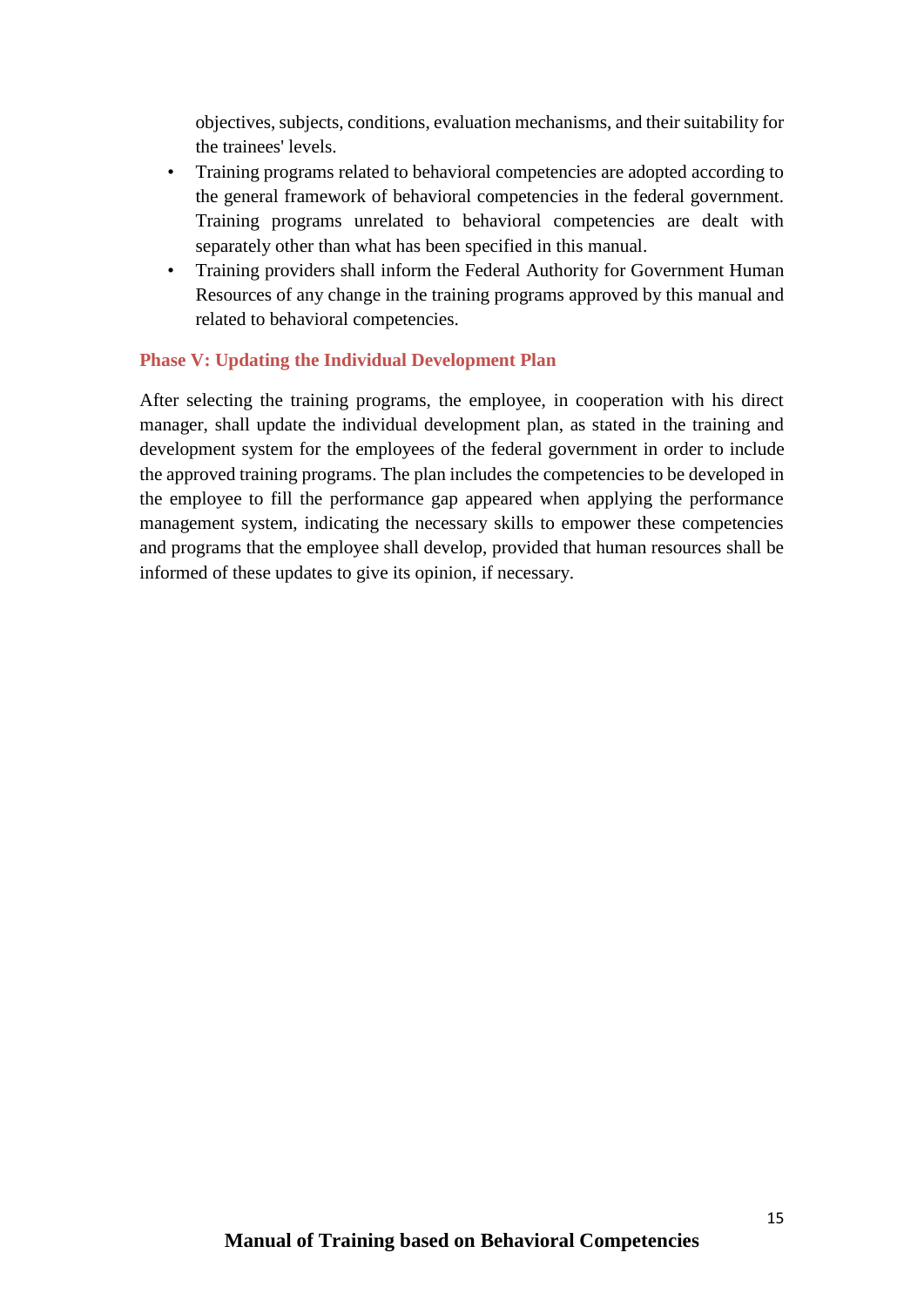**Third Chapter**

**Application of the Manual at the level of Training Providers**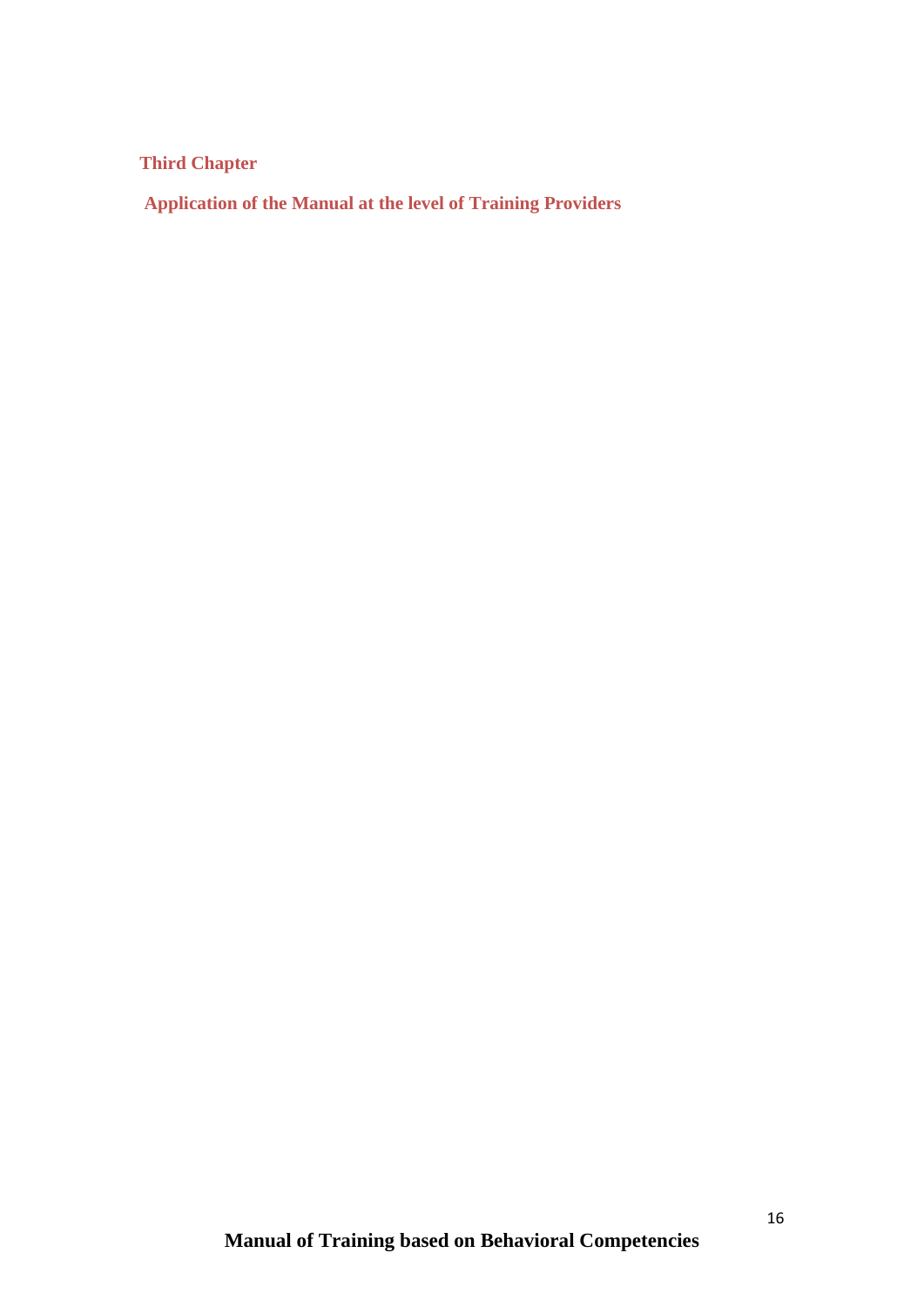Training providers are an important and necessary part of the training methodology based on behavioral competencies. the Federal Authority for Government Human Resources has selected the best service providers in the State (who have met the standards and requirements of the Authority) to enrich knowledge and develop competencies at the federal government level, supporting and finding better clarification for training programs based on the behavioral competencies. The Authority has developed the so-called "training matrix for the development of behavioral competencies". This matrix includes the behavioral competencies identified in the framework approved by the federal government and the proposed training programs to form an input to develop those competencies (the matrix is attached to this manual). Therefore, they must take specific steps to comply with the procedures of the Authority in this regard so as to be able to apply this manual effectively. Accordingly, their responsibility is to provide relevant programs have an impact on the development of works. To achieve this, they must achieve several steps, including:

- Registration in Maaref System
- $\triangleleft$  Identifying the general framework of behavioral competencies
- Identifying Training Programs
- Approving Training Programs
- Implementing Training Programs
- Evaluating Training Programs
- Measuring Training Impact

1. Registration in Maaref System: In order for the service provider to carry out training programs, they must first be licensed according to the standards of the concerned authorities in the UAE and then fulfill the requirements and criteria of the Federal Authority for Government Human Resources to be registered in Maaref System as a preferred training provider approved within Maaref Initiative, which ranks training providers based on specific steps that described in details on Maaref website, at [www.maaref.gov.ae.](http://www.maaref.gov.ae/)

2. General Framework of Behavioral Competencies in the Federal Government: After registering and obtaining official approval as a preferred training partner, the service provider should read and understand the definition of the General Framework of Behavioral Competencies in the Federal Government of the UAE. The service provider classifies his/her training programs submitted to the Federal Government based on this framework. Therefore, they must read and understand the behavioral competencies and understand their own levels to be able to propose programs that benefit the employees and lead to improve the performance in the federal government.

3. Identifying Training Programs: After reviewing the general framework of behavioral competencies in the federal government of the United Arab Emirates, the service provider will communicate with the officials in Maaref and review the training needs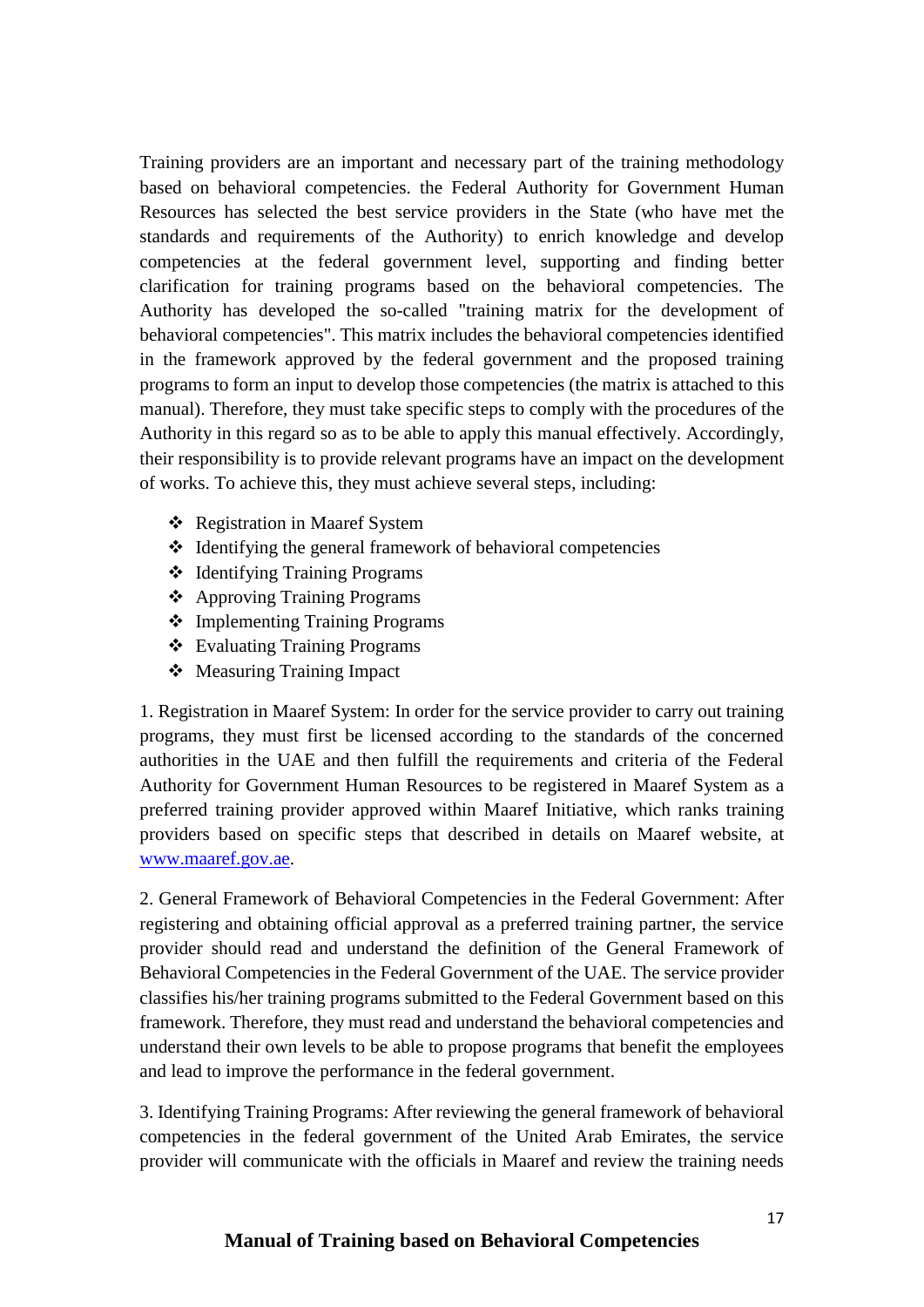of the target category, the appropriate training programs, provided that initial proposals for each training program that includes the following shall be developed:

- The scope and address of the training program.
- Program language.
- The behavioral objectives of the program and its themes.
- Competency / competencies to be developed in the program (based on the general framework of behavioral competencies).
- Skill level (based on the general framework of behavioral competencies).
- Proposed duration and dates of programs.
- Places of courses.
- Admission conditions for the program, if any.
- The evaluation mechanism of the trainees, and the evaluation methods of the program.
- Curriculum vitae of the trainers, and data of training program coordinator.

After the submission of the program proposals, including all the above-mentioned information, Maaref teamwork reviews and gives preliminary approval to the content complies with a number of the criteria set by the Authority, including:

- Training programs are depended on the accredited service providers in Maaref only.
- Training programs that contain all the required data are approved. If the service provider cannot deliver any data, the application will not be considered.
- Approved programs are that rely on programs associated to behavioral skills according to the general framework of behavioral competencies in the federal government of the United Arab Emirates. Training programs that include the development of specialized competencies shall not be deemed included in the training matrix of behavioral competencies.
- Training providers should inform the Federal Authority for Government Human Resources of any change in the approved training programs, in terms of changing the name or objectives or if they are dropped from the provider's plans.

4. Approval of programs by the National Qualifications Authority: After the National Qualifications Authority reviewed the specific programs by the training providers, these providers shall review the National Qualifications Authority to approve the training programs identified by the Authority. If these approvals are obtained, the training providers shall inform the concerned persons in Maaref so that these programs become effective.

5. Declaring the implementation of specific training programs according to the needs of the Federal Authorities: After the completion of the previous step involving the adoption of training programs, the Federal Authority for Government Human Resources shall announce the specific training programs agreed upon with the training providers, after which the federal government agencies shall communicate with the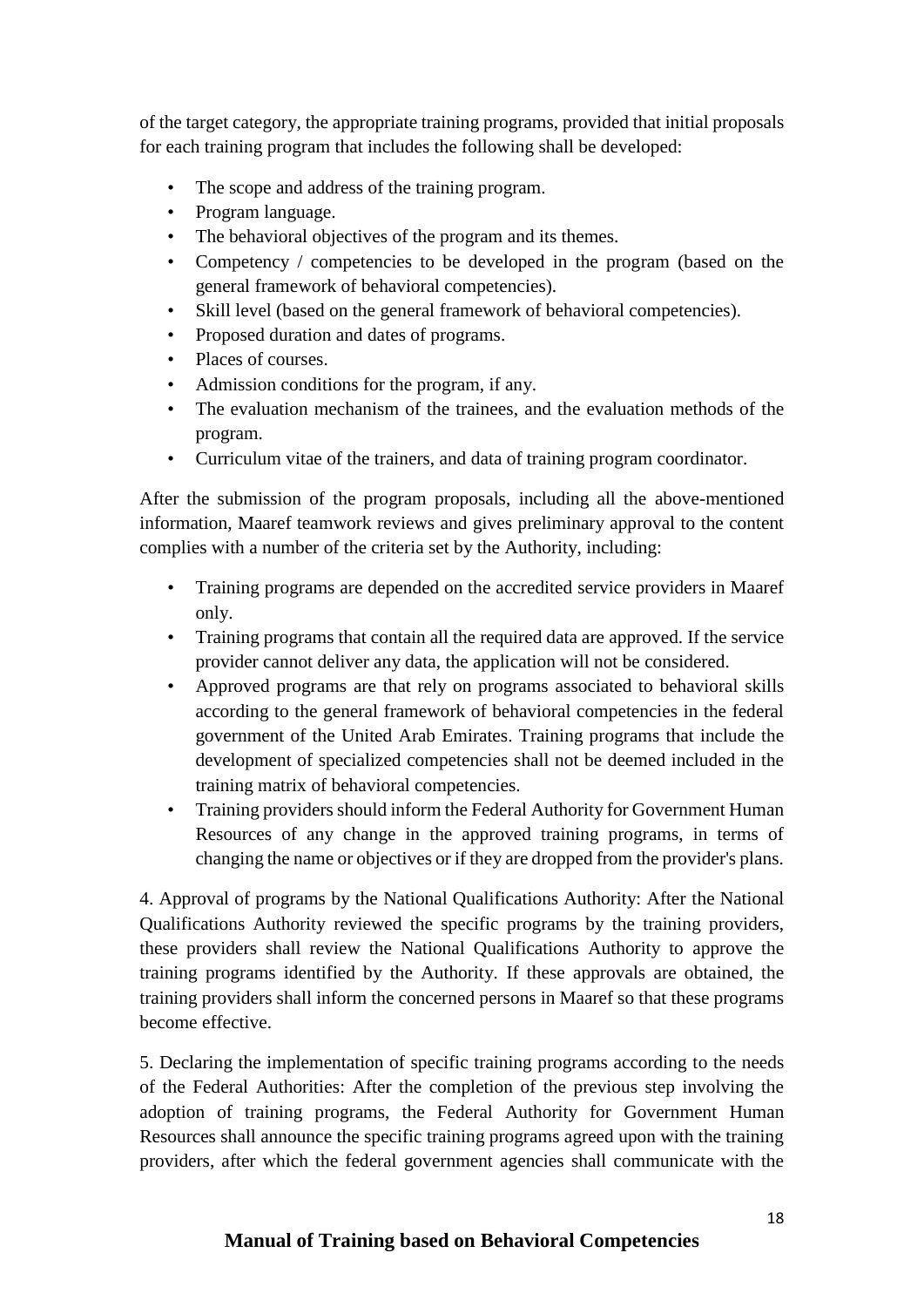training program coordinators with the training providers and to directly register these programs.

6. Evaluating Training Programs Provided: In coordination with the Federal Authority for Government Human Resources, the training providers will conduct, at the completion of the training programs, an evaluation to these programs in order to measure the extent of their commitment to what has been indicated in the third step and that they meet the criteria and objectives of the training programs matrix for behavioral competencies as well as its predefined objectives.

7. Measuring the Impact of Training: Training providers shall, in cooperation with the Federal Authorities and in coordination with The Federal Authority for Government Human Resources, carry out the process of measuring the training impact to ensure that the training achieves its objectives and that the target employees are met the required level of skill to develop their behavioral skills, and that it reflected on their functional performance.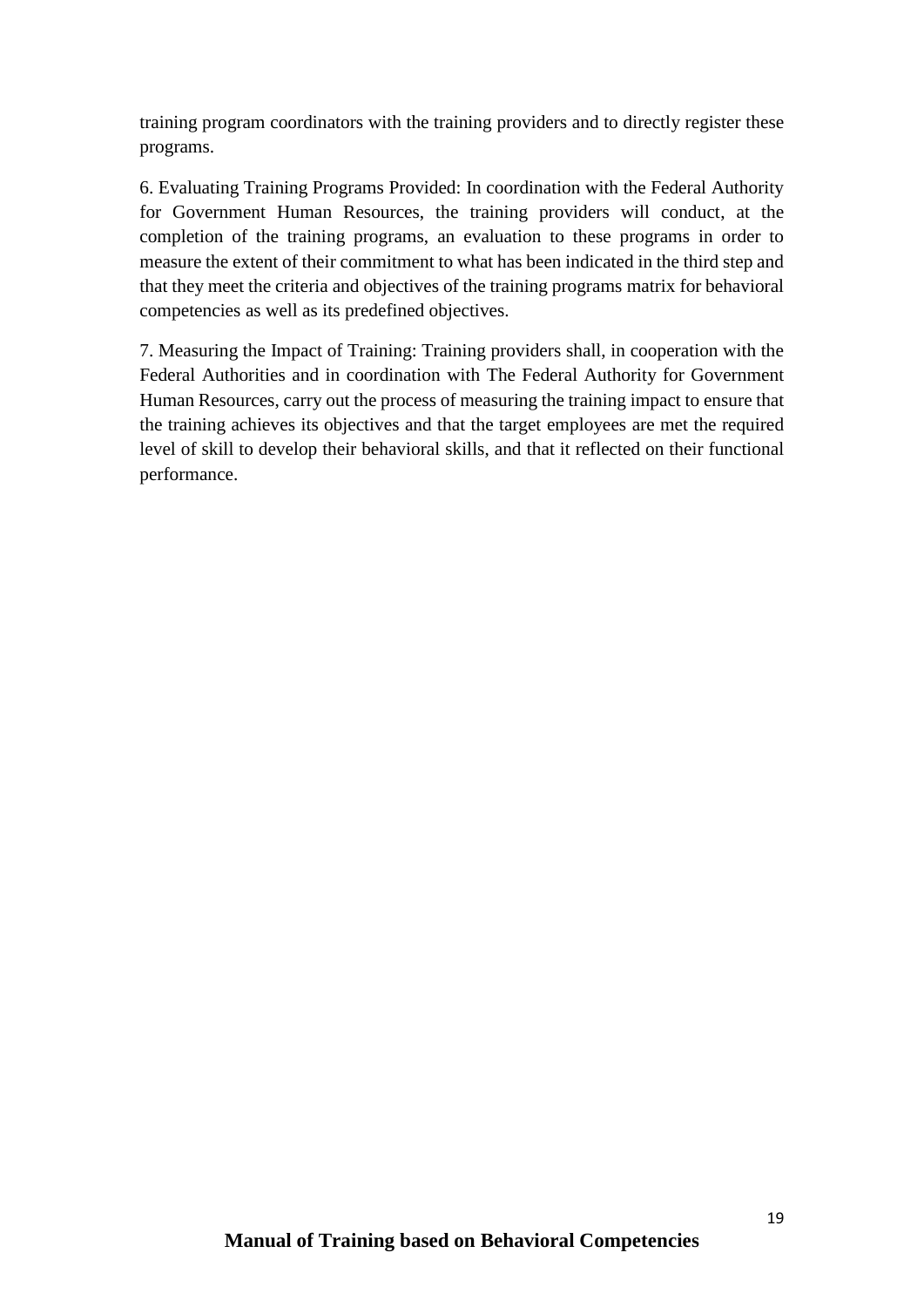**Annexes**

**Training Programs Matrix Related to Behavioral Competencies**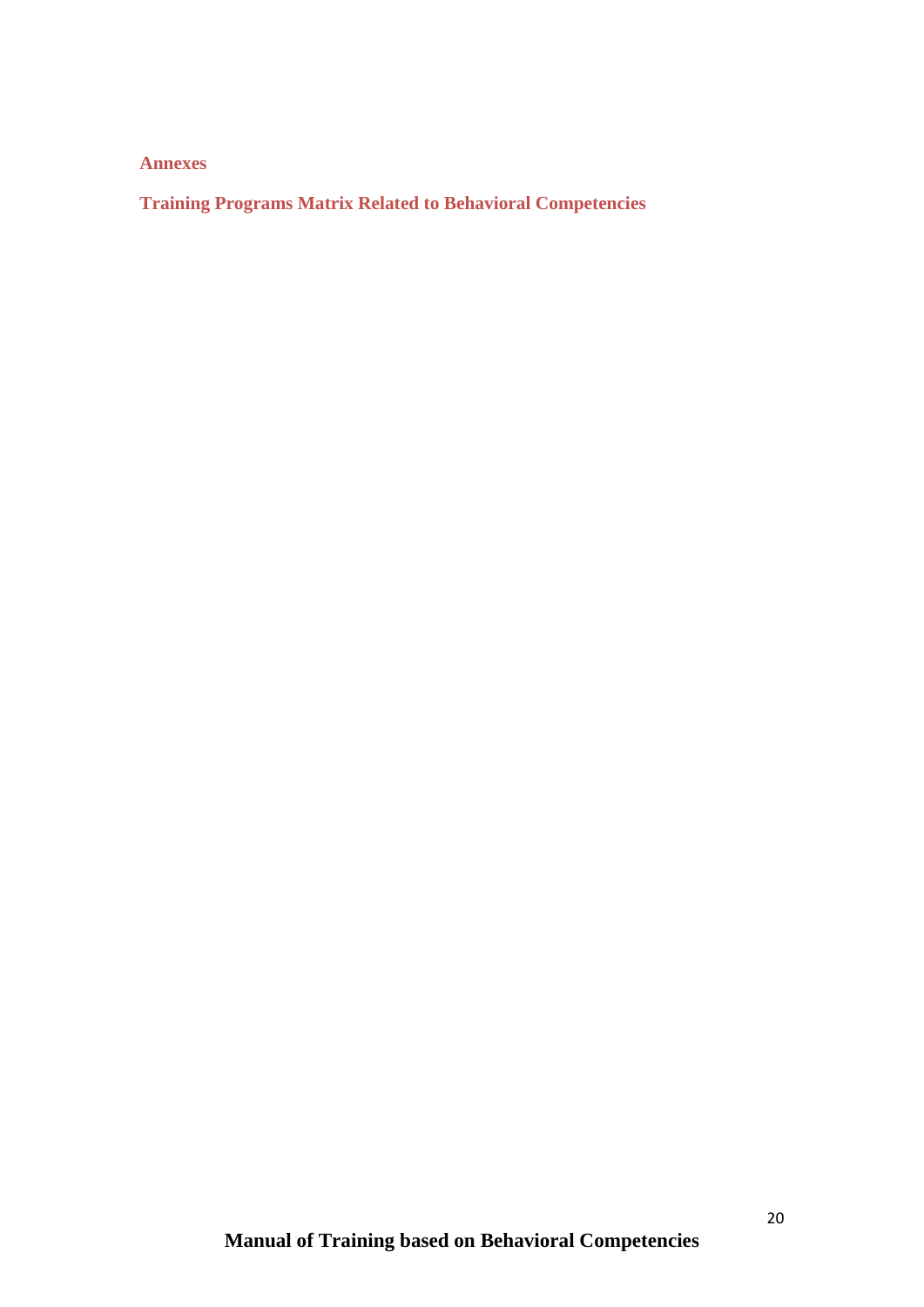Competencies defined in the general framework of behavioral competencies in the federal government are linked to the training process and training programs that suit each behavioral efficiency according to the job level and rank of the seven levels of performance adopted in the framework. As the framework aims to give the direct managers and the employees a holistic understanding of the concept of competencies, it was necessary to clarify the relevance of these competencies to the training processes, as explained in the training manual based on behavioral competencies.

In order to facilitate the targeted and users of the general framework of behavioral competencies, this annex, which outlines a set of training programs suit to the requirements of achieving specific behavioral competencies according to the seven specific performance levels, has been added. This annex explains proposals for training programs that do not qualify to be mandatory to the Federal Authority, but it may reach the specific performance levels in the general framework of the behavioral competencies of federal government employees. Each program has a description of the objectives of these training programs, including the three learning levels in training (information, skills and behavioral directions).

The Federal Authorities have the option either to add or choose other programs to these proposed programs based on the specific training needs of its employees according to the training plans, to be guided by clear institutional criteria in selecting the best providers to ensure the achievement of the objectives of these programs and workshops.

For the convergence of functional levels and the nature of the overall tasks of some levels of performance, the seven performance levels were set according to the general framework of behavioral competencies in three groups. The first group includes performance levels  $PL7 + PL6 + PL5$ . The functions of this group fall within the range of leadership functions, Group 2 includes performance levels PL3 + PL4, and the third group includes PL1 + PL2 performance levels. Each group included a number of proposed training programs that take into consideration the general nature of the tasks included in their performance levels and took into account the differences in the nature of the work of the Federal Authorities and the functions of their tasks.

Training Programs Groups for Performance Levels

**Group I**: PL7 + PL6 + PL5

**Group II**: PL4 + PL3

**Group III**: PL2 + PL1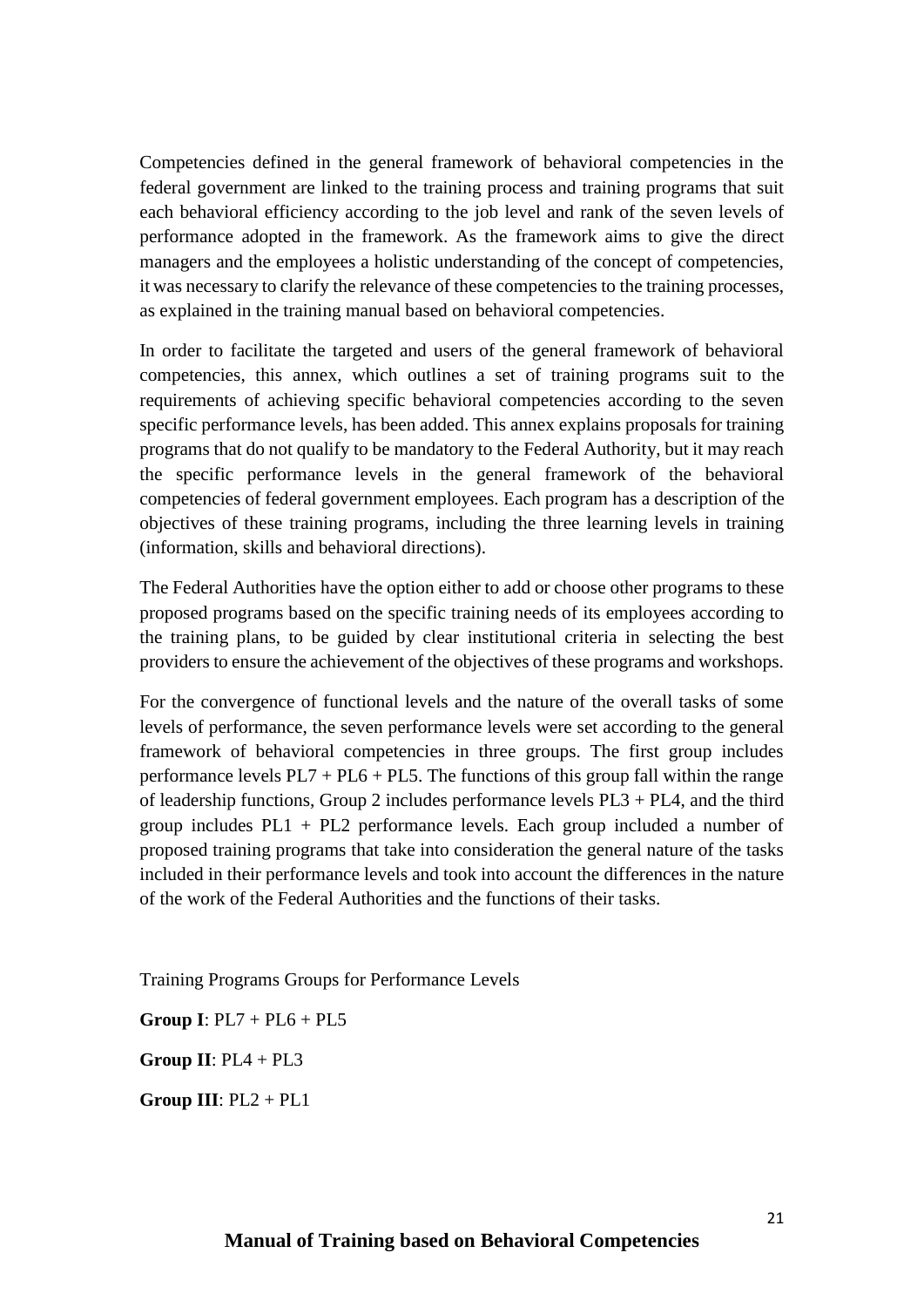The proposed programs in the three groups took into account the diversity and comprehensiveness of their proposed training topics and training objectives for several purposes:

- Providing a reference document for training and development units in the Federal Authorities, including a description of training programs that can be proposed to the employees.
- The diversity of programs to include most of the functional titles within the performance levels within the single group.
- Facilitating the tasks of the training employees to propose training programs for employees or negotiate with training providers on the targeted training.

It should be noted that these proposed training programs serve only the competencies contained in the general framework of the behavioral competencies of federal government employees.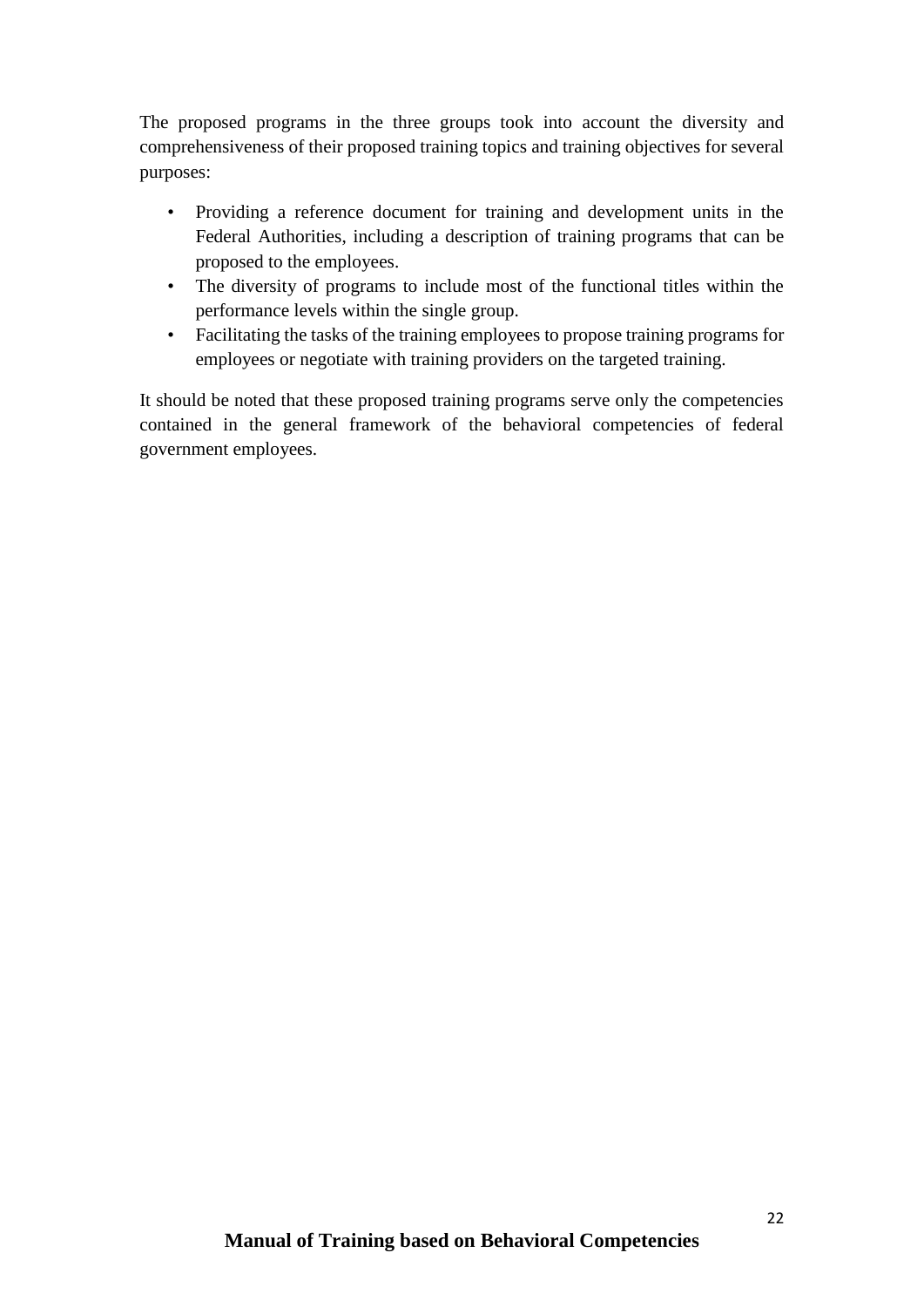#### **Group I:**

### **PL7**

#### **Deputy Undersecretary + Assistant Undersecretary**

#### **PL6**

#### **Special grades A + B**

#### **PL5**

#### **First and second grades**

The functions of this group according to the classification of the general framework of behavioral competencies in the federal government include functions that are similar in terms of functional level. The group has two categories, are:

- Leading Positions.
- Senior Positions.

They are leading, whose work is related to decision-making, policy-making, strategybuilding, and leadership of the process of change. Therefore, the training programs required for these two categories are therefore homogeneous in nature and content. As previously indicated, the proposed programs for these positions are indicative and can be added or modified depending on the nature of the job holder or the Federal Authority.

| <b>Behavioral</b> | <b>Proposed</b>          | <b>Content of the proposed training programs</b>                                                                                                                                                                                                                                                                                                                                                                                                                                                                                                                                                                                                                                                                                                                                                         | <b>Period</b>                       |
|-------------------|--------------------------|----------------------------------------------------------------------------------------------------------------------------------------------------------------------------------------------------------------------------------------------------------------------------------------------------------------------------------------------------------------------------------------------------------------------------------------------------------------------------------------------------------------------------------------------------------------------------------------------------------------------------------------------------------------------------------------------------------------------------------------------------------------------------------------------------------|-------------------------------------|
| competence        | training<br>programs     |                                                                                                                                                                                                                                                                                                                                                                                                                                                                                                                                                                                                                                                                                                                                                                                                          |                                     |
|                   | <b>Future Strategies</b> | Identifying the four basic approaches<br>$\bullet$<br>needed to build future institutional<br>strategies.<br>First dimension: exerting skills to<br>٠<br>identify the need<br>for<br>digital<br>technology, smart applications and<br>institutional adoption.<br>Second dimension: exercising the<br>٠<br>skills of analyzing the importance of<br>involving customers in building<br>strategy and its impact on the future<br>of the institution.<br>Third dimension: exercising the skills<br>$\bullet$<br>of defining the role of transparency<br>and governance in building future<br>strategies and involving partners<br>(employees, customers, institutions).<br>Fourth dimension: Acquiring skills to<br>develop innovative and creative<br>initiatives to<br>build institutional<br>strategies. | one to<br>three<br>training<br>days |
|                   |                          | Recognizing the concept of creativity<br>and the qualities of creators, and                                                                                                                                                                                                                                                                                                                                                                                                                                                                                                                                                                                                                                                                                                                              |                                     |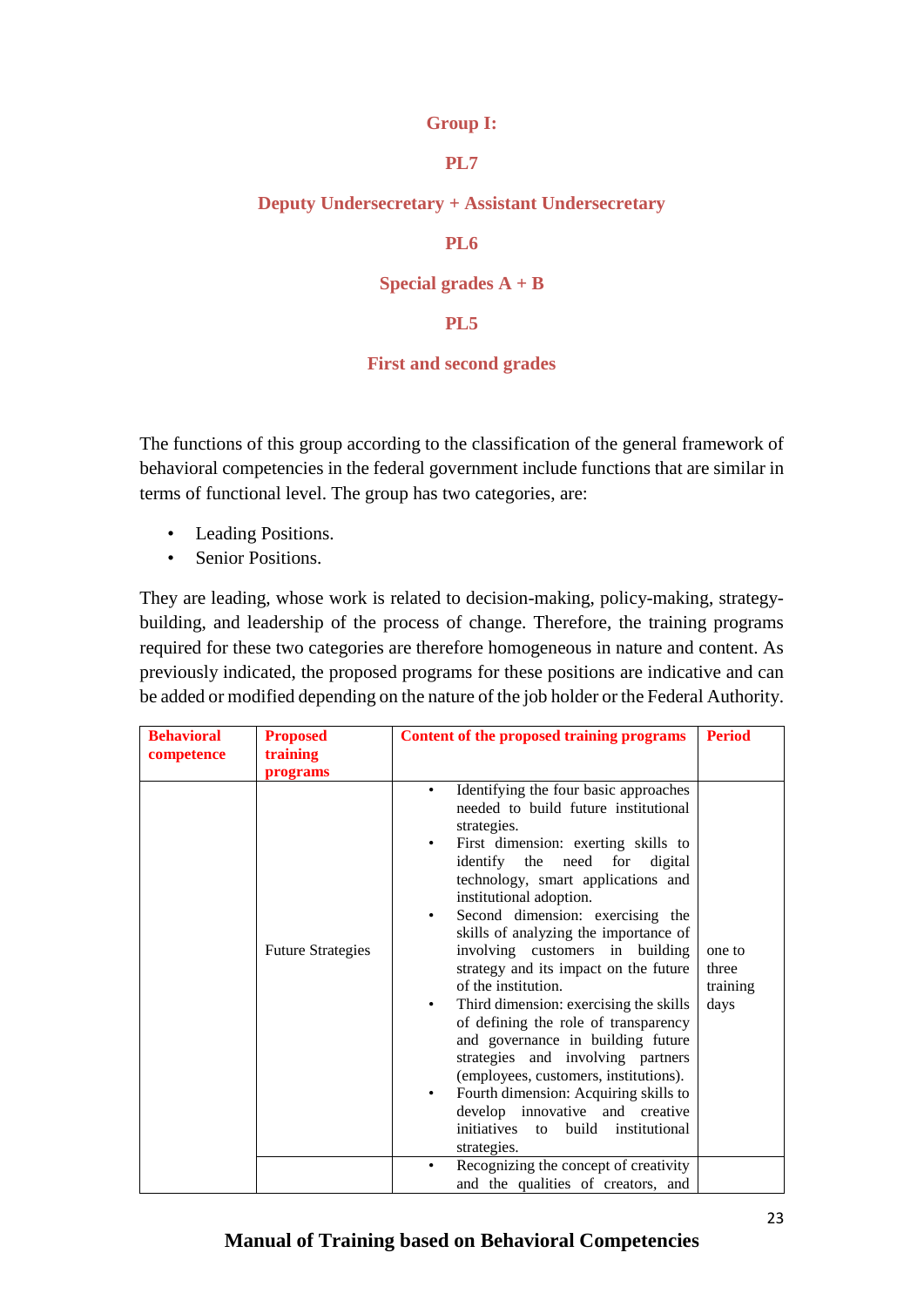| Strategic<br>Thinking | <b>Creative Thinking</b>                          | identifying the self-gaps related to the<br>achievement of creativity.<br>Practicing the skills of identifying the<br>$\bullet$<br>aspects of institutional innovation and<br>defining the concept of creative idea<br>or proposal.<br>Practicing the skills of analysis of<br>$\bullet$<br>creative idea or proposal, and<br>determining the mechanisms for the<br>transfer of the creative idea or<br>proposal to be applied on the ground.<br>Identifying models and ways to<br>$\bullet$<br>formulate<br>creative<br>ideas<br>and<br>proposals<br>measuring<br>and<br>their<br>viability.<br>Recognizing best practices in the<br>developing<br>οf<br>and<br>areas<br>institutionalizing creative ideas. | One-day<br>training                 |
|-----------------------|---------------------------------------------------|--------------------------------------------------------------------------------------------------------------------------------------------------------------------------------------------------------------------------------------------------------------------------------------------------------------------------------------------------------------------------------------------------------------------------------------------------------------------------------------------------------------------------------------------------------------------------------------------------------------------------------------------------------------------------------------------------------------|-------------------------------------|
|                       | <b>Results Based</b><br>Strategies                | Practicing the skills of monitoring the<br>$\bullet$<br>operational indicators of strategic<br>plans and indicating their quantitative<br>and qualitative aspects.<br>Practicing prioritization skills and<br>$\bullet$<br>institutional<br>initiatives<br>and<br>associating them to the strategy and<br>performance indicators.<br>Practicing the skills of building<br>$\bullet$<br>results strategically.<br>Practicing<br>follow-up<br>skills<br>and<br>$\bullet$<br>assessing their strategic implications.<br>Practicing the skills of developing<br>$\bullet$<br>ideas and institutional projects that<br>achieve strategic results.                                                                 | One to<br>three<br>training<br>days |
|                       | UAE Vision &<br>Federal<br>Government<br>Strategy | Vision<br>Learning about Emirates<br>$\bullet$<br>2021.<br>Identifying<br>trends,<br>challenges,<br>programs and initiatives at the federal<br>government level.<br>Developing the necessary methods to<br>harmonize the work of the agency<br>with the vision of the UAE and the<br>strategic directions of the federal<br>government.<br>Practicing networking skills<br>and<br>$\bullet$<br>identifying areas of cooperation<br>between federal institutions.<br>Developing institutional initiatives to<br>$\bullet$<br>innovate and meet challenges to<br>achieve UAE vision and federal<br>government strategy.                                                                                        | One to<br>three<br>training<br>days |
|                       | Strategic<br>Leadership                           | Identifying the concept of strategy,<br>$\bullet$<br>the challenges of achieving it and the<br>strategic thinking points necessary for<br>the leader.<br>Identifying the characteristics and<br>requirements of the strategic leader.<br>Practicing the leadership of analyzing<br>the institutional environment process<br>strategically and identifying<br>the<br>strategic direction.                                                                                                                                                                                                                                                                                                                     | One to<br>three<br>training<br>days |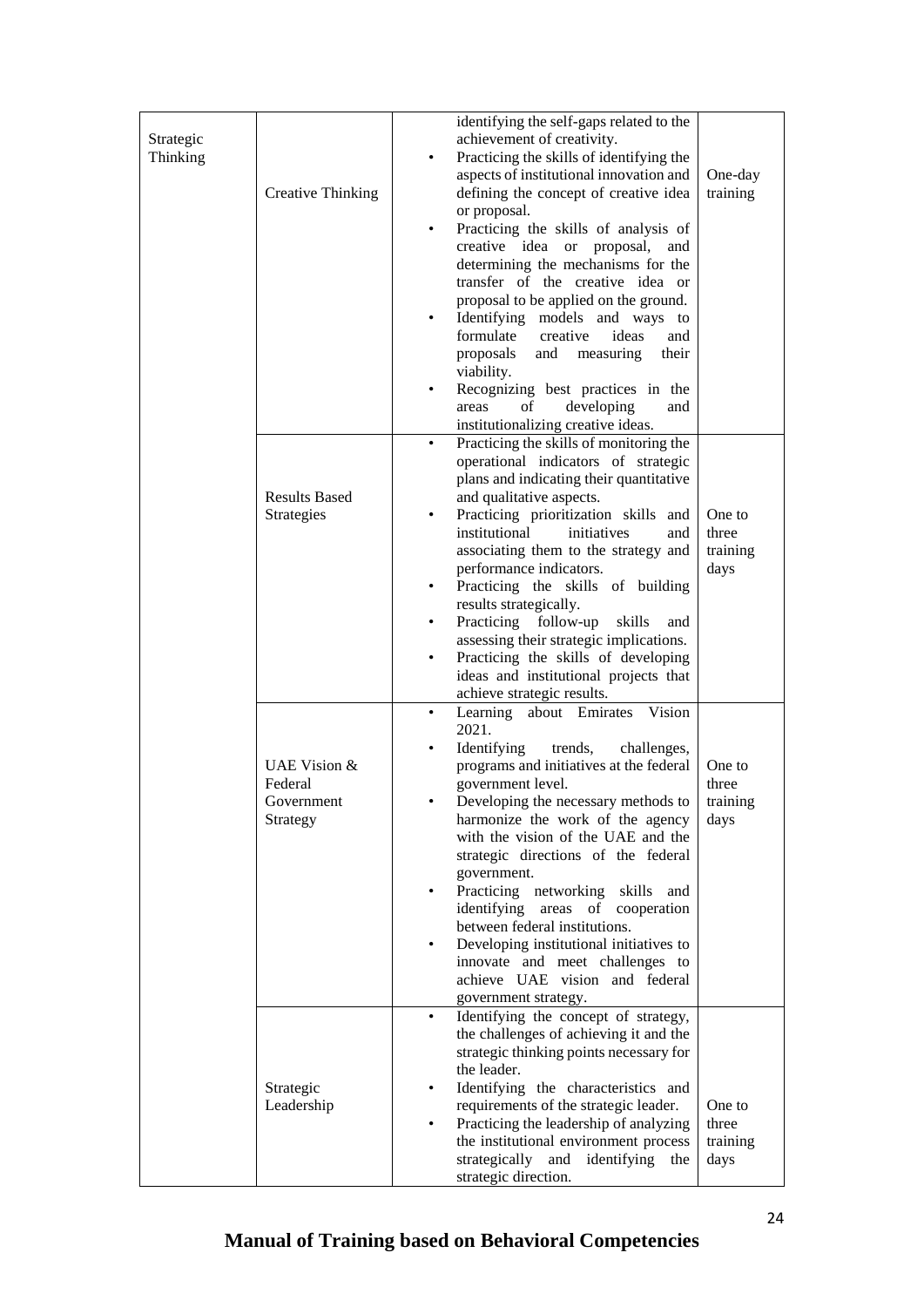|            |                           | ٠         | Demonstrating<br>the<br>competitive                 |          |
|------------|---------------------------|-----------|-----------------------------------------------------|----------|
|            |                           |           | challenges<br>the<br>surrounding<br>of              |          |
|            |                           |           | environment and the strategic leader's              |          |
|            |                           |           | actions to address them.                            |          |
|            |                           |           |                                                     |          |
|            |                           |           | Identifying the role of the strategic               |          |
|            |                           |           | leader in building the organization's               |          |
|            |                           |           | culture and enhancing the strategic                 |          |
|            |                           |           | thinking of its human resources.                    |          |
|            |                           | ٠         | Identifying the phases of the strategy              |          |
|            |                           |           | (thinking,<br>analysis,                             |          |
|            |                           |           | planning,                                           |          |
|            | <b>Strategic Planning</b> |           | management) and their importance to                 |          |
|            | <b>Skills</b>             |           | achieve the goals of the organizations.             | Three    |
|            |                           | $\bullet$ | Practicing the skills of defining                   | training |
|            |                           |           | vision, mission, goals, objectives and              | days     |
|            |                           |           | strategic initiatives.                              |          |
|            |                           |           | Practicing the skills of proposing and              |          |
|            |                           |           |                                                     |          |
|            |                           |           | building performance indicators.                    |          |
|            |                           |           | Identifying elements of strategy                    |          |
|            |                           |           | success.                                            |          |
|            |                           |           | Identifying the best practices in                   |          |
|            |                           |           | strategic planning.                                 |          |
|            |                           | $\bullet$ | Recognizing the challenges of the                   |          |
|            |                           |           | ongoing change process at the level of              |          |
|            |                           |           |                                                     |          |
|            |                           |           | federal institutions.                               |          |
|            | Change                    |           | Practicing skills to build transition               | One to   |
|            | Management                |           | strategies from one situation to                    | two      |
|            | <b>Skills</b>             |           | another, and promoting reliance on                  | training |
|            |                           |           | benchmark comparisons.                              | days     |
|            |                           |           | Practicing skills to develop and                    |          |
|            |                           |           | implement<br>strategic<br>change                    |          |
|            |                           |           |                                                     |          |
|            |                           |           | initiatives.                                        |          |
|            |                           |           | Developing<br>ideas<br>to<br>create                 |          |
|            |                           |           | contingency plans to address the                    |          |
|            |                           |           | obstacles<br>to<br>planning<br>and                  |          |
|            |                           |           | implementing change processes.                      |          |
|            |                           |           | Leading the process of strategic                    |          |
|            |                           |           | change and create an environment                    |          |
|            |                           |           |                                                     |          |
|            |                           |           | toward it.                                          |          |
|            |                           |           | Identifying the concept<br>of                       |          |
|            |                           |           | benchmarking and identifying their                  |          |
|            |                           |           | (internal,<br>competitive,<br>areas                 |          |
|            |                           |           | operational, strategic and general).                |          |
| Changing   |                           |           | Analyzing<br>the<br>effects<br>οf                   |          |
| Leadership |                           |           | benchmarking<br>institutional<br>on                 |          |
|            |                           |           | performance, updating services and                  |          |
|            |                           |           |                                                     |          |
|            | Benchmarking for          |           | improving productivity.                             | One to   |
|            | Continuous                | ٠         | Conducting the skills of management                 | two      |
|            | Improvements              |           | of benchmarking phases. 1. Planning                 | training |
|            |                           |           | - identifying the area of comparison,               | days     |
|            |                           |           | description<br>evaluation<br>and<br>οf              |          |
|            |                           |           | comparison, defining the comparison                 |          |
|            |                           |           | point and defining the criteria for                 |          |
|            |                           |           |                                                     |          |
|            |                           |           | benchmarking.<br>Gathering<br>2.                    |          |
|            |                           |           | information<br>implementing                         |          |
|            |                           |           | benchmarking, gathering information                 |          |
|            |                           |           | and documenting the results.<br>3.                  |          |
|            |                           |           | Adaptation<br>finding<br>results,<br>$\overline{a}$ |          |
|            |                           |           | recommendations<br>and<br>making                    |          |
|            |                           |           | improvement decisions. 4. Analysis -                |          |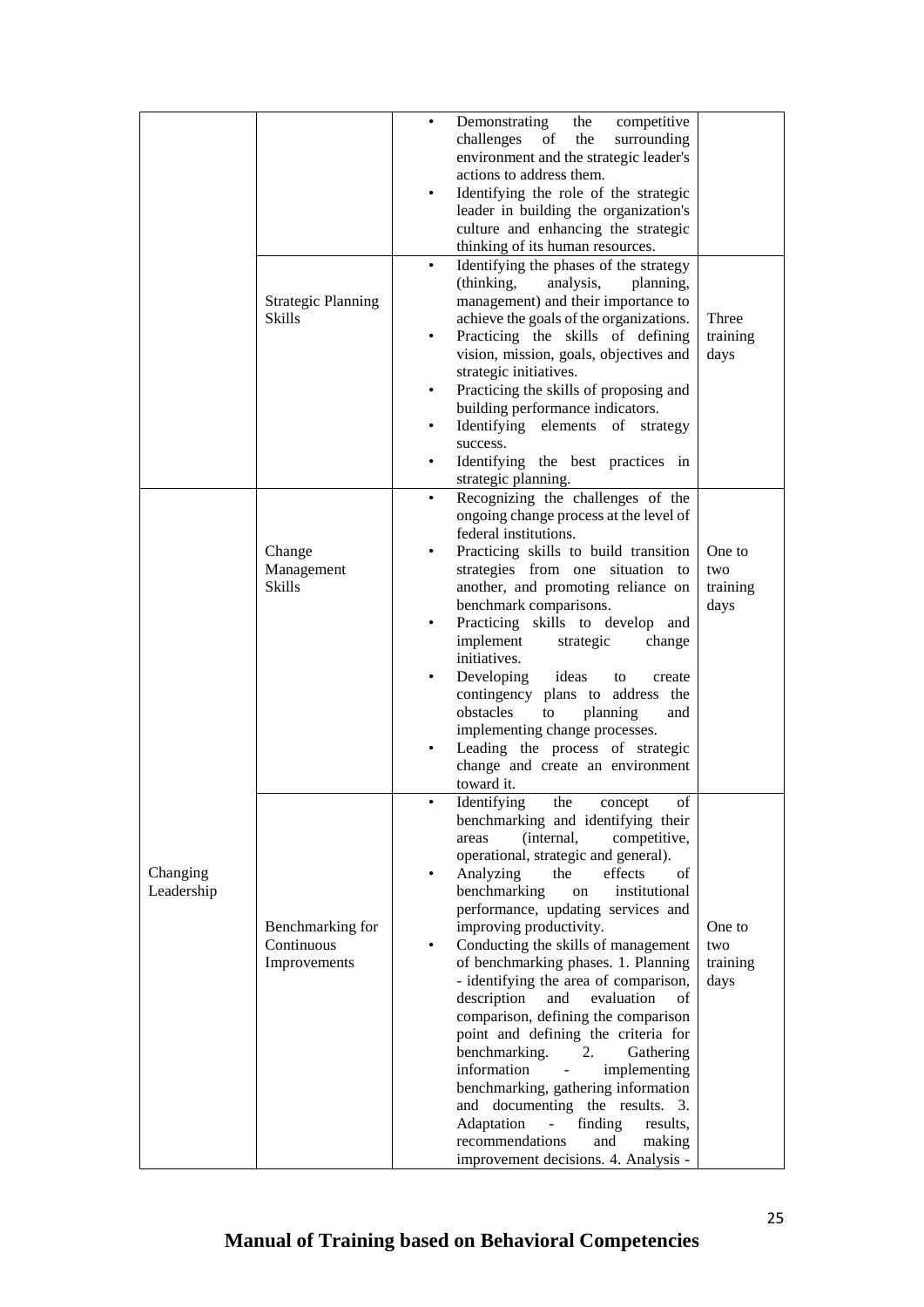|                                                             | measuring and stating benchmarking<br>results and corrective steps.<br>Practicing<br>the<br>skills<br>- of<br>using<br>$\bullet$<br>benchmarking tools (process maps,<br>process performance metrics, project<br>management basics, questionnaires,<br>interviews, viewing).<br>Practicing the evaluation skills of<br>$\bullet$<br>benchmarking.                                                                                                                                                                                                                                                                                                                                                                                                                                            |                                     |
|-------------------------------------------------------------|----------------------------------------------------------------------------------------------------------------------------------------------------------------------------------------------------------------------------------------------------------------------------------------------------------------------------------------------------------------------------------------------------------------------------------------------------------------------------------------------------------------------------------------------------------------------------------------------------------------------------------------------------------------------------------------------------------------------------------------------------------------------------------------------|-------------------------------------|
| Transformational<br>Leadership                              | Understanding<br>the<br>concept<br>οf<br>$\bullet$<br>transformational leadership and its<br>objectives.<br>Identifying the characteristics of the<br>٠<br>transformational leader.<br>Acting as transformational leader in<br>٠<br>organizational change management.<br>Acting as transformational leader in<br>٠<br>resisting institutional change.<br>Analyzing successful case studies in<br>transformational leadership.                                                                                                                                                                                                                                                                                                                                                                | One to<br>three<br>training<br>days |
| Ideation to<br>Innovation to<br>Achieve Effective<br>Change | Practicing thinking mapping skills<br>and identifying priority ideas at the<br>institutional level that need to be<br>changed or developed.<br>Practicing the skills of evaluating<br>٠<br>ideas and indicating the possibilities<br>of application and requirements<br>(time, cost, effort, results).<br>Practicing the skills of analyzing the<br>$\bullet$<br>mechanisms of the implementation of<br>ideas<br>identifying<br>possible<br>and<br>innovative aspects in the application<br>of ideas developed.<br>Practicing the skills of identifying the<br>٠<br>technical skills and competencies<br>required to apply innovative ideas.<br>Practicing the skills of developing<br>plans for the application of innovative<br>ideas and methods of change at the<br>level of the agency. | One to<br>three<br>training<br>days |
| Leadership<br>Challenge                                     | Practicing the skills of achieving the<br>$\bullet$<br>first leadership requirement (good<br>example).<br>Practicing the skills of achieving the<br>٠<br>second<br>leadership<br>requirement<br>(vision).<br>Practicing the skills of achieving the<br>third<br>leadership<br>requirement<br>t<br>(challenging business methods).<br>Practicing the skills of achieving the<br>$\bullet$<br>fourth<br>leadership<br>requirement<br>(empowering others).<br>Practicing the skills of achieving the<br>$\bullet$<br>fifth<br>leadership<br>requirement<br>(encouraging the heart).                                                                                                                                                                                                             | Five<br>Training<br>days            |
| Leading Change<br>Process                                   | Identifying the vision, benefits and<br>٠<br>foundations of the change process.<br>Building a high self-commitment to<br>achieve the objectives of change and                                                                                                                                                                                                                                                                                                                                                                                                                                                                                                                                                                                                                                | One to<br>three                     |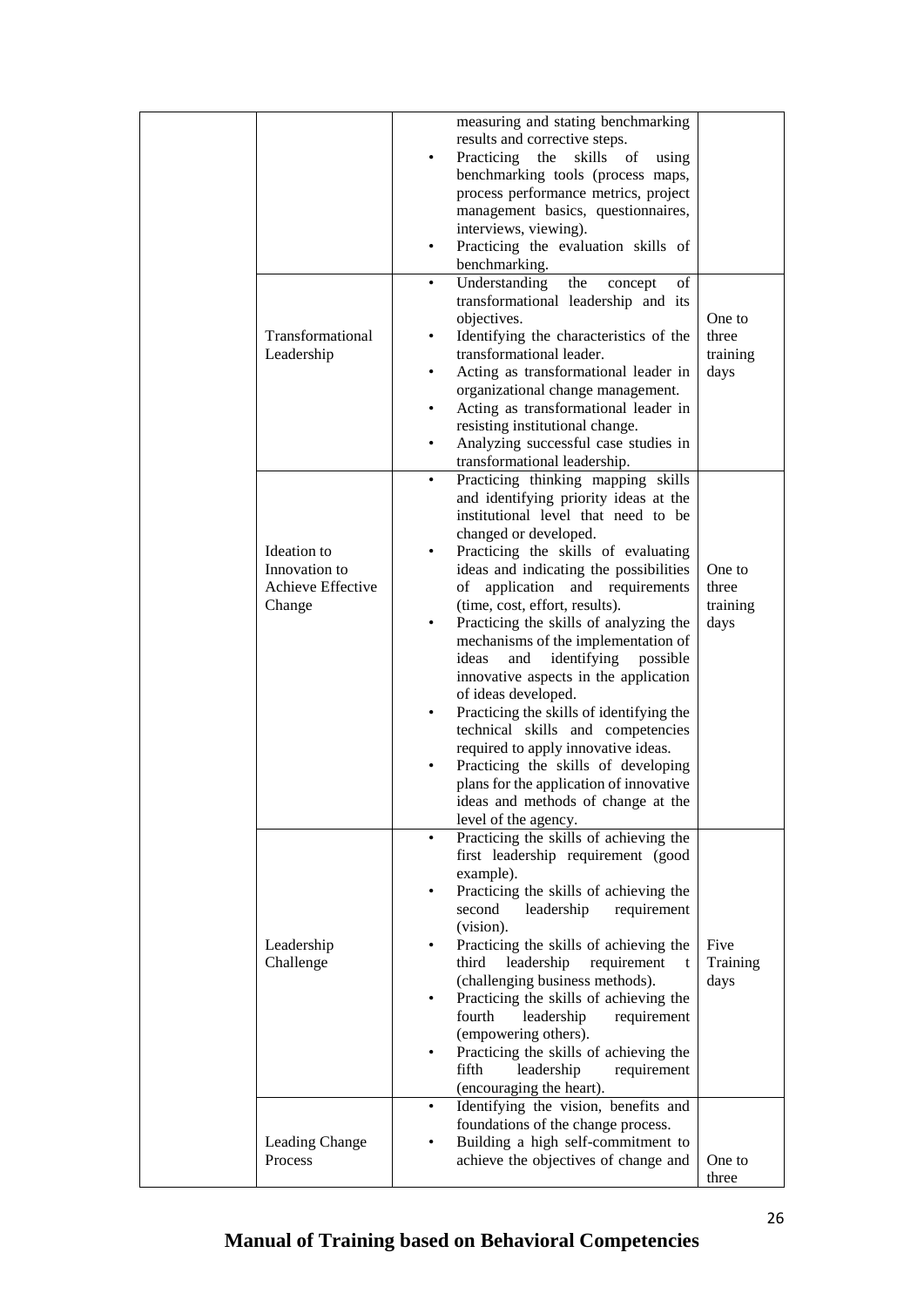| flexible<br>adopts<br>a                                                         | and positive<br>training |
|---------------------------------------------------------------------------------|--------------------------|
| approach.                                                                       | days                     |
| Using tools and techniques that                                                 |                          |
| stimulate the creativity of others to                                           |                          |
| bring about change.                                                             |                          |
| Adopting constructive discussion as a                                           |                          |
| tool for leadership in guiding others to                                        |                          |
| meet the demands of change.                                                     |                          |
| Dealing with change systematically                                              |                          |
| and<br>integrating it<br>into                                                   | the                      |
| organization's plans.                                                           |                          |
| Practicing the skills of modeling role<br>٠                                     |                          |
| models for others, and demonstrating                                            |                          |
| personal and functional leadership                                              |                          |
| practices in the work environment.                                              |                          |
| Practicing the skills of shaping the                                            |                          |
| vision and directing the team towards                                           | One to                   |
| it through influence and guidance.                                              | three                    |
| Practicing the skills of understanding                                          | training                 |
| patterns<br>of<br>thinking                                                      | days<br>through          |
| participation, and employing best                                               |                          |
| practices in the field of motivation.                                           |                          |
| Challenging prevailing patterns of                                              |                          |
| achievement<br>and<br>thinking                                                  | and                      |
| encouraging critical and creative                                               |                          |
| thinking in the team.                                                           |                          |
| Developing<br>clear                                                             | institutional            |
| mechanisms to link reward                                                       | and                      |
| recognition to<br>achievement,<br>proposing clear and transparent               | and                      |
| institutional programs in this regard.                                          |                          |
| Practicing the skills of identifying and                                        |                          |
| evaluating the objectives of the                                                |                          |
| agency or organizational unit in order                                          |                          |
| to enhance the performance of the                                               |                          |
| Performance<br>agency.                                                          |                          |
| <b>Based Leadership</b><br>Leading a culture that enhances                      | One to                   |
| organizational<br>performance                                                   | and<br>three             |
| driving<br>performance                                                          | bevond<br>training       |
| expectations at all levels of the                                               | days                     |
| organization.                                                                   |                          |
| Practicing the skills of providing a<br>Empowering                              |                          |
| Leadership<br>personal model that is open to                                    |                          |
| learning and self-development to                                                |                          |
| encourage training and constructive                                             |                          |
| development.                                                                    |                          |
| Practicing the skills of developing<br>$\bullet$                                |                          |
| mechanisms for disseminating a                                                  |                          |
| culture of performance management                                               |                          |
| (both individual and institutional) are                                         |                          |
| practiced as an essential practice, and                                         |                          |
| review the best practices in this                                               |                          |
| regard.                                                                         |                          |
| Practicing the skills of developing the<br>institutional environment to enhance |                          |
| the process of facilitating exchange of                                         |                          |
| ideas and enabling change.                                                      |                          |
|                                                                                 |                          |
|                                                                                 |                          |
| Recognizing the concepts of guidance<br>and direction and their importance in   |                          |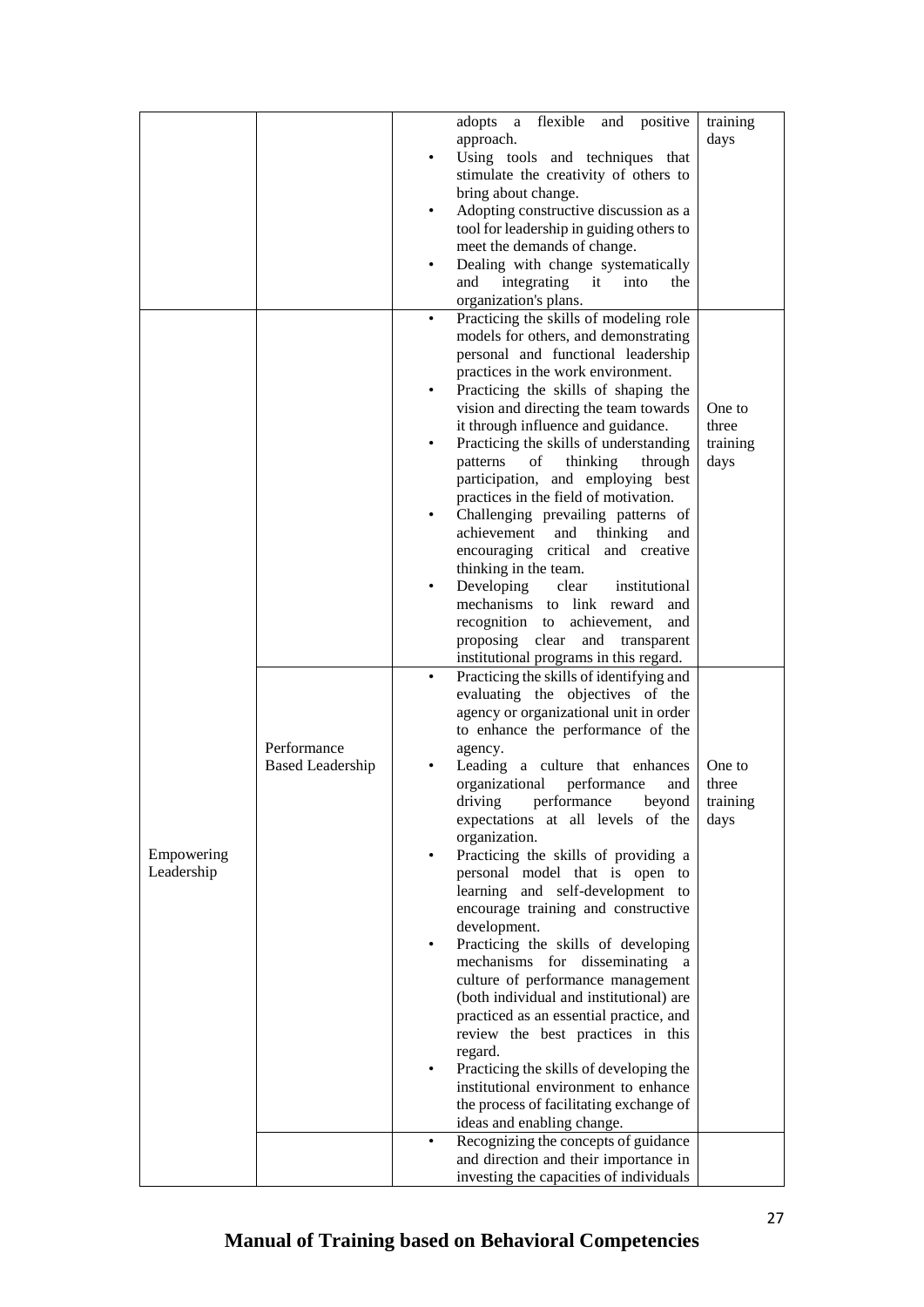| Effective<br>Coaching<br>& Mentoring | $\bullet$                                             | and improving the output of their<br>work.<br>Reviewing the phases of guidance and<br>direction and the difficulties of<br>achieving its objectives and best<br>practices.<br>Employing the skills of employing<br>methods of providing feedback<br>regularly,<br>accurately<br>and                                                                                                                                                                                                                                     | One to<br>three<br>training<br>days |
|--------------------------------------|-------------------------------------------------------|-------------------------------------------------------------------------------------------------------------------------------------------------------------------------------------------------------------------------------------------------------------------------------------------------------------------------------------------------------------------------------------------------------------------------------------------------------------------------------------------------------------------------|-------------------------------------|
|                                      | $\bullet$<br>$\bullet$                                | constructively to subordinates to<br>encourage and improve performance.<br>Practicing the skills of identifying<br>strengths in leadership competencies<br>and areas that need to be developed.<br>Practicing the skills of planning the<br>learning<br>process<br>of<br>transfer<br>systematically on a clear basis.                                                                                                                                                                                                   |                                     |
| <b>Brain Storming</b>                | $\bullet$<br>٠<br>$\bullet$                           | Understanding<br>of<br>the<br>concept<br>brainstorming.<br>Identifying<br>the<br>features<br>οf<br>professional<br>brainstorming<br>practitioners.<br>Practicing brainstorming skills to<br>solve problems or develop ideas<br>suggestions.<br>Practicing problem-solving<br>skills<br>using brainstorming.<br>Practice the skills of developing<br>problem solving and ideas using<br>brainstorming method.                                                                                                            | One to<br>three<br>training<br>days |
| Knowledge<br>Management              | $\bullet$<br>٠<br>$\bullet$<br>$\bullet$<br>$\bullet$ | Recognizing<br>the<br>concept<br>and<br>importance<br>of<br>knowledge<br>management in developing human<br>resource capabilities and effective<br>learning processes<br>Identifying institutional aspects of<br>knowledge management.<br>Developing<br>clear<br>institutional<br>mechanisms for knowledge<br>management.<br>Motivating individuals to<br>adopt<br>knowledge management practices.<br>Pursuing and evaluating knowledge<br>management programs based on<br>knowledge of best practices in this<br>field. | One to<br>three<br>training<br>days |
| Performance<br>Management            | $\bullet$<br>٠<br>$\bullet$                           | Understanding<br>the<br>of<br>concept<br>individual performance management.<br>Practicing the skills of defining<br>performance management phases and<br>determining their impact in achieving<br>integrated and distinct performance.<br>Practicing the skills of building<br>performance objectives.<br>Practicing the skills of building<br>individual development plans and<br>linking them to training processes.<br>Practicing the skills of building<br>individual performance objectives                        | three<br>training<br>days           |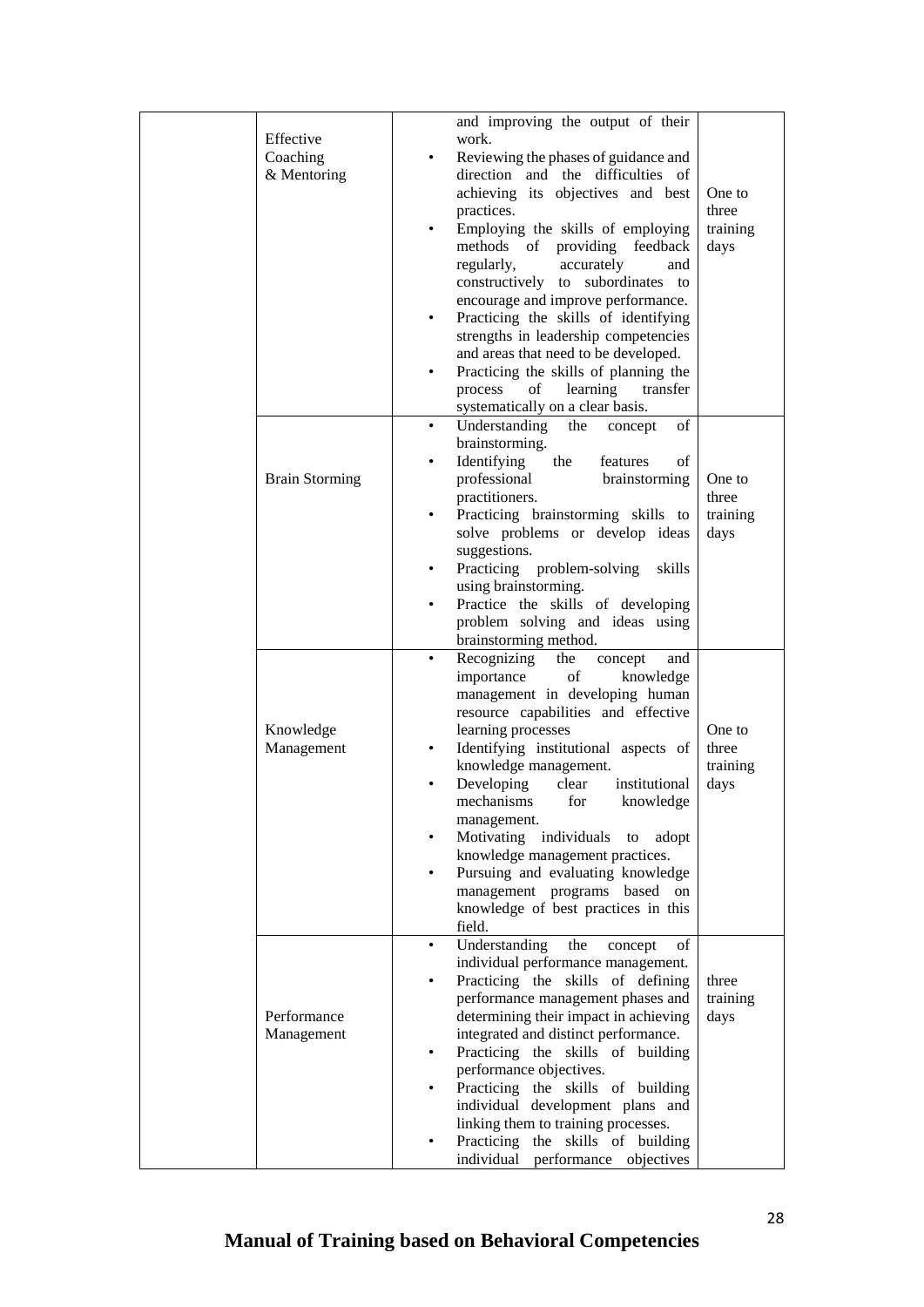|                |                              | based on strategic indicators and                                         |                  |
|----------------|------------------------------|---------------------------------------------------------------------------|------------------|
|                |                              | initiatives.                                                              |                  |
|                |                              | Recognizing<br>best<br>practice<br>in<br>٠<br>corporate governance<br>its |                  |
|                |                              | and<br>applications in Federal Authorities.                               |                  |
|                |                              | Practicing the skills of directing the<br>٠                               | One to           |
| Accountability | <b>Best Practices in</b>     | organization to adopt best practices in                                   | two              |
|                | Organizational               | corporate governance.                                                     | training         |
|                | Governance                   | Practicing the skills of establishing<br>٠                                | days             |
|                |                              | the foundations and basis of building                                     |                  |
|                |                              | the institutional governance system in<br>the Federal Authorities.        |                  |
|                |                              | Practicing the skills of defining the<br>$\bullet$                        |                  |
|                |                              | role<br>risk<br>of<br>governance<br>in                                    |                  |
|                |                              | management and enhancing<br>the                                           |                  |
|                |                              | efficiency of relationships<br>with                                       |                  |
|                |                              | partners.                                                                 |                  |
|                |                              | Practicing the skills of monitoring                                       |                  |
|                |                              | and evaluating the institutional<br>impacts of governance and identify    |                  |
|                |                              | opportunities<br>for<br>improvement                                       |                  |
|                |                              | through them.                                                             |                  |
|                |                              | Recognizing<br>the<br>foundations<br>of<br>$\bullet$                      |                  |
|                |                              | integrity, transparency<br>and<br>its                                     |                  |
|                | Integrity $\&$               | institutional applications.                                               | One or           |
|                | Transparency in              | Notifying of the best global practices<br>$\bullet$                       | two              |
|                | Executing<br><b>Business</b> | promote<br>integrity<br>that<br>and<br>institutional transparency.        | training<br>days |
|                |                              | Practicing the skills of subjecting                                       |                  |
|                |                              | decisions to clear<br>standards of                                        |                  |
|                |                              | integrity and transparency.                                               |                  |
|                |                              | Practicing the skills of determining                                      |                  |
|                |                              | the basics and principles of dealing                                      |                  |
|                |                              | with information and<br>achieving<br>standards<br>οf<br>navigation<br>and |                  |
|                |                              | transparency.                                                             |                  |
|                |                              | Practicing the skills of dealing with                                     |                  |
|                |                              | public<br>opinion<br>achieving<br>and                                     |                  |
|                |                              | standards of integrity<br>and                                             |                  |
|                |                              | transparency.                                                             |                  |
|                |                              | Understanding<br>the<br>concept<br>οf<br>٠<br>policies.                   |                  |
|                |                              | Practicing the skills of determining                                      |                  |
|                | Organizational               | the need for policies and analyzing                                       | One to           |
|                | Policies                     | their links to laws and procedures.                                       | three            |
|                |                              | Practicing the skills of defining the<br>$\bullet$                        | training         |
|                |                              | elements of the policy and the phases                                     | days             |
|                |                              | of its formation.<br>Practicing the skills of reading skills<br>٠         |                  |
|                |                              | within the framework of law, societal                                     |                  |
|                |                              | need, resources and potential, and                                        |                  |
|                |                              | within the balance between public                                         |                  |
|                |                              | good and institutional priorities,                                        |                  |
|                |                              | quality, efficiency and applicability.                                    |                  |
|                |                              | Practicing the skills of analyzing                                        |                  |
|                |                              | policy components and building<br>formal and objective conditions for     |                  |
|                |                              | their formulation.                                                        |                  |
|                |                              | Practicing the skills of writing policy                                   |                  |
|                |                              | skills and designing mechanisms to                                        |                  |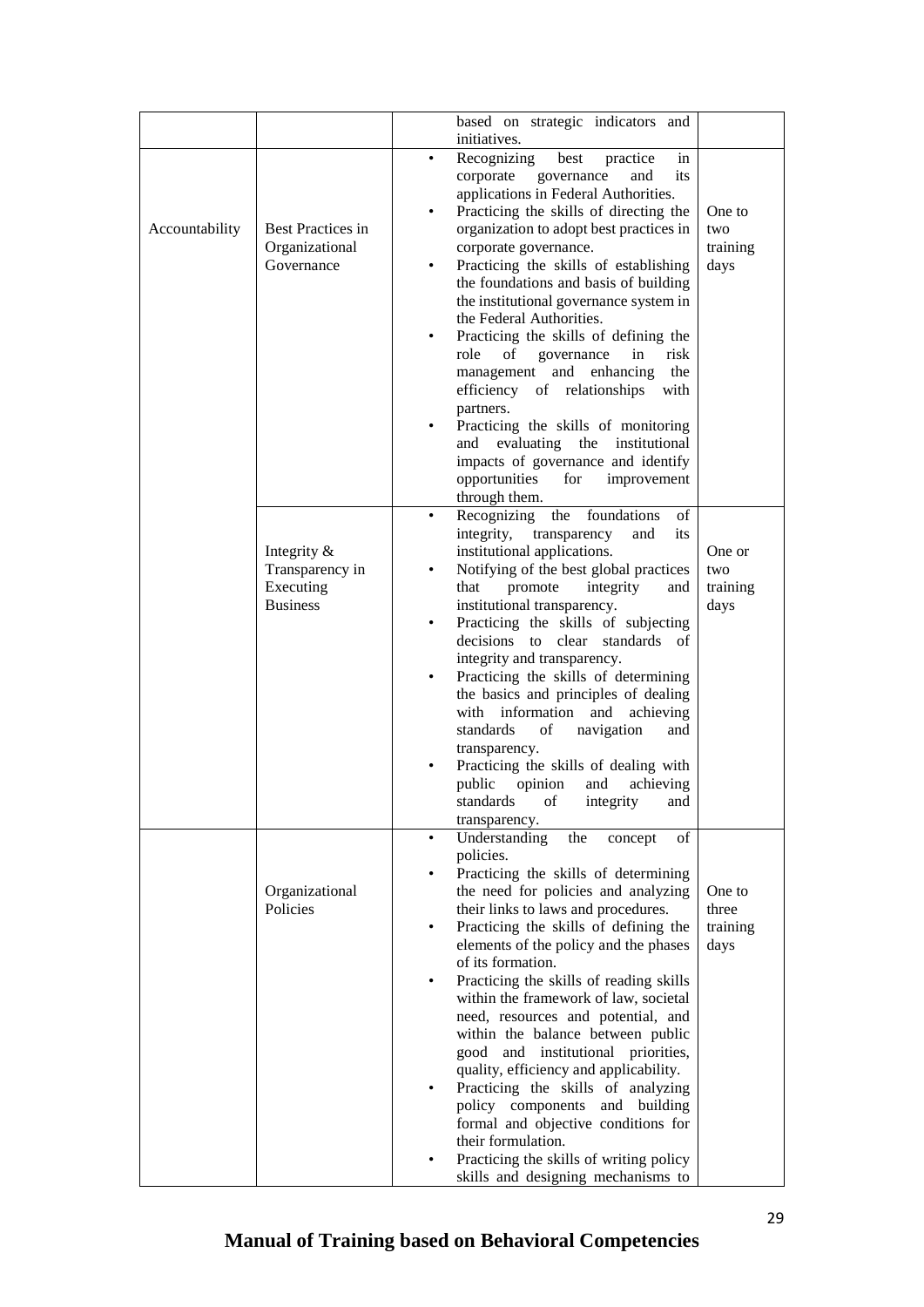|                         |   | implement<br>their<br>testing<br>and                              |          |
|-------------------------|---|-------------------------------------------------------------------|----------|
|                         |   | evaluation.                                                       |          |
|                         | ٠ | Practicing the skills of defining work                            |          |
|                         |   | assignments, responsibilities and the                             |          |
|                         |   | matters to be delegated.                                          |          |
|                         | ٠ | Practicing the skills of defining the                             | One to   |
|                         |   | characteristics of the responsibilities                           | three    |
| Delegation of           |   | individuals<br>delegated<br>the<br>to                             | training |
| Authority               |   | concerned, identifying<br>the work                                | days     |
|                         |   | required within them, their challenges                            |          |
|                         |   | and the time limits set for them.                                 |          |
|                         | ٠ | Practicing the skills of following-up                             |          |
|                         |   | and monitoring the responsibilities                               |          |
|                         |   | delegated<br>individuals<br>to<br>and                             |          |
|                         |   | identifying the decisions to be made                              |          |
|                         |   | regarding<br>the<br>outcome<br>of<br>the                          |          |
|                         |   | delegation process.                                               |          |
|                         |   | Practicing the skills of motivating                               |          |
|                         |   | individuals to<br>assume<br>delegated                             |          |
|                         |   | responsibilities and how they affect                              |          |
|                         |   | them and their decisions and actions.                             |          |
|                         |   | Promoting a culture of responsibility                             |          |
|                         |   | in his/her employees and adopted it as                            |          |
|                         |   | a method of action.                                               |          |
|                         | ٠ | Recognizing the dimensions of the                                 |          |
|                         |   | decision making process.                                          |          |
|                         | ٠ | Practicing the skills of determining                              |          |
| Decision Taking         |   | the phases and steps of decision                                  | One to   |
| Responsibilities        |   | making.                                                           | three    |
|                         | ٠ | Practicing the skills of linking the                              | training |
|                         |   | decision-making process with the                                  | days     |
|                         |   | foundations<br>and<br>standards<br>of                             |          |
|                         |   | institutional performance.                                        |          |
|                         | ٠ | Practicing the skills of analyzing                                |          |
|                         |   | decision using multiple methods such                              |          |
|                         |   | as problem tree and objective                                     |          |
|                         |   | analysis.                                                         |          |
|                         |   | Practicing the skills of decision-                                |          |
|                         |   | making skills within resource, time                               |          |
|                         |   | and cost challenges.                                              |          |
|                         | ٠ | Practicing the skills of defining                                 |          |
|                         |   | governance<br>linkages<br>with                                    |          |
|                         |   | institutional processes, and efficiency                           |          |
| Governance $&$          |   | and effectiveness standards.<br>Practicing the skills of building | One to   |
| <b>Business Results</b> |   | performance<br>indicators<br>in<br>the                            | three    |
|                         |   | application<br>of<br>transparency,                                | training |
|                         |   | accountability and application of                                 | days     |
|                         |   | governance.                                                       |          |
|                         |   | Practicing the skills of reading,                                 |          |
|                         |   | reporting<br>and<br>development<br>οf                             |          |
|                         |   | processes, procedures and policies as                             |          |
|                         |   | tools to achieve governance.                                      |          |
|                         |   | Practicing the skills of linking                                  |          |
|                         |   | governance<br>with<br>strategy<br>and                             |          |
|                         |   | initiatives.                                                      |          |
|                         |   | Practicing the skills of evaluating the                           |          |
|                         |   | impact of governance on business                                  |          |
|                         |   | results and determine their results and                           |          |
|                         |   | outputs.                                                          |          |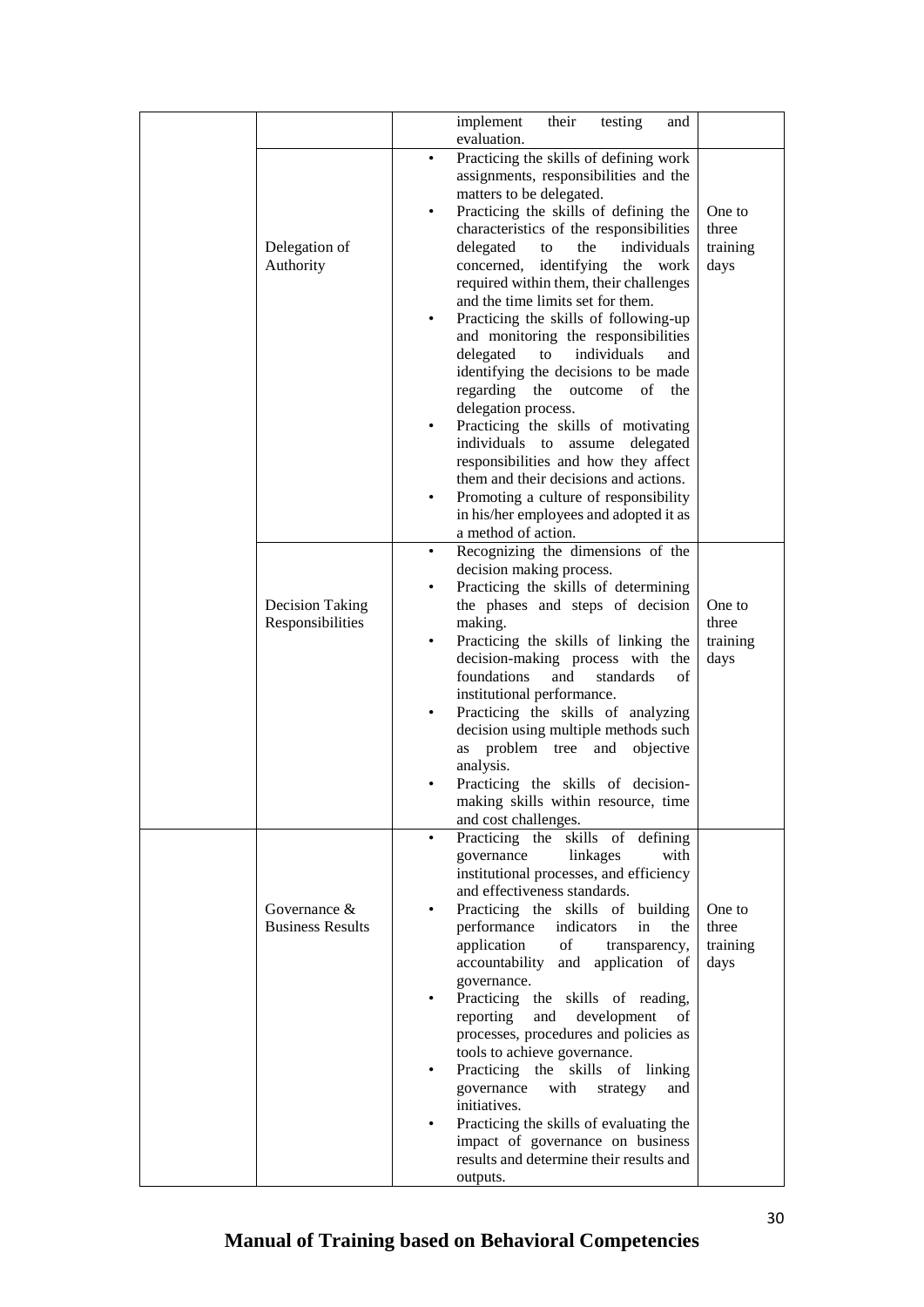|                                      | Social<br>Responsibility<br>For<br>Organizations | Recognizing<br>the<br>concept<br>and<br>$\bullet$<br>application<br>of<br>community<br>responsibility<br>in<br>government<br>institutions.<br>Practicing the skills of identifying<br>$\bullet$<br>aspects of community responsibility<br>in government institutions.<br>Practicing the skills of developing<br>initiatives and projects that enhance<br>the role of the institution in achieving<br>its societal responsibilities.<br>Encouraging the existence of an<br>$\bullet$<br>institutional culture that achieves the<br>organization's commitment to its<br>societal responsibilities.<br>Practicing the skills of evaluating<br>community responsibility programs<br>and initiatives in the agency.                                                                                                                         | One or<br>two<br>training<br>days   |
|--------------------------------------|--------------------------------------------------|----------------------------------------------------------------------------------------------------------------------------------------------------------------------------------------------------------------------------------------------------------------------------------------------------------------------------------------------------------------------------------------------------------------------------------------------------------------------------------------------------------------------------------------------------------------------------------------------------------------------------------------------------------------------------------------------------------------------------------------------------------------------------------------------------------------------------------------|-------------------------------------|
| Managing<br>Resources<br>Effectively | Organizational<br>Partnerships<br>Development    | of<br>Recognizing<br>the<br>importance<br>$\bullet$<br>institutional<br>partnerships<br>in<br>improving opportunities for improved<br>performance and enhancing its image.<br>Practicing the skills of identifying and<br>classifying partners and suppliers<br>locally,<br>regionally<br>and<br>internationally, in the public and<br>private sectors and civil society<br>institutions.<br>Practicing the skills of defining the<br>٠<br>framework of partnership relations to<br>achieve mutual benefit for all partners<br>and gives added value to them.<br>Practicing the skills of building<br>$\bullet$<br>partnership in line with the strategy.<br>Practicing the skills of evaluating and<br>$\bullet$<br>selecting<br>partners<br>within<br>the<br>standards<br>of<br>institution<br>enjoyed<br>transparency.<br>$\bullet$ | One or<br>two<br>training<br>days   |
|                                      | Resources<br>& Assets<br>Management<br>Financial | Recognizing the basics of resource<br>and property management<br>and<br>identifying their need.<br>Practicing the skills of the economic<br>٠<br>feasibility of acquisition of resources<br>and property.<br>Designing standards and principles of<br>$\bullet$<br>property management effectively.<br>Practicing the skills of building clear<br>standards<br>that<br>enhance<br>the<br>sustainability of<br>resources<br>and<br>property.<br>Practicing the skills of managing,<br>٠<br>plan and evaluate the feasibility of<br>resource and property management<br>effectively.<br>Recognizing the concept of financial<br>$\bullet$                                                                                                                                                                                                | One to<br>three<br>training<br>days |
|                                      | Resources<br>Management                          | management and budgets.<br>Practicing the skills of budgeting.<br>Practicing the skills of reading and<br>٠<br>using accounting data and financial<br>information.                                                                                                                                                                                                                                                                                                                                                                                                                                                                                                                                                                                                                                                                     | One to<br>three                     |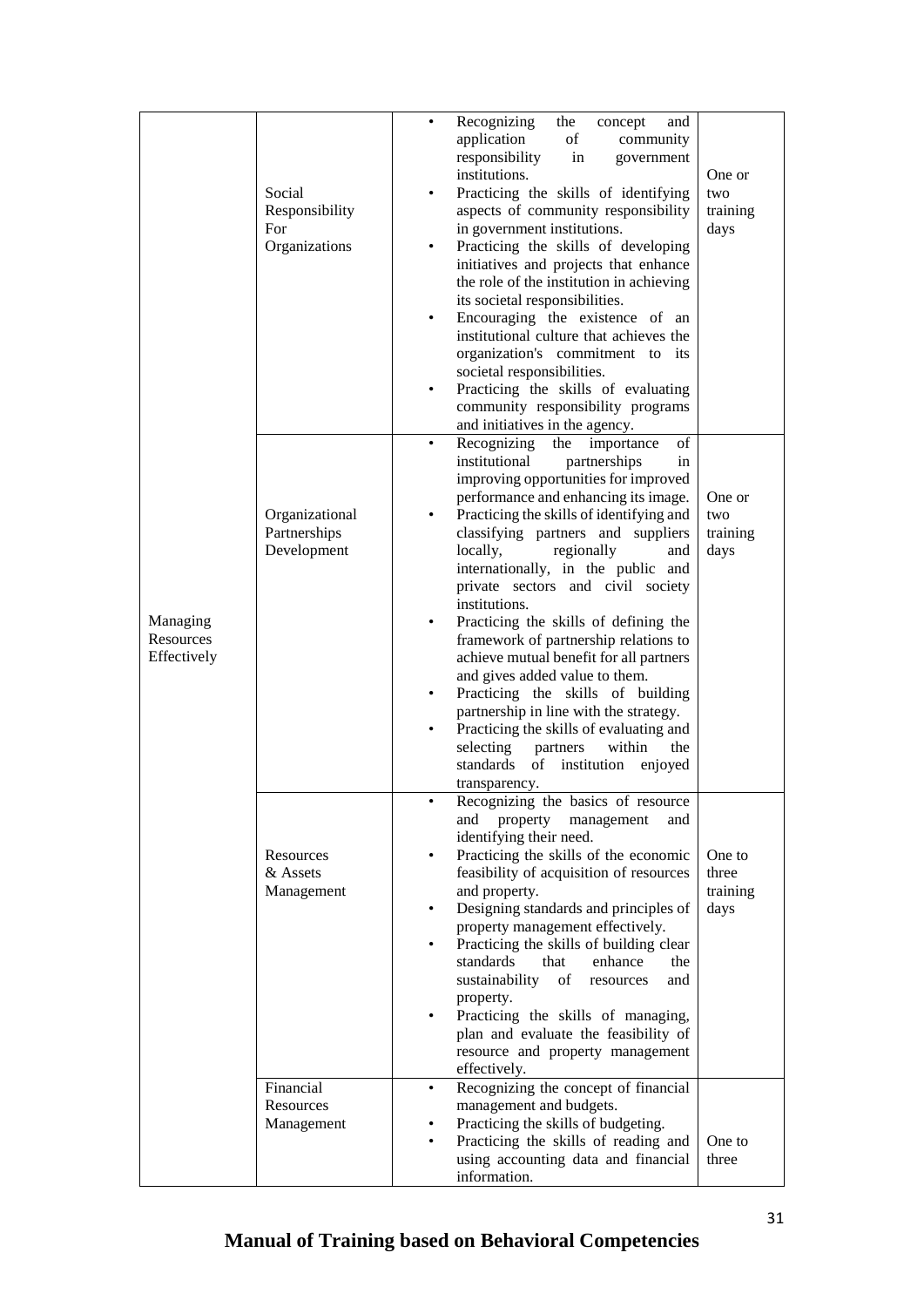|                                       | $\bullet$<br>$\bullet$ | Practicing the skills of recruiting<br>financial data and information in the<br>decision-making process.<br>Practicing the skills of reviewing<br>financial spending and benefiting<br>from audit results in re-planning<br>operations. | training<br>days |
|---------------------------------------|------------------------|-----------------------------------------------------------------------------------------------------------------------------------------------------------------------------------------------------------------------------------------|------------------|
|                                       |                        | Recognizing the importance and role<br>of technological aspects in the service                                                                                                                                                          |                  |
| Utilizing<br>Technology<br>In Serving |                        | of resources and processes.<br>Practicing the skills of identifying<br>performance<br>aspects<br>of<br>that                                                                                                                             | One to<br>three  |
| Resources &<br>Operations             | $\bullet$              | technology can be used to serve.<br>Practicing the skills of analyzing the                                                                                                                                                              | training<br>days |
|                                       | ٠                      | role of smart systems and applications<br>in the delivery of services.<br>Practicing the skills of analyzing the                                                                                                                        |                  |
|                                       |                        | role of smart systems and applications<br>in efficient resource management.                                                                                                                                                             |                  |
|                                       |                        | Analyzing the services provided to<br>the customer and identifying possible<br>technological interventions that can<br>be used to enhance quality of service                                                                            |                  |
|                                       | $\bullet$              | and reduce cost and time.<br>Recognizing<br>the<br>concept<br>and                                                                                                                                                                       |                  |
| Knowledge<br>Management               | $\bullet$              | applications<br>of<br>knowledge<br>management in the institutions.<br>Practicing the skills of developing<br>knowledge management application                                                                                           | One to<br>three  |
|                                       |                        | plans and initiatives.<br>Practicing the skills of building the<br>institutional environment necessary<br>implement<br>knowledge<br>to                                                                                                  | training<br>days |
|                                       |                        | management.<br>Practicing the skills of identifying the<br>infrastructure needed to support                                                                                                                                             |                  |
|                                       |                        | knowledge management.<br>Practicing the skills of spreading<br>awareness of knowledge management                                                                                                                                        |                  |
|                                       |                        | concepts and encourages others to<br>adopt them.                                                                                                                                                                                        |                  |
|                                       | $\bullet$              | Practicing the skills of building smart<br>objectives and identifying expected<br>outcomes and outputs.                                                                                                                                 |                  |
| <b>Results Based</b>                  |                        | Practicing the skills of measuring the<br>risks of the expected performance and                                                                                                                                                         | One or<br>two    |
| Management<br>(RBM)                   |                        | its impact on the results.<br>Practicing the skills of building and<br>monitoring of following-up and                                                                                                                                   | training<br>days |
|                                       | ٠                      | evaluation process and limiting its<br>outcomes.<br>Practicing the skills of exploring                                                                                                                                                  |                  |
|                                       |                        | evidence affecting the form of<br>performance and making use of<br>decision-making processes.                                                                                                                                           |                  |
|                                       | ٠                      | Practicing the skills of results-based<br>performance reporting.                                                                                                                                                                        |                  |
| Balanced                              | ٠                      | Identifying the basics of balanced<br>measurement to achieve strategic<br>objectives.                                                                                                                                                   |                  |
|                                       |                        |                                                                                                                                                                                                                                         |                  |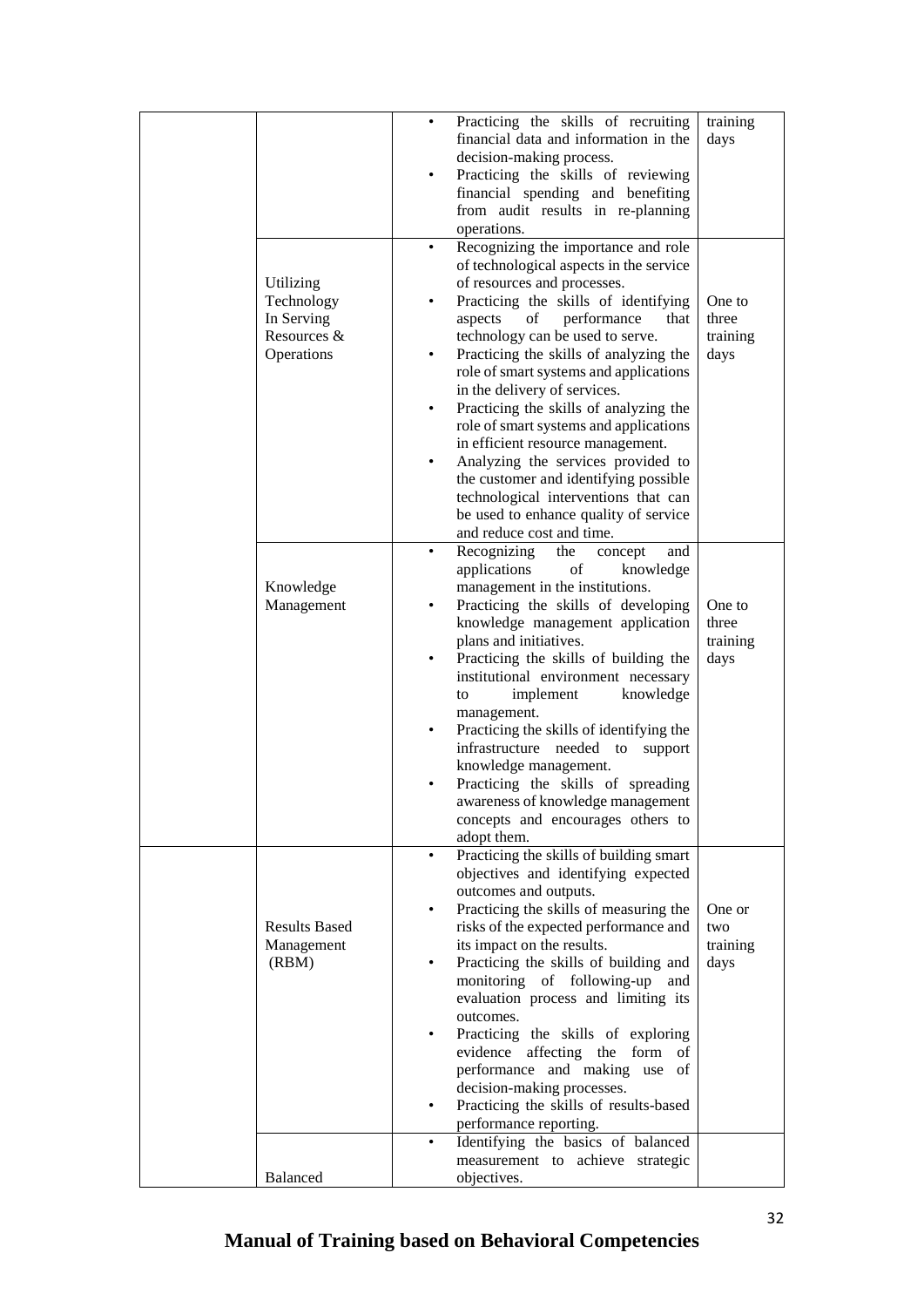| Focusing on<br>Results | <b>Scored Cards</b><br>Professional                   | ٠<br>٠ | Practicing the skills of measuring<br>indicators, processes and internal<br>procedures, and turning strategies<br>into<br>balanced<br>objectives<br>with<br>indicators.<br>Practicing the skills of identifying<br>optimization tools and building a<br>better measurement system.<br>Practicing the skills of adopting the<br>organization<br>to<br>measure<br>the<br>performance rates according to the<br>directions of the strategy,<br>and<br>designing a system to measure the<br>effectiveness<br>and<br>performance<br>indicators. | Three<br>training<br>days           |
|------------------------|-------------------------------------------------------|--------|--------------------------------------------------------------------------------------------------------------------------------------------------------------------------------------------------------------------------------------------------------------------------------------------------------------------------------------------------------------------------------------------------------------------------------------------------------------------------------------------------------------------------------------------|-------------------------------------|
|                        |                                                       | ٠      | Practicing the skills of building<br>strategic and operational<br>plans,<br>building indicators and initiatives,<br>and establishing and generalizing the<br>measurement system, as well as<br>building a balanced performance card<br>matrix.<br>Recognizing<br>the<br>of<br>concept                                                                                                                                                                                                                                                      |                                     |
|                        |                                                       |        | leadership excellence and the main<br>criterion for leadership and its sub-                                                                                                                                                                                                                                                                                                                                                                                                                                                                |                                     |
|                        | <b>Leaders</b> For<br>Excellence                      | ٠      | criteria.<br>Recognizing the basic concepts of<br>excellence and the associated nine<br>criteria (capabilities + outcomes) and<br>how they are applied in practical fact<br>of leaders.                                                                                                                                                                                                                                                                                                                                                    | One to<br>three<br>training<br>days |
|                        |                                                       | ٠      | Practicing the skills of applying<br>RADAR in<br>evaluating<br>the<br>administrative work and how to<br>measure objectives compared to<br>results for leadership and how to<br>reach a distinct leadership concept<br>and sustainable results.                                                                                                                                                                                                                                                                                             |                                     |
|                        |                                                       |        | Practicing the skills of building<br>improvement projects to achieve<br>sustainable excellence in various<br>fields of administrative work and                                                                                                                                                                                                                                                                                                                                                                                             |                                     |
|                        |                                                       | ٠      | development.<br>Practicing the skills of identifying<br>leadership, strategic, partnerships,<br>operations and resource as a potential<br>for<br>sustainable<br>excellence,<br>and<br>identifying excellence outcomes in<br>employees, customers,<br>terms of<br>community social outcomes and key<br>outcomes.                                                                                                                                                                                                                            |                                     |
|                        | Designing Key<br>Performance<br>Indicators<br>(KPI's) | ٠      | Recognizing the KPI's concept and its<br>relevance to the strategy.<br>Practicing the skills of identifying the<br>uses of performance indicators as a<br>tool to align enterprise strategies.<br>Practicing the skills of building the<br>performance indicators (quantitative<br>and qualitative) for institutional<br>initiatives.                                                                                                                                                                                                      | One to<br>three<br>training<br>days |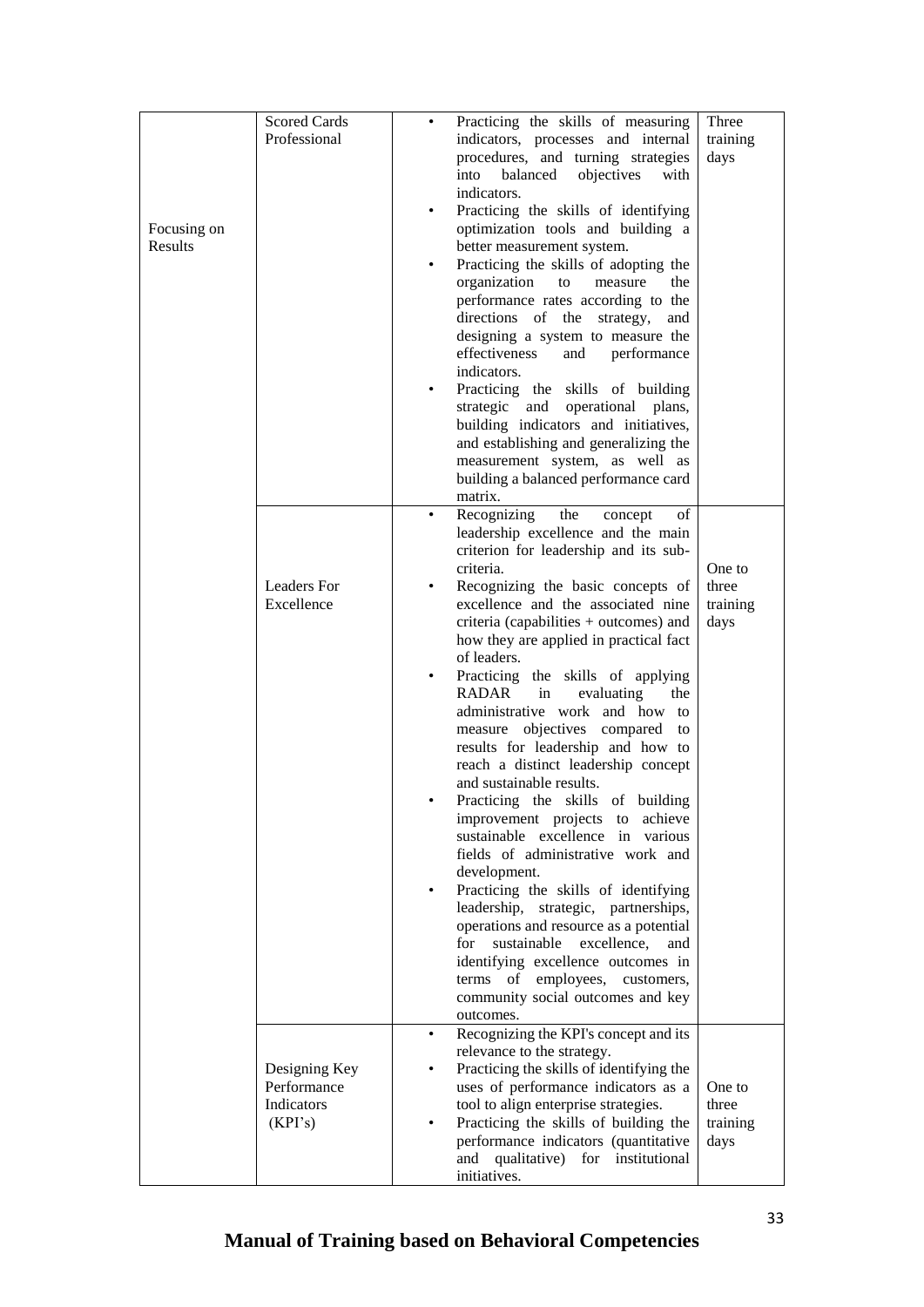|                                            | ٠                     | Practicing the skills of building<br>following-up<br>for<br>systems<br>performance indicators.<br>Practicing the skills of improving<br>plans and initiatives based on the<br>results of measuring performance<br>indicators.                                                                                                                                                                                                                                                                                                                                                                                                                                                                                                                                                                                                                                 |                                     |
|--------------------------------------------|-----------------------|---------------------------------------------------------------------------------------------------------------------------------------------------------------------------------------------------------------------------------------------------------------------------------------------------------------------------------------------------------------------------------------------------------------------------------------------------------------------------------------------------------------------------------------------------------------------------------------------------------------------------------------------------------------------------------------------------------------------------------------------------------------------------------------------------------------------------------------------------------------|-------------------------------------|
| <b>Effective Time</b><br>Management        | ٠<br>٠<br>٠<br>٠<br>٠ | Recognizing<br>the<br>concept<br>and<br>management of time.<br>Practicing the skills of identifying<br>time management obstacles.<br>Determining the time characteristics<br>and institutional work requirements<br>associated with schedules.<br>Practicing the skills of identifying<br>personal pattern in dealing with time.<br>Developing<br>daily<br>methods<br>and<br>practices<br>that<br>enhance<br>time<br>opportunities<br>management<br>effectively.                                                                                                                                                                                                                                                                                                                                                                                              | One to<br>three<br>training<br>days |
| Follow-up &<br>Assessment<br><b>Skills</b> | ٠                     | Practicing the skills of identifying<br>organizational work requirements at<br>organizational unit level.<br>Practicing the skills of building a<br>continuous monitoring system based<br>on the identification and determining<br>the expected outputs and results.<br>Practicing the skills of building<br>systems to document the results and<br>outputs of the work.<br>Practicing the skills of building the<br>necessary evaluation elements for<br>work.<br>Practicing the skills of directing the<br>employees to evaluate follow-up and<br>evaluation procedures and acquiring<br>good governance skills on business<br>outcomes.                                                                                                                                                                                                                    | One to<br>three<br>training<br>days |
| Services<br>development<br><b>Skills</b>   | ٠<br>٠<br>٠           | Practicing the skills of identifying the<br>services provided and restricting their<br>procedures and models.<br>Practicing the skills of analyzing<br>services<br>(procedures,<br>models,<br>feasibility)<br>showing<br>and<br>their<br>strengths and weaknesses.<br>Reviewing and comparing the best<br>practices in the provision of services<br>similar to the services of the agency.<br>Reviewing<br>the<br>performance<br>indicators and strategies of the<br>agency, and developing an improved<br>proposal for the form of service<br>delivery in terms of procedures and<br>results,<br>developing<br>and<br>an<br>implementation plan and designing<br>follow-up and evaluation standards.<br>Implementing<br>and<br>applying<br>the<br>improved service format, monitor its<br>results, assess its quality and achieve<br>performance indicators. | One or<br>two<br>training<br>days   |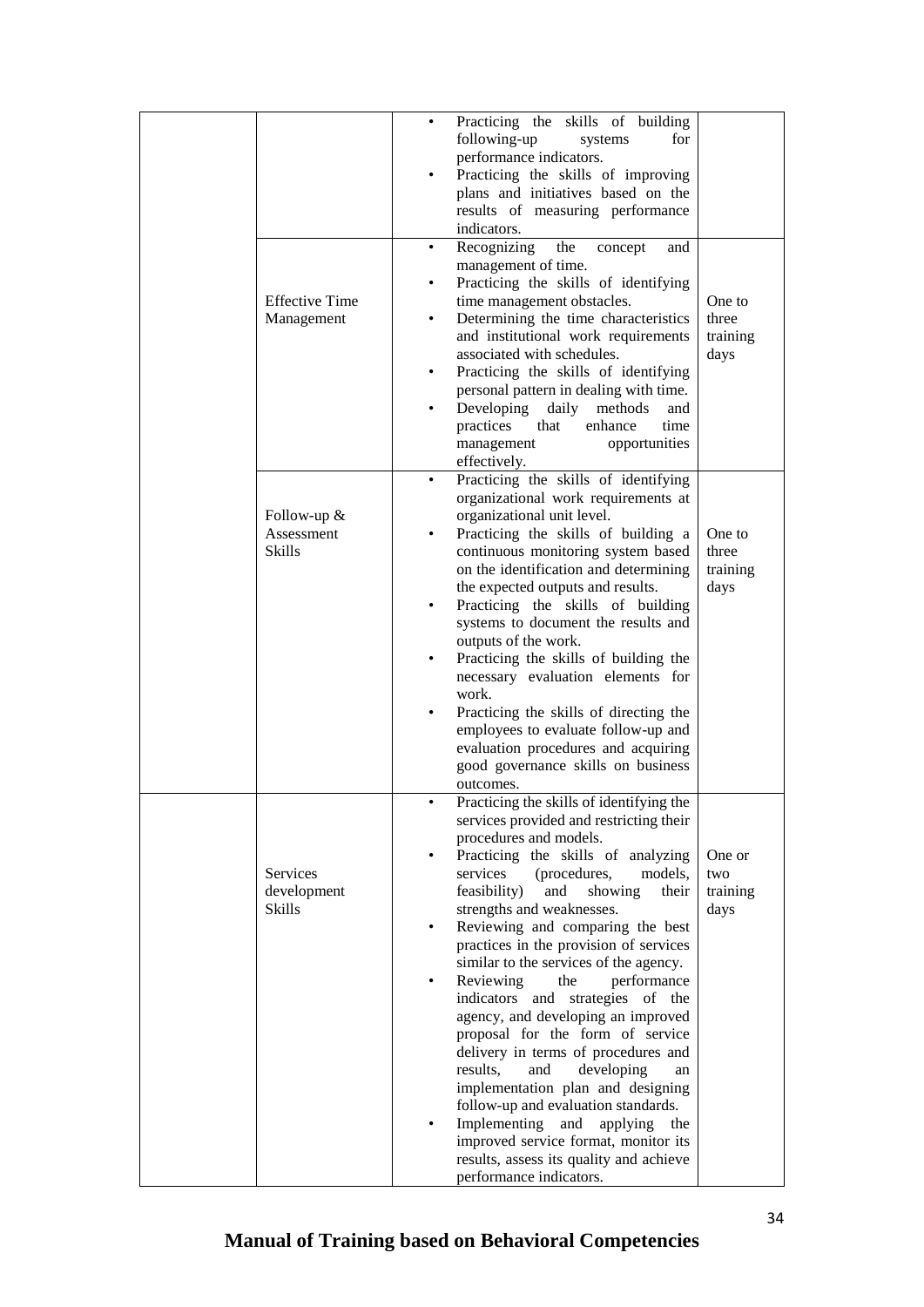| \Focusing on |                  |   | Recognizing<br>the<br>concept<br>and                                        |          |
|--------------|------------------|---|-----------------------------------------------------------------------------|----------|
| Customer     |                  |   | applications of customer complaints                                         |          |
| Services     |                  |   | and<br>system<br>management                                                 |          |
|              |                  |   | mechanisms.                                                                 | One or   |
|              | <b>Customers</b> | ٠ | Practicing the skills of reviewing                                          | two      |
|              | Complaints       |   | customer complaints management                                              | training |
|              | Systems          |   | systems (if any), and the skills of                                         | days     |
|              | Improvements     |   | designing<br>customer<br>complaints                                         |          |
|              |                  |   | management systems (if any).                                                |          |
|              |                  | ٠ | Practicing the skills of identifying                                        |          |
|              |                  |   | methods of surveying and limiting                                           |          |
|              |                  |   | customer problems and<br>analysis                                           |          |
|              |                  |   | mechanisms.                                                                 |          |
|              |                  | ٠ | Practicing the skills of building the                                       |          |
|              |                  |   | performance<br>standards<br>οf<br>the                                       |          |
|              |                  |   | customer complaints system and drop                                         |          |
|              |                  |   | them on the existing or innovative                                          |          |
|              |                  |   | system.<br>Practicing the skills of evaluating the                          |          |
|              |                  |   | customer complaints system and its                                          |          |
|              |                  |   | methods of management, analyzing                                            |          |
|              |                  |   | its outputs and employing them in                                           |          |
|              |                  |   | building<br>the<br>processes<br>οf                                          |          |
|              |                  |   | improvement<br>and<br>continuous                                            |          |
|              |                  |   | development of services.                                                    |          |
|              |                  | ٠ | Practicing the skills of building                                           |          |
|              |                  |   | surveys<br>customer<br>to<br>measure                                        |          |
|              | Measuring        |   | satisfaction.                                                               |          |
|              | Customers        | ٠ | Practicing the skills of collecting,                                        | One to   |
|              | Satisfaction     |   | documenting and analyzing<br>the                                            | three    |
|              |                  |   | feedback from the customers.                                                | training |
|              |                  | ٠ | Practicing the skills of developing                                         | days     |
|              |                  |   | clear institutional mechanisms to                                           |          |
|              |                  |   | investigate and observe the problems                                        |          |
|              |                  |   | of customers.                                                               |          |
|              |                  |   | Practicing the skills of developing an<br>integrated response system to the |          |
|              |                  |   | requirements<br>complaints<br>and<br>οf                                     |          |
|              |                  |   | customers and their documentation                                           |          |
|              |                  |   | and classification.                                                         |          |
|              |                  |   | Practicing the skills of developing                                         |          |
|              |                  |   | services based on the results of                                            |          |
|              |                  |   | measuring customer satisfaction.                                            |          |
|              |                  |   | Practicing the skills of analyzing the                                      |          |
|              |                  |   | relationship<br>between<br>customer                                         |          |
|              | Distinguished    |   | service and the success of the                                              |          |
|              | Customer         |   | organization and its performance                                            | One to   |
|              | Services Manager |   | rates.                                                                      | three    |
|              | Certificate      |   | Practicing the skills of limiting the                                       | training |
|              |                  |   | expectations of the customers and                                           | days     |
|              |                  |   | identifying the sources of their<br>problems.                               |          |
|              |                  |   | Practicing the skills of developing                                         |          |
|              |                  |   | solutions<br>raise<br>that<br>customer                                      |          |
|              |                  |   | satisfaction<br>(individual<br>and                                          |          |
|              |                  |   | institutional solutions).                                                   |          |
|              |                  |   | Practicing the skills of developing                                         |          |
|              |                  |   | communication<br>solutions<br>with                                          |          |
|              |                  |   | customers and solving their problems.                                       |          |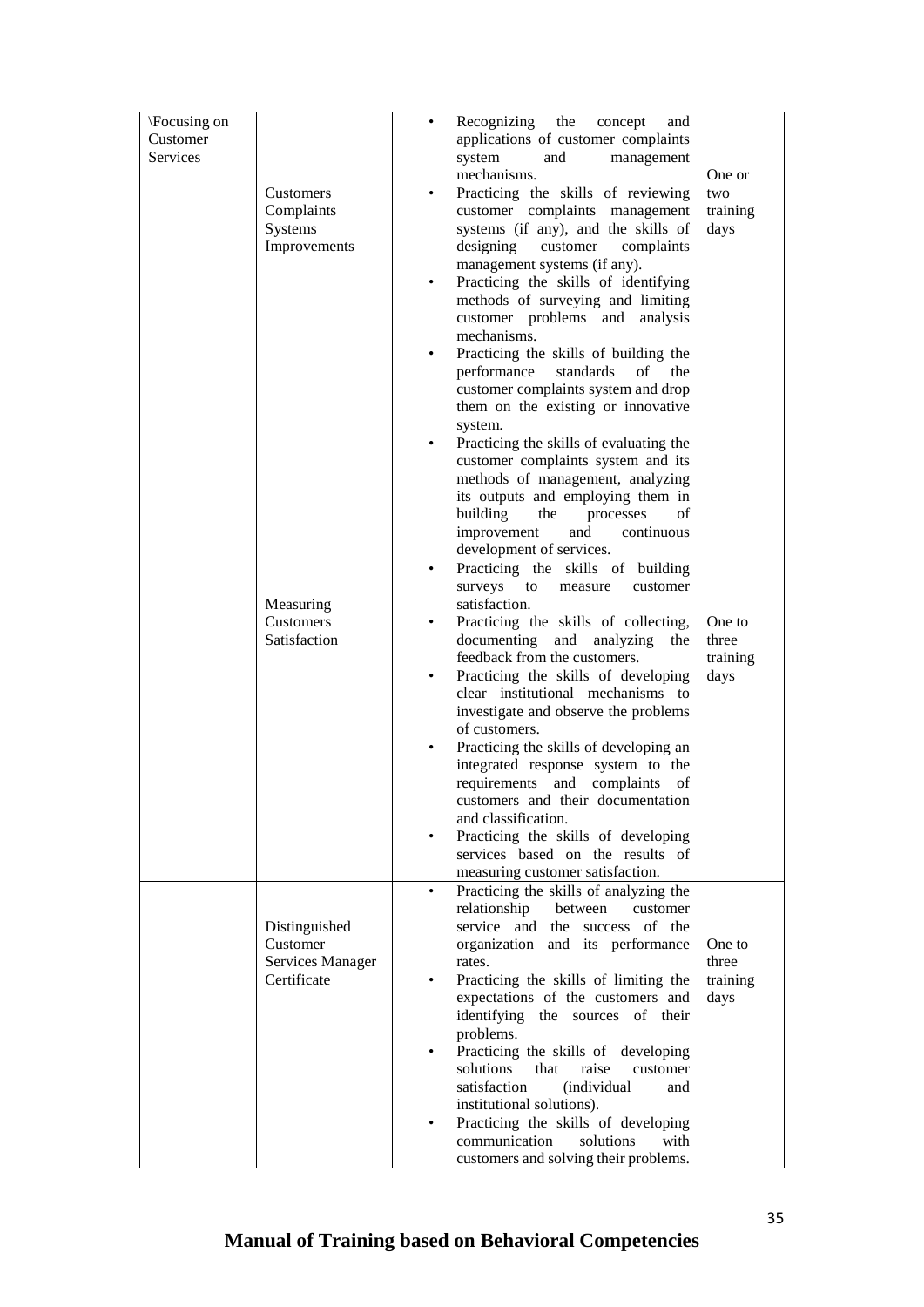|                                       |                                                        | Practicing the skills of identifying<br>٠<br>elements of excellence in customer<br>service.                                                                                                                                                                                                                                                                                                                                                                                                                                                                                                                                                                                                                                                                                                                                                                                                                                                                                                         |                                     |
|---------------------------------------|--------------------------------------------------------|-----------------------------------------------------------------------------------------------------------------------------------------------------------------------------------------------------------------------------------------------------------------------------------------------------------------------------------------------------------------------------------------------------------------------------------------------------------------------------------------------------------------------------------------------------------------------------------------------------------------------------------------------------------------------------------------------------------------------------------------------------------------------------------------------------------------------------------------------------------------------------------------------------------------------------------------------------------------------------------------------------|-------------------------------------|
|                                       | Customer<br>Relations<br>Management<br>(CRM)           | Recognizing the concept of Customer<br>$\bullet$<br>Relations Management (CRM).<br>Practicing the skills of evaluating<br>customer by factors of influence<br>(correlation, loyalty,<br>satisfaction,<br>complaints, profitability, repetition).<br>Practicing the skills of building<br>$\bullet$<br>solutions<br>develop<br>to<br>customer<br>relationships by influencing factors<br>and outputs of the evaluation process.<br>Identifying the data that focus on<br>٠<br>customer relationship management<br>(demographic, market, sectorial).<br>Practicing the skills of building<br>institutional strategies to manage<br>customer's relationships.                                                                                                                                                                                                                                                                                                                                          | One to<br>three<br>training<br>days |
|                                       | <b>Customer Service</b><br>Standards &<br>Requirements | Identifying outstanding<br>service<br>$\bullet$<br>standards and requirements.<br>Practicing the skills of reviewing<br>existing services with a view to<br>simplifying them.<br>Practicing the skills of analyzing<br>$\bullet$<br>existing services.<br>Practicing the skills of preparing<br>$\bullet$<br>projects for improving services, and<br>measuring their efficiency.<br>Practicing the skills of building<br>services in an integrated and coherent<br>matter with the services of partners<br>(internal and external).                                                                                                                                                                                                                                                                                                                                                                                                                                                                 | One to<br>three<br>training<br>days |
| Communication<br>and<br>Communication | Interpersonal<br>Skills & Self<br>Development          | self-communication<br>Recognizing<br>skills<br>(verbal)<br>communication,<br>nonverbal communication, listening,<br>questioning,<br>of<br>the<br>awareness<br>environment,<br>self-awareness,<br>responsibility and accountability,<br>building and defending self-values<br>and beliefs).<br>Practicing the skills of improving<br>$\bullet$<br>verbal and nonverbal communication<br>and effective listening skills to others.<br>Practicing<br>the<br>skills of<br>self-<br>$\bullet$<br>management,<br>promoting<br>self-<br>awareness and creating approaches to<br>improve the capacity of problem<br>solving.<br>Practicing the skills of building<br>$\bullet$<br>questioning and making decisions.<br>Practicing the skills of increasing<br>٠<br>of<br>the<br>environment,<br>awareness<br>identifying the principles of self-<br>conduct in the face of responsibility,<br>self-accountability and building self-<br>values systems.<br>Developing his/her intellectual and<br>$\bullet$ | One to<br>three<br>training<br>days |
| Skills                                |                                                        | dialogue skills necessary to persuade                                                                                                                                                                                                                                                                                                                                                                                                                                                                                                                                                                                                                                                                                                                                                                                                                                                                                                                                                               |                                     |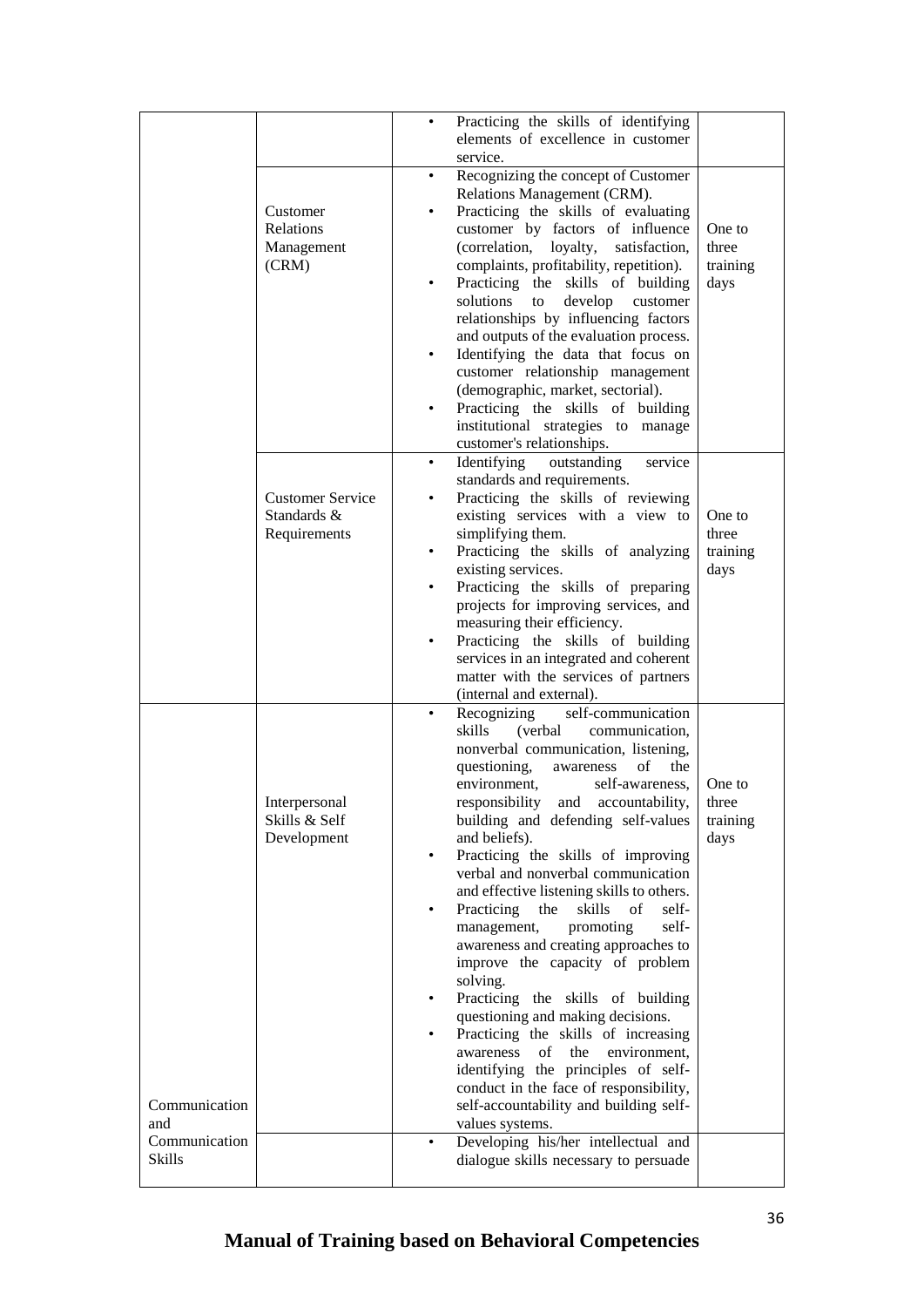| Communication<br><b>Skills</b>      | $\bullet$ | and communicate with individuals<br>and groups at all levels.<br>Practicing<br>the<br>skills<br>οf<br>communicating with others<br>with<br>diplomacy and honesty, showing<br>respect and integrity, and adopting<br>different methods with all levels and | One to<br>three<br>training<br>days |
|-------------------------------------|-----------|-----------------------------------------------------------------------------------------------------------------------------------------------------------------------------------------------------------------------------------------------------------|-------------------------------------|
|                                     | $\bullet$ | individuals.<br>Understanding the purposes of others<br>and communicating with them openly<br>and transparently to build confidence                                                                                                                       |                                     |
|                                     | $\bullet$ | in their own abilities.<br>different<br>Accepting<br>behavioral<br>patterns of individuals and dealing<br>with their learning patterns and                                                                                                                |                                     |
|                                     |           | perceptions.<br>Practicing the skills of developing<br>personal approaches and approaches<br>that can be used to influence others<br>among the concerned individuals.                                                                                     |                                     |
|                                     | ٠         | Identifying sources, types and levels                                                                                                                                                                                                                     |                                     |
| Conflict                            | $\bullet$ | of functional conflict.<br>Practicing the skills of analyzing<br>personal aspects of conflict with                                                                                                                                                        | Three                               |
| Management<br><b>Skills</b>         | $\bullet$ | others.<br>Practicing the skills of identifying the<br>negative effects of conflict on<br>performance and productivity.                                                                                                                                   | training<br>days                    |
|                                     | $\bullet$ | Developing self-contained methods<br>to contain the conflict and deal with<br>its sources and effects.                                                                                                                                                    |                                     |
|                                     | $\bullet$ | Practicing the skills of identifying<br>conflict sources and developing ways<br>to avoid them.                                                                                                                                                            |                                     |
| Effective<br>Presentation<br>Skills | $\bullet$ | Practicing the skills of defining the<br>objectives of the presentation, the<br>expectations of the audience, the<br>methods that can be used to<br>implement them, and evaluation<br>mechanisms.                                                         | One to<br>three<br>training         |
|                                     |           | Practicing the skills of determining<br>the appropriate audio and visual<br>methods<br>of<br>presentation,<br>and<br>determining their compatibility with<br>the content of the presentation.                                                             | days                                |
|                                     |           | Practicing the skills of presentation<br>and employing diverse methods of<br>presentation.                                                                                                                                                                |                                     |
|                                     |           | Practicing body language skills as a<br>means of influencing attendance (eye<br>contact, facial expressions, standing,<br>movement, hands) and developing<br>his/her use of sound to influence                                                            |                                     |
|                                     |           | attendance.<br>Practicing the skills of dealing with<br>difficult situations in the presentation,<br>behavioral patterns<br>of<br>the<br>the<br>recipients of the presentation, and                                                                       |                                     |
|                                     |           | managing the dialogue and discussion<br>and questions.                                                                                                                                                                                                    |                                     |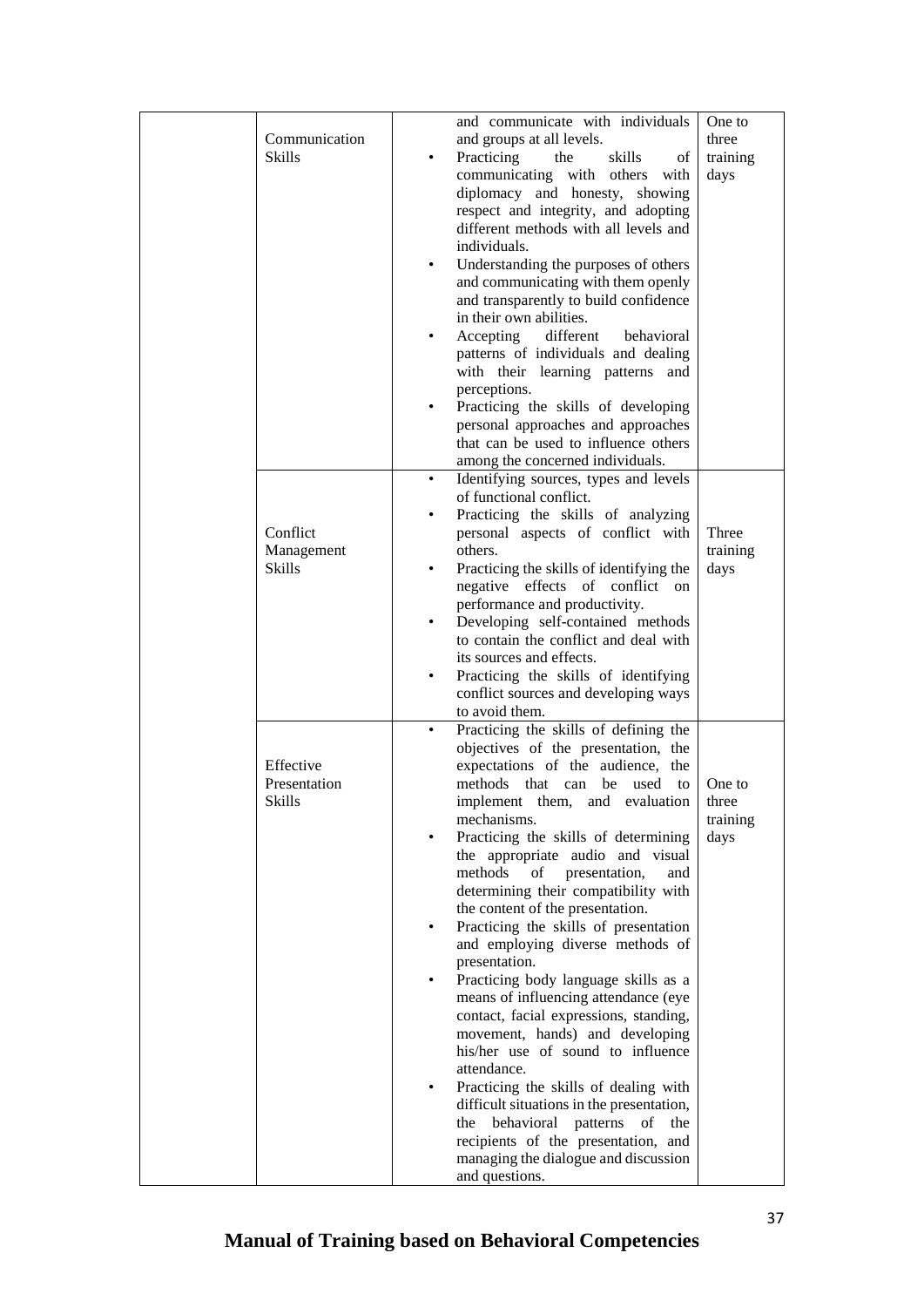|                      | Effective<br>Coaching<br>& skills                           | Identifying<br>the<br>concept,<br>٠<br>characteristics and importance of the<br>direction process and the roles of the<br>effective guide.<br>Practicing the skills of using the<br>٠<br>process of mentoring according to<br>best practices.<br>Practicing the skills of hiring the<br>guidance<br>process<br>in<br>helping<br>employees to achieve the objectives<br>of work and overcome obstacles.<br>Practicing the skills of identifying the<br>٠<br>behavior of an effective guide.<br>Practicing the guidance process<br>٠<br>linked to work and enhancing the<br>leadership orientation of the guide's<br>work in influencing others.                                                                                                                                                                                                                                                                                                                        | One to<br>three<br>training<br>days |
|----------------------|-------------------------------------------------------------|-----------------------------------------------------------------------------------------------------------------------------------------------------------------------------------------------------------------------------------------------------------------------------------------------------------------------------------------------------------------------------------------------------------------------------------------------------------------------------------------------------------------------------------------------------------------------------------------------------------------------------------------------------------------------------------------------------------------------------------------------------------------------------------------------------------------------------------------------------------------------------------------------------------------------------------------------------------------------|-------------------------------------|
|                      | Engineering<br>Success and Self-<br>Capacity<br>Development | Recognizing<br>the<br>of<br>concept<br>٠<br>engineering success, intelligence and<br>limits of human capacity.<br>Identifying the links of engineering<br>with<br>nervous<br>language<br>success<br>programming and self-development.<br>Practicing self-investment skills and<br>٠<br>self-analysis in relation to success<br>requirements.<br>Practicing<br>the<br>skills<br>of<br>self-<br>٠<br>management and management of the<br>determining<br>mind and<br>what is<br>programmed the human.<br>Promoting self-talk, positive thinking<br>and dealing with self-development<br>obstacles.                                                                                                                                                                                                                                                                                                                                                                       | One to<br>three<br>training<br>days |
| Working in a<br>team | Enabling<br>Organizational<br>Environment for<br>Group Work | Practicing the skills of building and<br>motivating<br>cooperative<br>a<br>environment based on transparency,<br>trust and respect.<br>Qualifying the policies and initiatives<br>٠<br>of the agency to include collective<br>action and joint production as a<br>criterion for success.<br>Practicing the skills of building<br>٠<br>internal incentives and awards that<br>highlight and distinguish common<br>effort and teamwork.<br>Developing<br>clear<br>and<br>specific<br>institutional mechanisms to transfer<br>organization's priorities<br>the<br>and<br>objectives to all organizational units<br>to facilitate collaboration and involve<br>all individuals in building strategy<br>and initiatives.<br>Developing institutional mechanisms<br>to monitor the relevance of the<br>performance of managers and heads<br>of departments to collective effort,<br>and building the results of their<br>evaluation and guidance mechanisms<br>accordingly. | One to<br>three<br>training<br>days |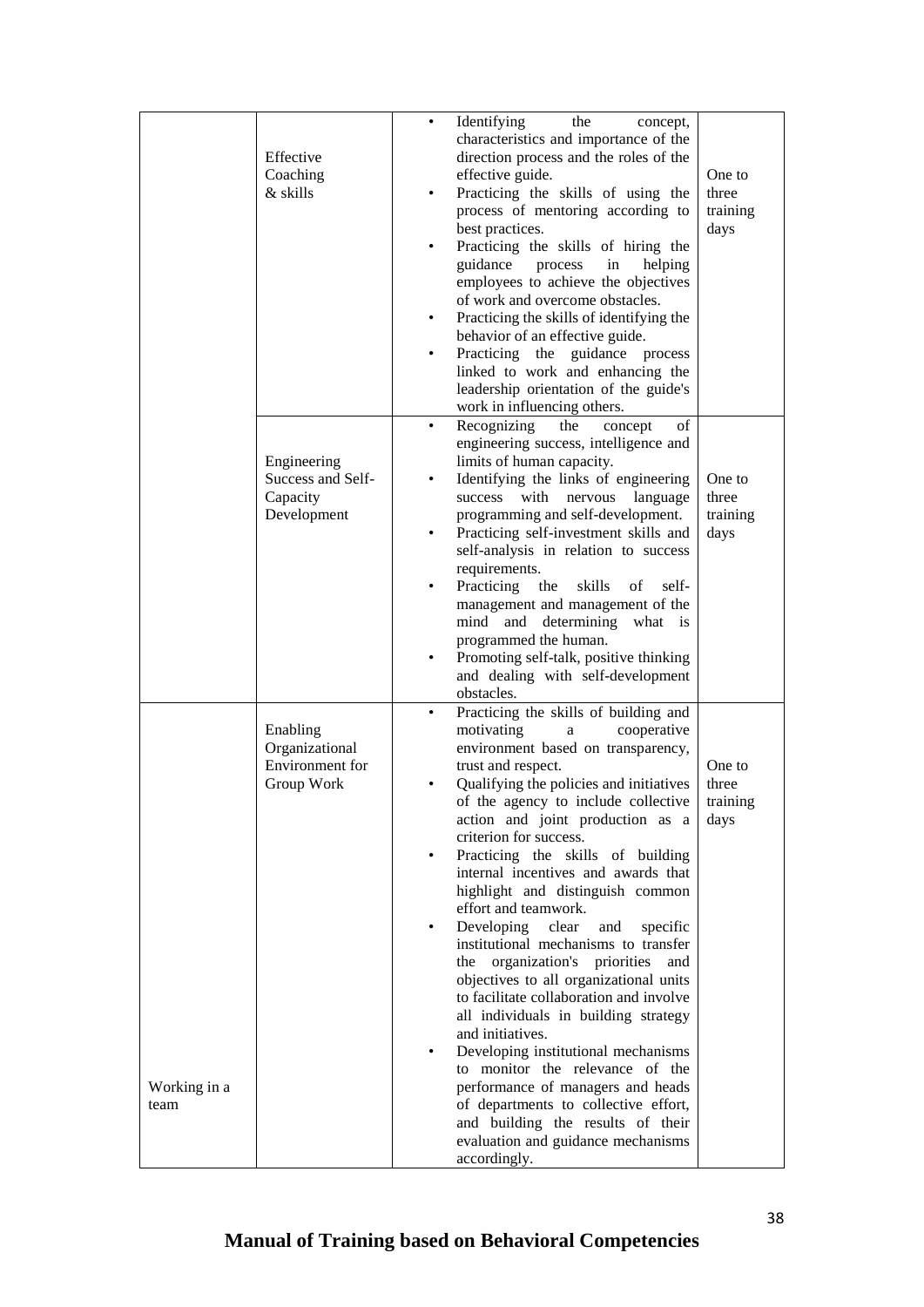|                      | ٠         | Practicing the skills of building the    |          |
|----------------------|-----------|------------------------------------------|----------|
|                      |           | values of the team in a participatory    |          |
| <b>Building High</b> |           | manner and leading its members to        |          |
| Performance          |           | determine the best standards of          | One to   |
| Teams                |           | excellence.                              | three    |
|                      |           |                                          |          |
|                      | ٠         | Practicing<br>the<br>skills<br>team      | training |
|                      |           | qualification to employ problems         | days     |
|                      |           | management systems and solving           |          |
|                      |           | them correctively.                       |          |
|                      | $\bullet$ | Practicing the skills of building team   |          |
|                      |           | performance indicators related to        |          |
|                      |           | work<br>tasks<br>and<br>institutional    |          |
|                      |           | initiatives.                             |          |
|                      | $\bullet$ | Directing individuals to lead the team   |          |
|                      |           | periodically and strengthen their        |          |
|                      |           |                                          |          |
|                      |           | leadership practices.                    |          |
|                      |           | Utilizing<br>values<br>team<br>and       |          |
|                      |           | performance standards to serve the       |          |
|                      |           | organization as a whole and build a      |          |
|                      |           | network of internal and external         |          |
|                      |           | relationships to facilitate team access  |          |
|                      |           | to resources and achieve goals with      |          |
|                      |           | minimal cost, time and effort.           |          |
|                      | $\bullet$ | Recognizing<br>the<br>concept<br>and     |          |
|                      |           | components of the personality and its    |          |
|                      |           | connection to the ability to succeed     |          |
|                      |           |                                          |          |
|                      |           | and influence.                           | Three    |
| The Power of         | ٠         | Practicing self-evaluation skills and    | training |
| Influence            |           | identifying personal patterns.           | days     |
|                      | $\bullet$ | Practicing self-pattern identification   |          |
|                      |           | opportunities<br>skills,<br>for<br>self- |          |
|                      |           | improvement,<br>and gap<br>analysis      |          |
|                      |           | compared to influential individuals.     |          |
|                      | $\bullet$ | Practicing the skills of building an     |          |
|                      |           | influential character and strengthen     |          |
|                      |           | its strength by persuading others and    |          |
|                      |           | gaining their support.                   |          |
|                      |           | Practicing the skills of strengthening   |          |
|                      |           |                                          |          |
|                      |           | the components of building the           |          |
|                      |           | attractiveness of the personality and    |          |
|                      |           | the power of influence (affordability,   |          |
|                      |           | trust, commitment, flexibility, self-    |          |
|                      |           | expression, bearing pressure, freedom    |          |
|                      |           | from negativity and influential act).    |          |
|                      | ٠         | Recognizing the concept of meeting       |          |
|                      |           | management, the characteristics of a     |          |
| Meeting              |           | successful meeting and the roles of      |          |
| Management           |           | the meeting leader.                      | One to   |
|                      | $\bullet$ | Practicing the skills of planning the    | three    |
|                      |           | meeting agenda and organizing the        | training |
|                      |           | time of the meeting.                     | days     |
|                      | $\bullet$ | Practicing the skills of dealing with    |          |
|                      |           | constraints<br>of<br>meeting<br>time     |          |
|                      |           |                                          |          |
|                      |           | management.                              |          |
|                      |           | Practicing the skills of meeting         |          |
|                      |           | management.                              |          |
|                      |           | Practicing the skills of dealing with    |          |
|                      |           | obstacles to effective meeting.          |          |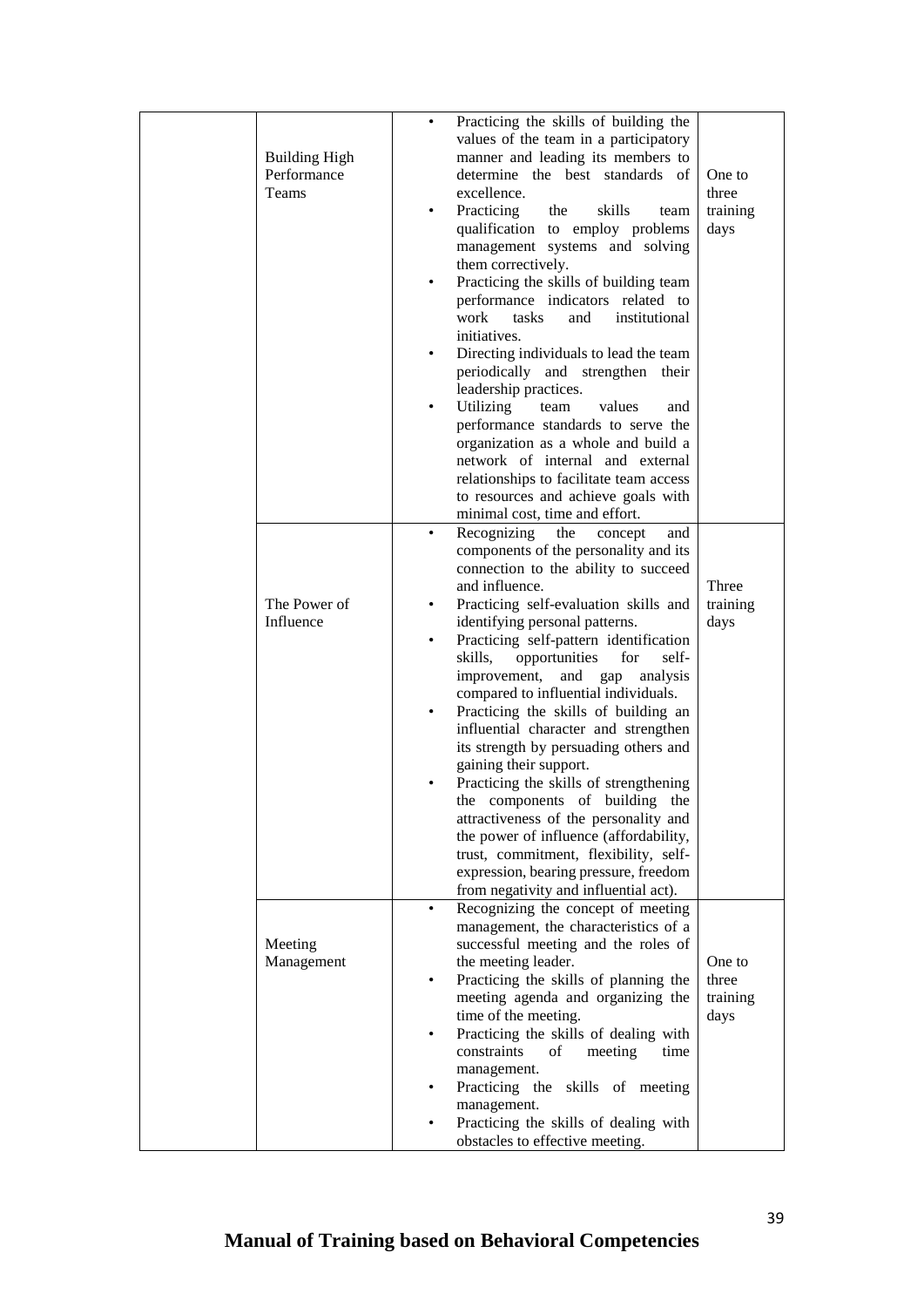|               | ٠ | Practicing the skills of defining<br>and<br>applications<br>concepts<br>of<br>motivation in humans. |          |
|---------------|---|-----------------------------------------------------------------------------------------------------|----------|
| Motivational  | ٠ | Practicing the skills of designing                                                                  | One to   |
| <b>Skills</b> |   | employee satisfaction measurements.                                                                 | three    |
|               | ٠ | Practicing the skills of analyzing of                                                               | training |
|               |   | the types of incentive and their                                                                    | days     |
|               |   | association with motivation.                                                                        |          |
|               |   | Practicing the skills of designing a                                                                |          |
|               |   | comprehensive<br>incentive<br>system                                                                |          |
|               |   | (physical and moral).                                                                               |          |
|               | ٠ | Practicing the skills of dealing with                                                               |          |
|               |   | individuals, understanding learning                                                                 |          |
|               |   | patterns and behavior, and adopting                                                                 |          |
|               |   | best practices to motivate them.                                                                    |          |
|               | ٠ | Recognizing the types of intelligence                                                               |          |
|               |   | and the concept of emotional                                                                        |          |
| Emotional     |   | intelligence and its connection to self-                                                            |          |
| Intelligence  |   | awareness.                                                                                          | One to   |
| At Work       |   | Practicing the skills of identifying                                                                | three    |
| Place         |   | practices<br>fall<br>within<br>emotional                                                            | training |
|               |   | intelligence.                                                                                       | days     |
|               | ٠ | Practicing the skills of linking                                                                    |          |
|               |   | emotional intelligence to career and                                                                |          |
|               |   | personal life.                                                                                      |          |
|               | ٠ | Practicing the skills of employing                                                                  |          |
|               |   | emotional intelligence in enhancing                                                                 |          |
|               |   | his/her abilities in dealing with others                                                            |          |
|               |   | and moving towards their service.                                                                   |          |
|               | ٠ | Practicing the skills of building self-                                                             |          |
|               |   | development plan in accordance with                                                                 |          |
|               |   | the requirements of work.                                                                           |          |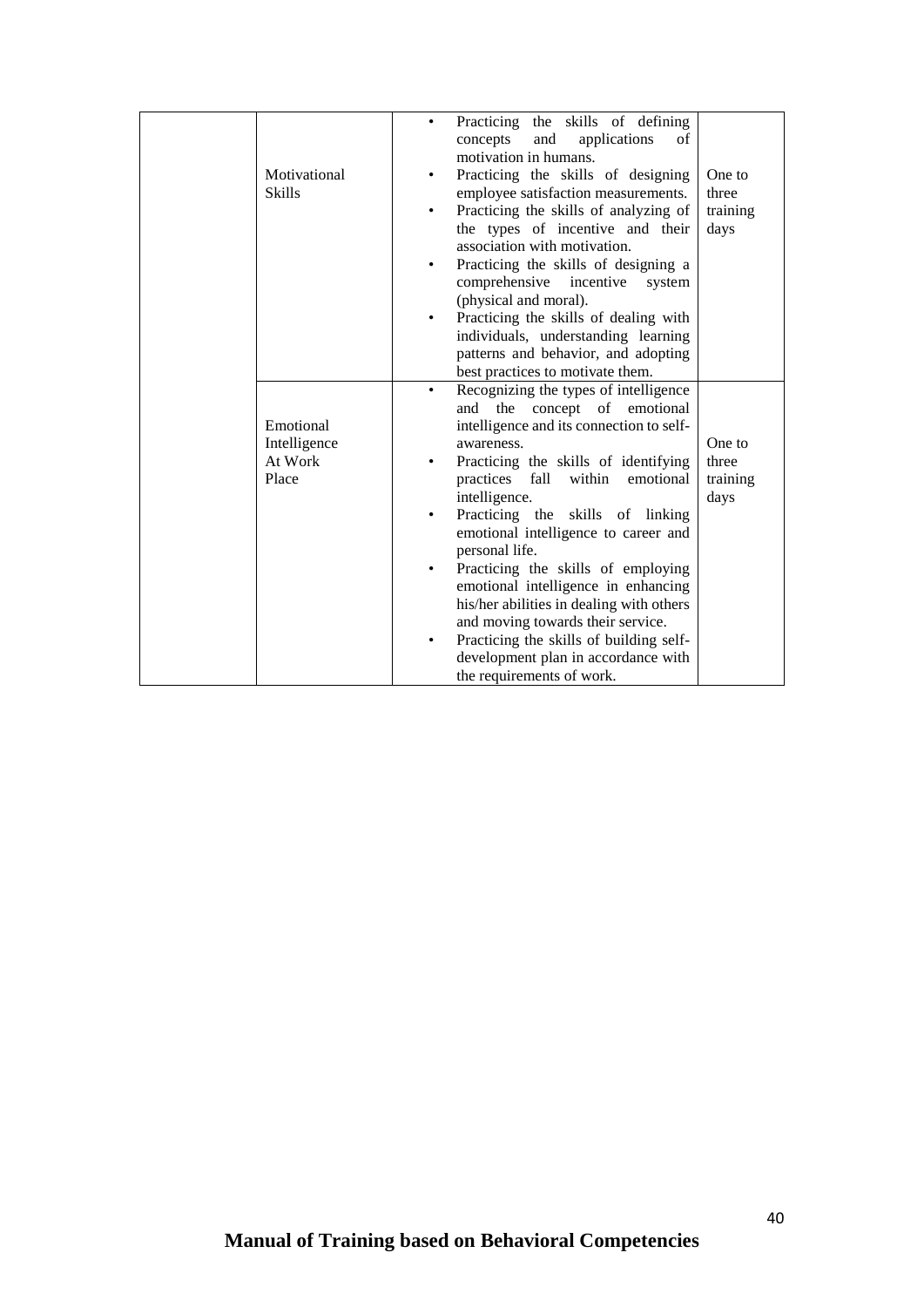#### **Group II:**

## **PL4**

#### **Third and fourth grades**

#### **PL3**

#### **Fifth and sixth grades**

The functions of this group by classification of the general framework of behavioral competencies in the federal government include functions similar in terms of the functional level. They are functions related to the implementation of strategic decisions and their conversion to operational plans and objectives, and the practicing of supervision functions of employees in the category of supporting posts. Therefore, the training programs required under this category are similar in its nature and content. The proposed programs for its indicative functions may be added or modified according to the nature and specificity of the work of the function or the federal authority.

| <b>Behavioral</b> | <b>Proposed</b>                                             | Content of the proposed training programs                                                                                                                                                                                                                                                                                                                                                                                                                                                                                                                                                                                                                                                                                                                                                                                                                                                                                                                                                                                                                                                                        | <b>Period</b>                       |
|-------------------|-------------------------------------------------------------|------------------------------------------------------------------------------------------------------------------------------------------------------------------------------------------------------------------------------------------------------------------------------------------------------------------------------------------------------------------------------------------------------------------------------------------------------------------------------------------------------------------------------------------------------------------------------------------------------------------------------------------------------------------------------------------------------------------------------------------------------------------------------------------------------------------------------------------------------------------------------------------------------------------------------------------------------------------------------------------------------------------------------------------------------------------------------------------------------------------|-------------------------------------|
| competence        | training<br>programs                                        |                                                                                                                                                                                                                                                                                                                                                                                                                                                                                                                                                                                                                                                                                                                                                                                                                                                                                                                                                                                                                                                                                                                  |                                     |
|                   | Ethical<br>Responsibility<br>& Public Jobs<br><b>Duties</b> | Recognizing<br>the<br>concept<br>and<br>requirements of the public job and the<br>importance of adopting professional<br>behavior by the employees.<br>Recognizing the role of the public<br>in<br>employee<br>achieving<br>the<br>components of professional behavior<br>and its components.<br>Determining Self-roles in preserving<br>$\bullet$<br>professional behavior towards the<br>entity, where he works.<br>Practicing skills of defining the best<br>$\bullet$<br>professional behavior for keeping<br>customers and colleagues, respecting<br>their rights, serving them optimally,<br>promoting the adoption of functional<br>values and transforming them into<br>daily practices (honesty, excellence,<br>neutrality, economy, transparency,<br>diligence, efficiency, justice and<br>equality).<br>Promoting his/her positive behavioral<br>$\bullet$<br>attitudes to adopt best practices in the<br>field of self-accountability and self-<br>motivation to<br>meet public<br>job<br>requirements,<br>and<br>deal with<br>to<br>obstacles to<br>application of<br>the<br>professional behavior. | One to<br>three<br>training<br>days |
|                   | Good<br>Governance                                          | Recognizing the concept of corporate<br>governance and its importance in<br>institutional work.                                                                                                                                                                                                                                                                                                                                                                                                                                                                                                                                                                                                                                                                                                                                                                                                                                                                                                                                                                                                                  |                                     |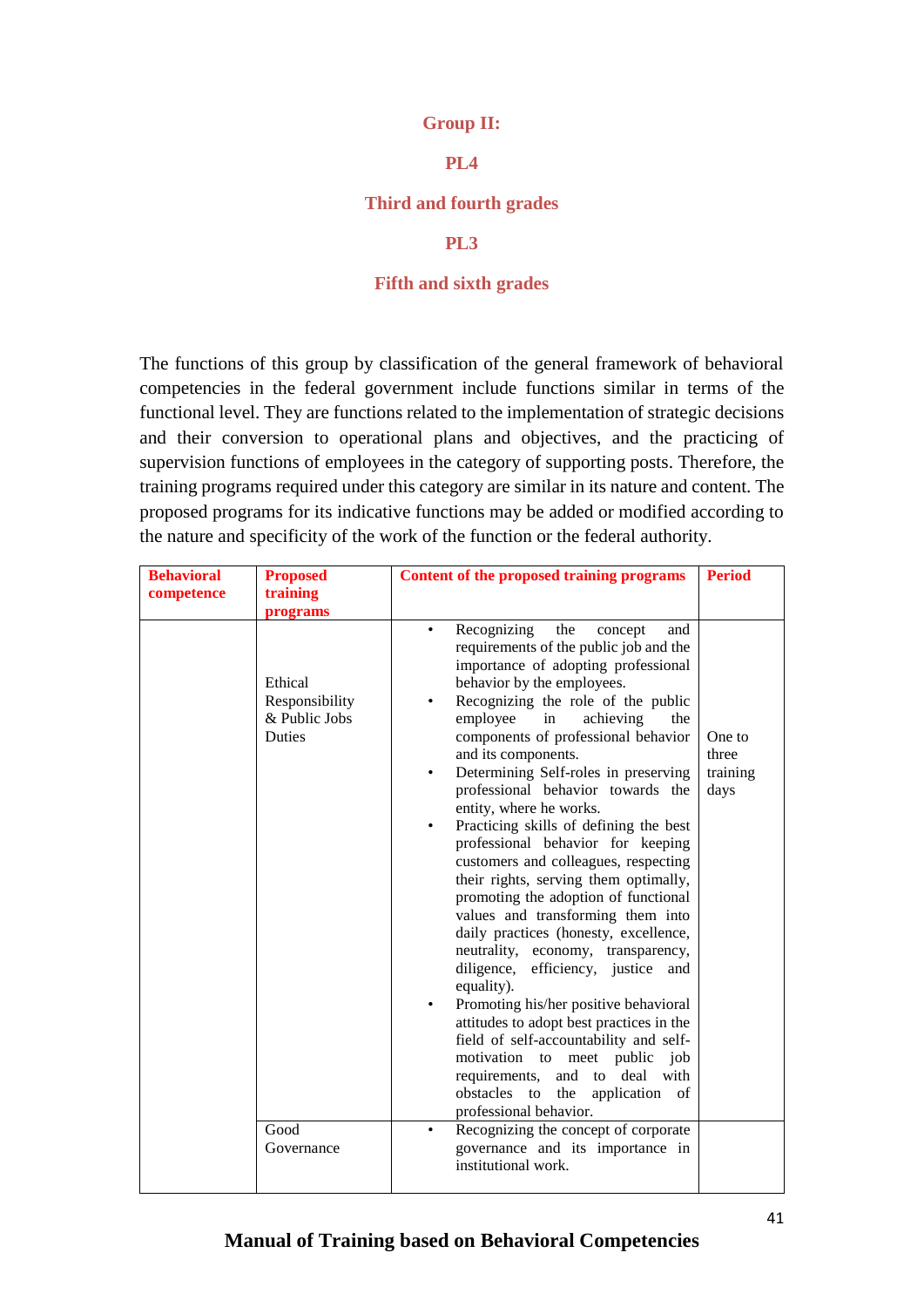|                |                                                                    | ٠<br>$\bullet$<br>٠         | Identifying<br>the relationship<br>οf<br>governance to the management of<br>institutional processes and to the<br>achievement<br>efficiency<br>of<br>in<br>performance.<br>Practicing the skills of identifying<br>best practices in the areas of<br>transparency, accountability and the<br>application of governance.<br>Applying<br>monitoring,<br>reporting,<br>development, processes improving,<br>procedures and policies methods as<br>tools for governance.<br>Practicing the skills of linking<br>governance with corporate strategy<br>and policy.                                                                                                                                                                                                                                                                                            | One to<br>three<br>training<br>days |
|----------------|--------------------------------------------------------------------|-----------------------------|----------------------------------------------------------------------------------------------------------------------------------------------------------------------------------------------------------------------------------------------------------------------------------------------------------------------------------------------------------------------------------------------------------------------------------------------------------------------------------------------------------------------------------------------------------------------------------------------------------------------------------------------------------------------------------------------------------------------------------------------------------------------------------------------------------------------------------------------------------|-------------------------------------|
| Accountability | <b>Decision Taking</b><br>& Problem<br>Solving                     | $\bullet$<br>$\bullet$      | Recognizing the dimensions of the<br>decision-making process and<br>its<br>connection to problems within the<br>organization.<br>Practicing the skills of determining<br>the stages of decision making, from<br>decision-making<br>in<br>participatory<br>ways to<br>the<br>most<br>appropriate<br>decision-making.<br>Practicing problem analysis skills<br>using modern techniques such as<br>problem tree and objective analysis.<br>Practicing the skills of developing<br>alternatives,<br>evaluating<br>them<br>according to the options available,<br>and the methods of selecting the best<br>solutions.<br>Practicing the skills of problem<br>classification and linking them to<br>administrative<br>decisions<br>through<br>innovative<br>methods<br>within<br>the<br>challenges of time and the abundance<br>of resources, cost and effort. | Three<br>training<br>days           |
|                | Building $&$<br>Strengthen<br>Organizational<br>Image &<br>Culture | $\bullet$<br>٠<br>$\bullet$ | Recognizing and understanding the<br>mission and vision of the institution.<br>Recognizing<br>the<br>importance<br>οf<br>building a positive institutional image<br>and its relevance to the development<br>of institutional culture.<br>Practicing the skills of defining<br>his/her roles and responsibilities in<br>building the image of the institution<br>and enhancing its positive culture.<br>Practicing<br>the<br>techniques<br>οf<br>neutralizing personal aspects and<br>avoid dropping them on his/her roles<br>in building the image and culture of<br>the institution.<br>Identifying the positive returns to<br>employees by the existence of an<br>effective institutional image and a<br>distinct culture.                                                                                                                             | One to<br>three<br>training<br>days |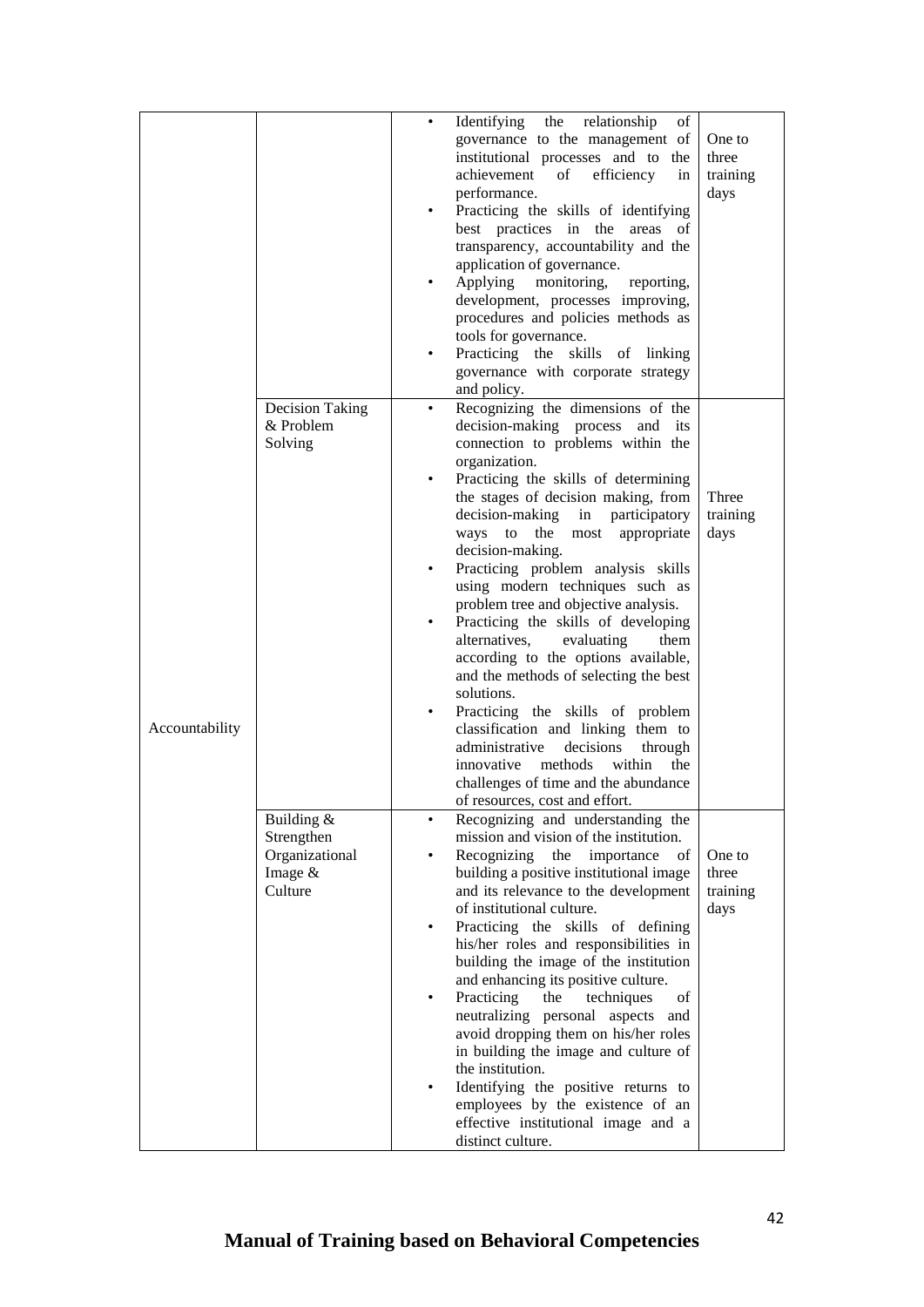| Strengthen<br>Social<br>Responsibility<br>for Federal<br>Organizations | Recognizing<br>the<br>concept<br>and<br>$\bullet$<br>importance of corporate<br>social<br>responsibility.<br>Identifying areas of corporate social<br>$\bullet$<br>responsibility.<br>Identifying activities that include<br>opportunities to adopt community-<br>based initiatives.<br>Practicing the skills of applying<br>$\bullet$<br>community responsibility programs<br>and activities.<br>Practicing<br>skills<br>assessment<br>of<br>$\bullet$<br>community responsibility programs<br>and identifying opportunities for<br>improvement.              | One to<br>three<br>training<br>days |
|------------------------------------------------------------------------|----------------------------------------------------------------------------------------------------------------------------------------------------------------------------------------------------------------------------------------------------------------------------------------------------------------------------------------------------------------------------------------------------------------------------------------------------------------------------------------------------------------------------------------------------------------|-------------------------------------|
| Organizational<br>& Belonging<br>Loyalty                               | Recognizing the concept of loyalty<br>$\bullet$<br>functional<br>and institutional<br>and<br>belonging.<br>Recognizing models of functional<br>loyalty (Japanese model - German<br>model).<br>Practicing the skills of analyzing the<br>impact of institutional strengthening<br>on work productivity and self-<br>satisfaction.<br>Practicing the skills of expressing<br>$\bullet$<br>institutional belonging<br>and<br>job<br>loyalty.<br>Practicing the skills of identifying and<br>analyzing indicators of job loyalty and<br>institutional belonging.   | One to<br>three<br>training<br>days |
| Follow-up and<br><b>Assessment Skills</b>                              | Identifying the basis of follow-up and<br>evaluation and their relevance to<br>achieving<br>performance<br>targeted<br>outcomes.<br>Practicing the skills of building<br>$\bullet$<br>follow-up and evaluation plans.<br>Practicing the skills of building<br>$\bullet$<br>performance indicators to achieve<br>outcomes.<br>Practicing the skills of identifying<br>sources of evidence and methods of<br>documentation.<br>Practicing the skills of linking the<br>results of follow-up to the evaluation<br>process and suggesting areas of<br>improvement. | One to<br>three<br>training<br>days |
| <b>EFQM</b> Approach                                                   | Recognizing<br>the<br>concept<br>οf<br>$\bullet$<br>excellence and the main and sub-<br>criteria within the excellence model.<br>Practicing the qualification skills of<br>the organization according to the<br>standards of excellence.<br>Practicing the skills<br>of linking<br>excellence standards with corporate<br>strategy.<br>Applying evaluation mechanisms and<br>the mechanisms of measuring targets<br>against results achieved.                                                                                                                  | Three<br>training<br>days           |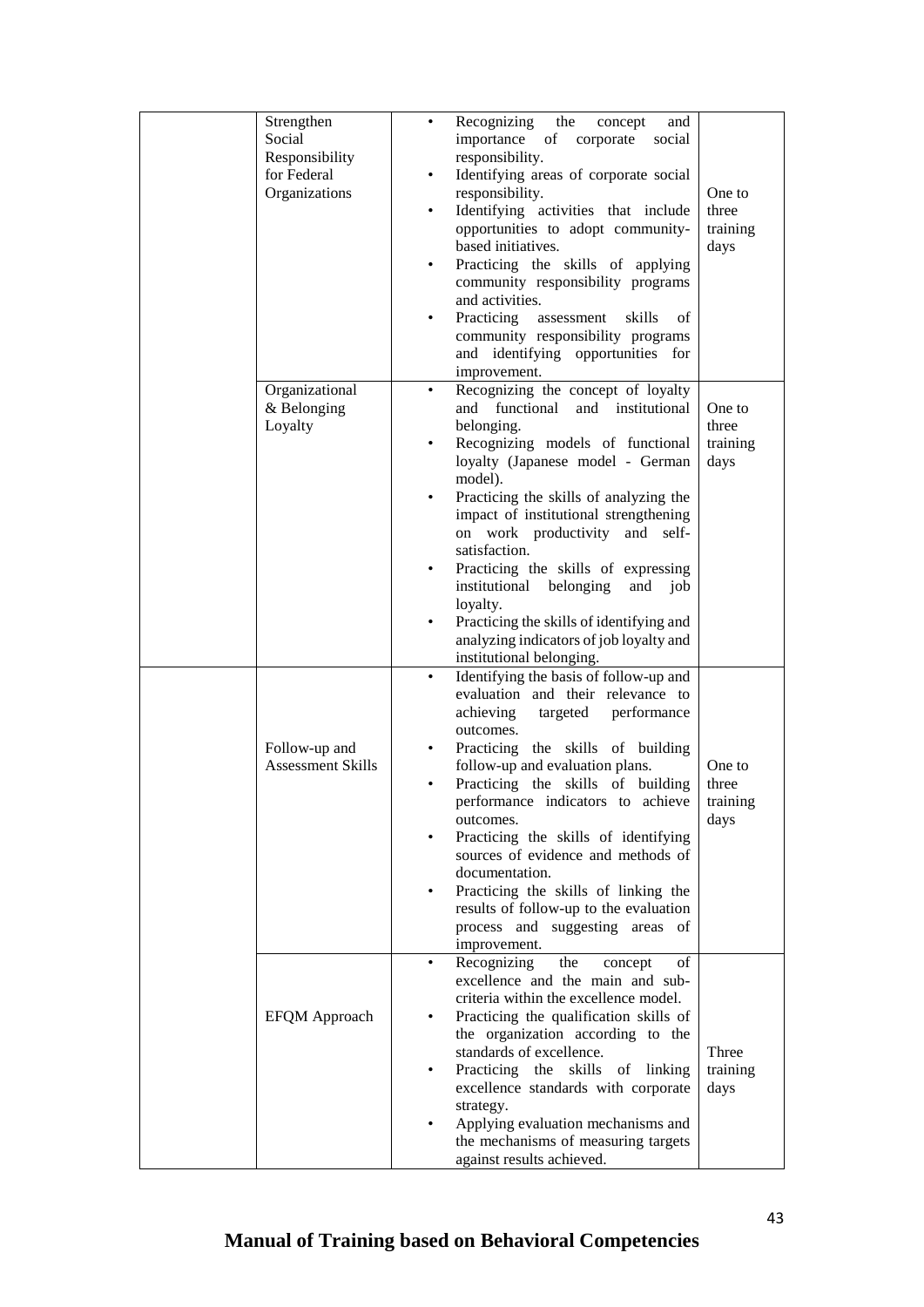|             |                           | ٠         | Practicing the skills of building          |          |
|-------------|---------------------------|-----------|--------------------------------------------|----------|
|             |                           |           | improvement projects to<br>achieve         |          |
|             |                           |           | sustainable excellence in<br>various       |          |
|             |                           |           |                                            |          |
|             |                           |           | areas of institutional work.               |          |
|             | Qualifying                | ٠         | Identifying<br>multiple<br>assessment      |          |
|             | <b>Internal Assessors</b> |           | techniques and applying the most           |          |
|             |                           |           | effective tools to the organization.       |          |
|             |                           | $\bullet$ | Practicing the skills of organizing,       |          |
|             |                           |           | preparing and implementing self-           |          |
|             |                           |           | assessment rounds<br>within<br>the         | Three    |
|             |                           |           | organization.                              | training |
| Focusing on |                           | ٠         | Acquiring the necessary skills to          | days     |
| Results     |                           |           | conduct interviews                         |          |
|             |                           |           | and<br>various                             |          |
|             |                           |           | assessment workshops.                      |          |
|             |                           | ٠         | Practicing<br>skills<br>the<br>of<br>using |          |
|             |                           |           | evaluation mechanisms<br>obtain<br>to      |          |
|             |                           |           | results of institutional performance.      |          |
|             |                           |           | Practicing the skills of preparing         |          |
|             |                           |           | assessment reports for performance         |          |
|             |                           |           | results<br>and<br>documentation<br>of      |          |
|             |                           |           | institutional learning.                    |          |
|             | <b>Balanced</b>           | $\bullet$ | Recognizing the basics of balanced         |          |
|             | <b>Scored Cards</b>       |           | measurement to achieve strategic           |          |
|             | Professional              |           |                                            |          |
|             |                           |           | objectives.                                |          |
|             |                           | $\bullet$ | Practicing the skills of measuring         | Three to |
|             |                           |           | indicators, processes and internal         | five     |
|             |                           |           | procedures, and converting strategies      | training |
|             |                           |           | balanced<br>into<br>objectives<br>with     | days     |
|             |                           |           | indicators.                                |          |
|             |                           | ٠         | Practicing the skills of identifying       |          |
|             |                           |           | optimization tools and building a          |          |
|             |                           |           | better measurement system.                 |          |
|             |                           |           | Practicing the skills of preparing the     |          |
|             |                           |           | organization<br>measure<br>to<br>the       |          |
|             |                           |           | performance rates according to the         |          |
|             |                           |           |                                            |          |
|             |                           |           | strategic directions, and designing the    |          |
|             |                           |           | measurement system to ensure the           |          |
|             |                           |           | effectiveness<br>performance<br>and        |          |
|             |                           |           | indicators.                                |          |
|             |                           |           | Practicing the skills of building          |          |
|             |                           |           | strategic and<br>operational<br>plans,     |          |
|             |                           |           | building indicators and initiatives,       |          |
|             |                           |           | establishing and generalizing the          |          |
|             |                           |           | measurement system and building a          |          |
|             |                           |           | balanced performance card matrix.          |          |
|             | Planning &                | $\bullet$ | Recognizing<br><b>basics</b><br>the<br>and |          |
|             | Organizing skills         |           | components<br>of<br>planning<br>and        |          |
|             |                           |           | organization.                              | Three    |
|             |                           | ٠         | Practicing building goals skills.          | training |
|             |                           |           | Practice planning skills.                  | days     |
|             |                           |           | Practice the organizational<br>skills      |          |
|             |                           |           |                                            |          |
|             |                           |           | necessary to enforce the plans.            |          |
|             |                           |           | Practice the follow-up and assessment      |          |
|             |                           |           | skills required for planning and           |          |
|             |                           |           | organization.                              |          |
|             | <b>Strategic Planning</b> |           | Identifying the stages of the strategy     |          |
|             |                           |           | (thinking, analysis, planning and          |          |
|             |                           |           | management).                               | Three    |
|             |                           |           |                                            | training |
|             |                           |           |                                            | days     |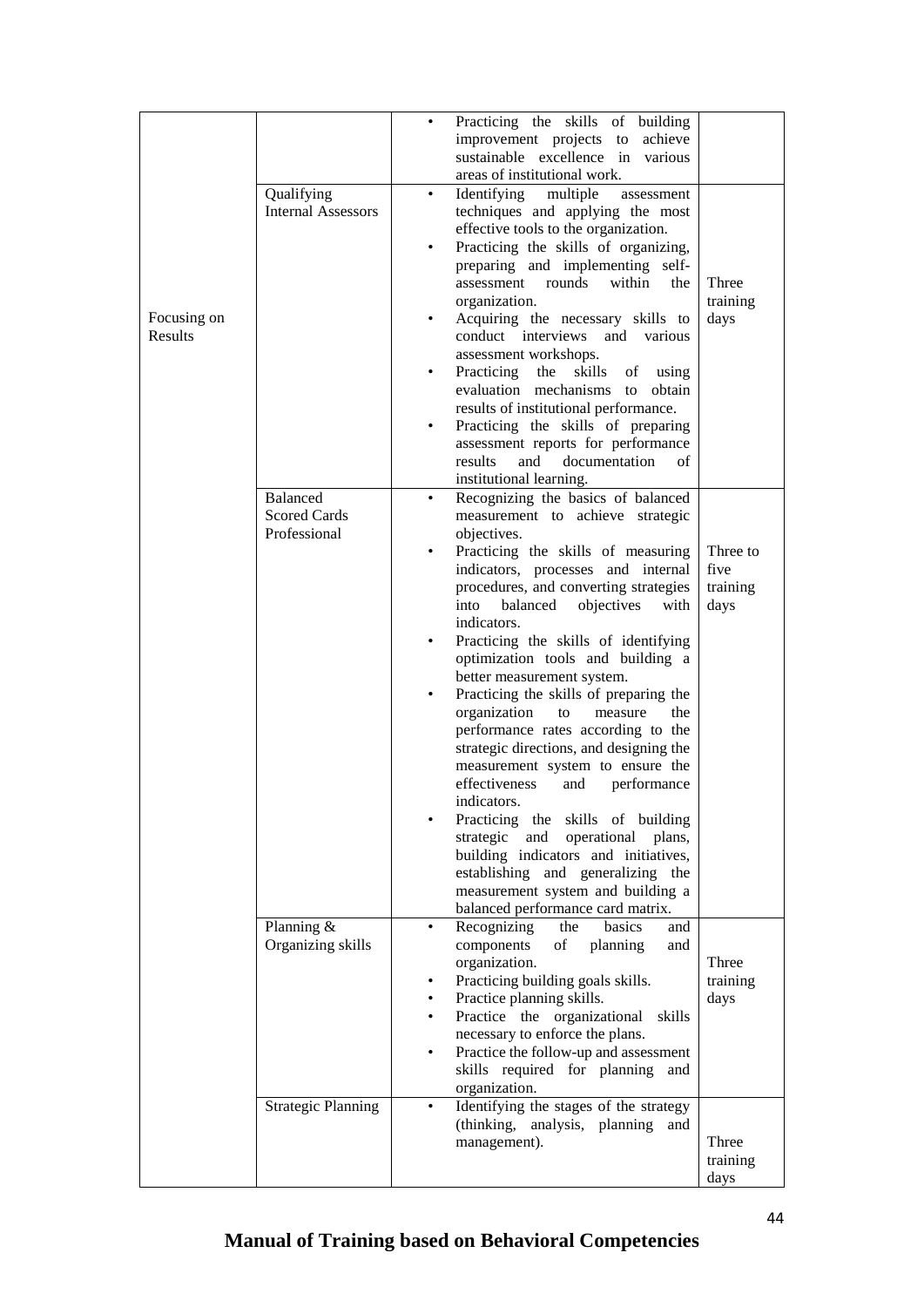|                                    |                                                         | Practicing the skills of analyzing the<br>٠<br>institutional environment (SWOT<br>BEST)<br>Practicing the skills of building<br>٠<br>strategic goals and indicators.<br>Practicing strategy building skills.<br>٠<br>Practicing the skills of developing<br>٠<br>strategic plan evaluation criteria.                                                                                                                                                                                                                                                                                                                                                                   |                                      |
|------------------------------------|---------------------------------------------------------|------------------------------------------------------------------------------------------------------------------------------------------------------------------------------------------------------------------------------------------------------------------------------------------------------------------------------------------------------------------------------------------------------------------------------------------------------------------------------------------------------------------------------------------------------------------------------------------------------------------------------------------------------------------------|--------------------------------------|
|                                    | Partnerships<br>& Resources<br>Maximization             | Identifying the role of institutional<br>٠<br>partnerships in improving the image<br>of the entity and increasing its<br>productivity.<br>Identifying the role of partnerships in<br>٠<br>achieving<br>effective<br>resource<br>management and reducing its cost.<br>Practicing the skills of analyzing the<br>reality of the<br>entity<br>and<br>the<br>requirements to achieve effective<br>partnerships.<br>Practicing the skills of evaluating the<br>axes of partnerships in line with the<br>objectives of the entity.<br>Practicing the skills of implementing<br>٠<br>partnership<br>developing<br>and<br>methodologies for their follow-up and<br>evaluation. | Three<br>training<br>days            |
|                                    | Operations<br>Management<br>& Continuous<br>Improvement | Analyzing institutional processes and<br>٠<br>identifying strengths and weaknesses.<br>Identifying the resources needed to<br>manage operations and complete<br>work phases and procedures.<br>Practicing operational planning skills.<br>٠<br>Practicing the skills of implementing<br>operations, follow-up and linking<br>them to indicators and work plans.<br>Designing the appropriate methods<br>٠<br>for monitoring operations, verifying<br>their implementation and evaluating<br>their outputs.                                                                                                                                                             | Three to<br>five<br>training<br>days |
| Managing<br>Sources<br>Effectively | Six Sigma                                               | Recognizing the Six Sigma approach<br>٠<br>and its uses to improve performance.<br>Identifying the requirements for<br>implementing six Sigma approach.<br>Practicing the planning skills of the<br>Six Sigma approach.<br>Practicing the skills of using tools to<br>٠<br>implement the Six Sigma approach.<br>Practicing the organizational culture<br>٠<br>enhancement<br>skills<br>required<br>to<br>implement Six Sigma.                                                                                                                                                                                                                                          | Three to<br>five<br>training<br>days |
|                                    | Supervisory Skills                                      | Recognizing the basics of effective<br>$\bullet$<br>supervision.<br>Practicing the skills of defining the<br>٠<br>characteristics and behavior of the<br>effective supervisor.<br>Practicing<br>self-assessment<br>skills<br>compared to the characteristics of<br>effective supervisor.                                                                                                                                                                                                                                                                                                                                                                               | Three<br>training<br>days            |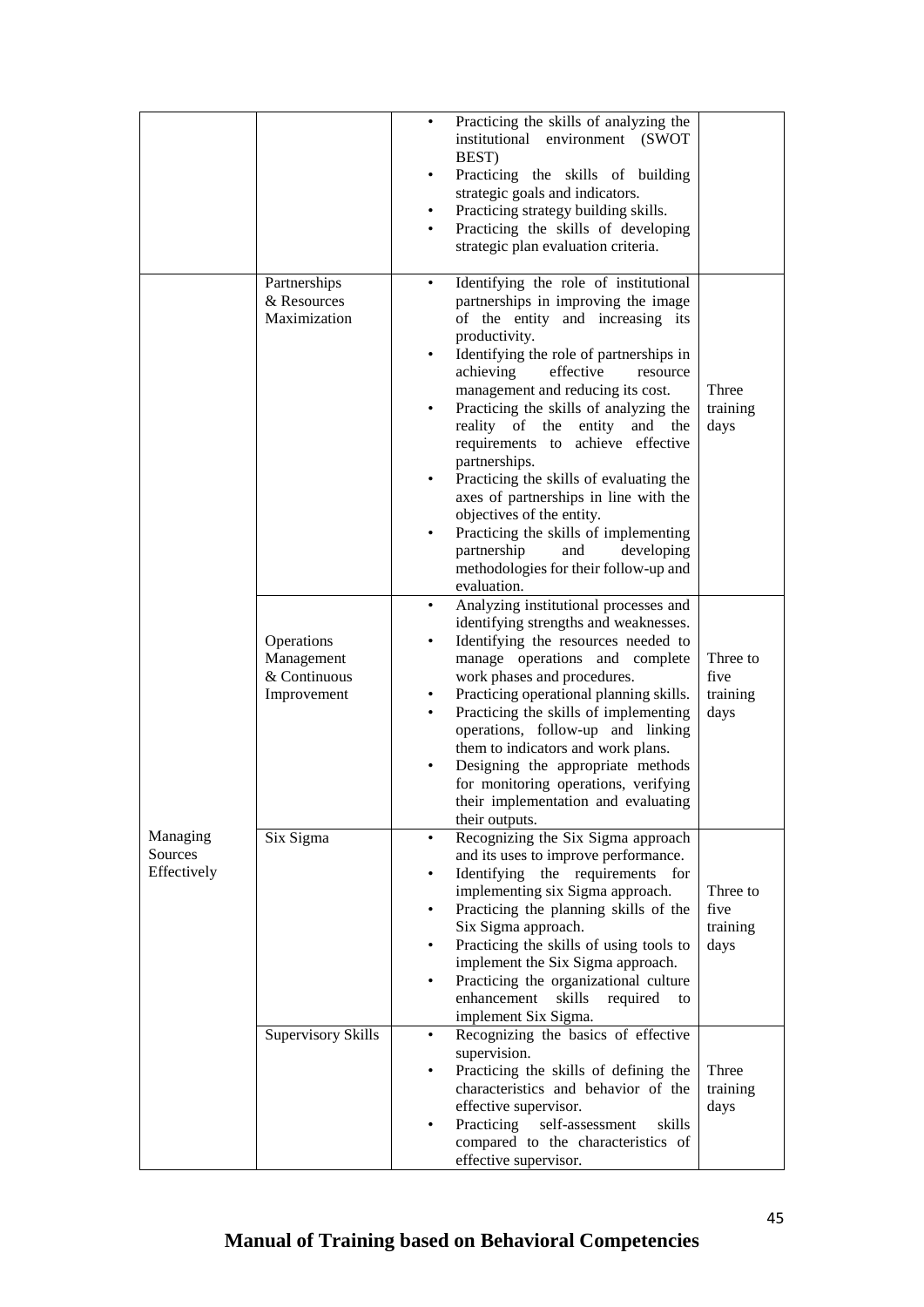|                         |           | Practicing the skills of identifying the |          |
|-------------------------|-----------|------------------------------------------|----------|
|                         |           | problems<br>of<br>supervision<br>and     |          |
|                         |           | developing solutions.                    |          |
|                         |           |                                          |          |
|                         | ٠         | Practicing team management skills        |          |
|                         |           | and methods of receiving feedback,       |          |
|                         |           | and employing methods to improve         |          |
|                         |           | his/her supervisory skills.              |          |
|                         |           |                                          |          |
|                         | $\bullet$ | Recognizing the different concepts of    |          |
|                         |           | quality and its benefits to work and     |          |
| <b>Total Quality</b>    |           | productivity.                            |          |
| Management              | ٠         | Recognizing the phases of TQM            | One to   |
|                         |           |                                          |          |
| (TQM)                   |           | implementation.                          | three    |
|                         | ٠         | Practicing the skills of using TQM       | training |
|                         |           | tools to enhance customer satisfaction   | days     |
|                         |           | and improve processes within the         |          |
|                         |           |                                          |          |
|                         |           | organization.                            |          |
|                         | ٠         | Practicing the skills of planning the    |          |
|                         |           | application of TQM.                      |          |
|                         |           | Practicing the skills of employing       |          |
|                         |           | methods<br>and<br>methodologies          |          |
|                         |           | οf                                       |          |
|                         |           | continuous improvement to promote        |          |
|                         |           | the adoption of TQM as a sustainable     |          |
|                         |           | institutional practice.                  |          |
| <b>PMP</b>              | ٠         | Recognizing the concept of project       |          |
|                         |           |                                          |          |
| Project                 |           | management and its importance in         |          |
| Management              |           | achieving productivity within the        |          |
| Professional            |           | PMP approach.                            | One to   |
|                         | $\bullet$ | Identifying<br>project<br>management     | three    |
|                         |           |                                          |          |
|                         |           | processes within the PMP approach        | training |
|                         | ٠         | Practicing the skills of analyzing       | days     |
|                         |           | knowledge<br>of<br>project<br>areas      |          |
|                         |           | management.                              |          |
|                         | ٠         | Practicing cost, time and risk control   |          |
|                         |           |                                          |          |
|                         |           | skills for the project.                  |          |
|                         | ٠         | Practicing the skills of the project     |          |
|                         |           | professional in managing the project     |          |
|                         |           | resources, and assesses its outputs.     |          |
|                         |           |                                          |          |
| <b>Customer Service</b> | ٠         | Determines the processes of services     |          |
| Operations              |           | provided to customers.                   |          |
| Management              |           | Practicing the skills of analyzing       |          |
|                         |           | operations<br>customer service<br>and    |          |
|                         |           |                                          |          |
|                         |           | indicating<br>strengths<br>their<br>and  |          |
|                         |           | weaknesses.                              |          |
|                         |           | Develops<br>recommendations<br>for       |          |
|                         |           | improvement of customer service          |          |
|                         |           | operations.                              |          |
|                         |           |                                          |          |
|                         |           | Practicing<br>customer<br>service        |          |
|                         |           | development skills.                      |          |
|                         |           | Evaluates the<br>quality<br>οf           |          |
|                         |           | improvements to customer service         |          |
|                         |           |                                          |          |
|                         |           | processes.                               |          |
|                         | $\bullet$ | Identifying<br>the<br>importance<br>οf   |          |
|                         |           | culture<br>customer service<br>in<br>a   |          |
|                         |           | competitive environment.                 |          |
|                         | ٠         | Analyzing basic customer behavior        |          |
|                         |           |                                          |          |
|                         |           | patterns and best ways to deal with      |          |
| <b>Customer Care</b>    |           | them.                                    | Three    |
| Professional            |           | Identifying<br>strategies<br>aimed<br>at | training |
|                         |           | ensuring lasting satisfaction and        | days     |
|                         |           | loyalty of customer.                     |          |
|                         |           |                                          |          |

# **Manual of Training based on Behavioral Competencies**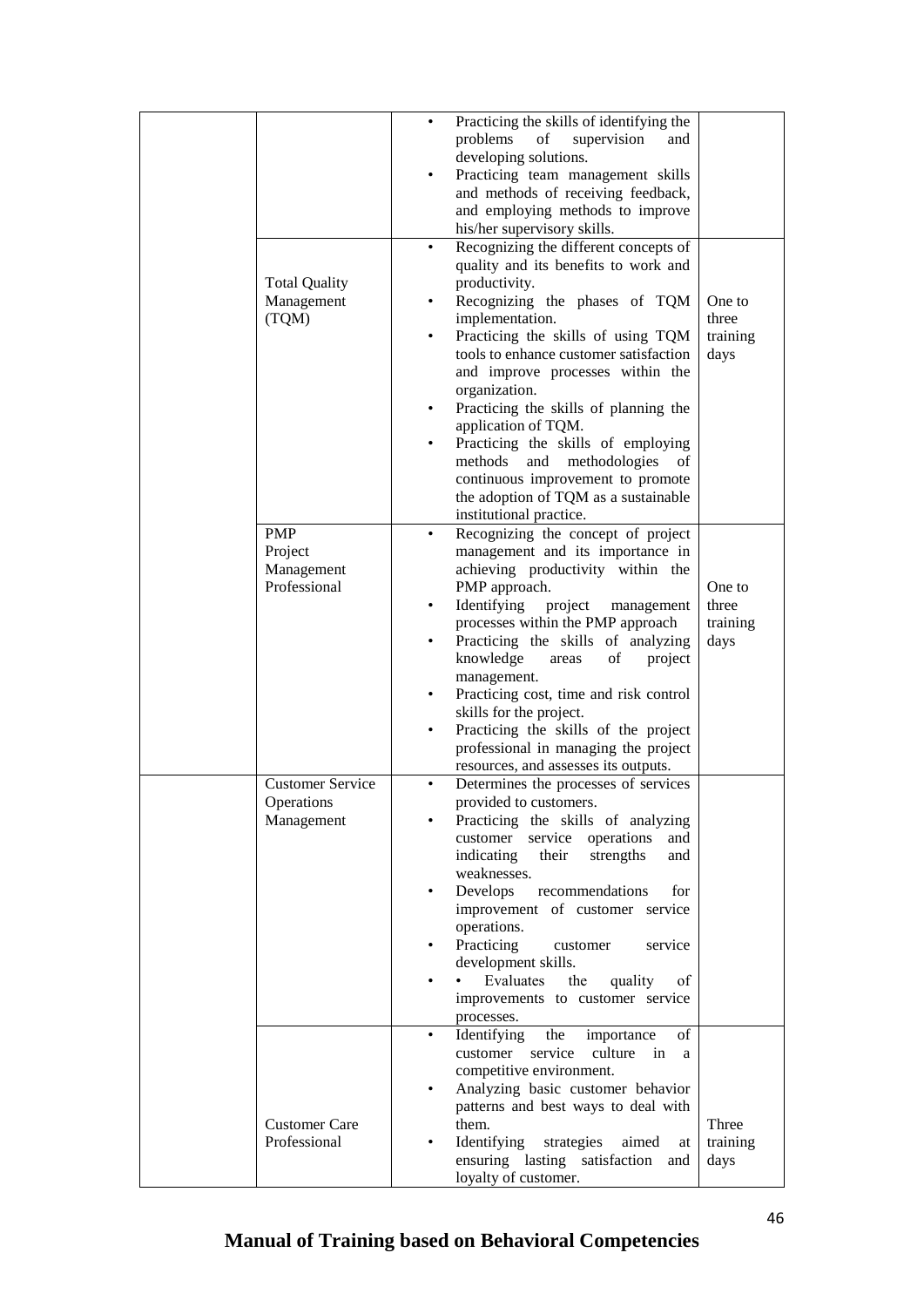| Focusing on         |                                         | Practicing the skills of applying<br>$\bullet$<br>strategies<br>lasting<br>to<br>ensure<br>satisfaction and loyalty of customer.<br>Practicing the skills of developing<br>methods of providing service to<br>customers.<br>Identifying<br>the<br>importance<br>٠<br>and                                                                                                                                                                                                                                                                                                                                                                                                            |                                     |
|---------------------|-----------------------------------------|-------------------------------------------------------------------------------------------------------------------------------------------------------------------------------------------------------------------------------------------------------------------------------------------------------------------------------------------------------------------------------------------------------------------------------------------------------------------------------------------------------------------------------------------------------------------------------------------------------------------------------------------------------------------------------------|-------------------------------------|
| Customer<br>Service | Customers<br>Complaints<br>.System Dev  | characteristics of<br>the customer<br>complaints system.<br>Identifying the components of the<br>٠<br>customer complaints system.<br>Practicing the skills of developing<br>٠<br>existing<br>systems<br>for<br>customer<br>complaints.<br>Practicing the skills of building and<br>developing the customer complaints<br>system.<br>Implementing<br>the<br>customer<br>complaints system and developing the<br>necessary<br>improvement<br>recommendations.                                                                                                                                                                                                                         | Three<br>training<br>days           |
|                     | <b>Customer Care</b><br>Excellence      | Identifying<br>importance<br>of<br>the<br>$\bullet$<br>customer service in the competitive<br>environment.<br>Practicing<br>effective<br>methods<br>in<br>٠<br>managing<br>the<br>expectations<br>οf<br>customers and their satisfaction.<br>Practicing the skills of providing<br>٠<br>better and faster service to customer<br>gaining their satisfaction.<br>Practicing the skills of identifying<br>signs of customer dissatisfaction.<br>Practicing the effective respond skills<br>to the problems of customers and find<br>practical solutions to them.                                                                                                                      | One to<br>three<br>training<br>days |
|                     | Measuring<br>Customers<br>Satisfaction  | Identifying the<br>importance<br>and<br>٠<br>aspects of the process of measuring<br>customer satisfaction and its impact<br>on improving the services provided.<br>Identifying the methods of measuring<br>customer satisfaction.<br>Practicing the skills of developing<br>methods of measuring customer<br>satisfaction<br>(questionnaire,<br>performance results,<br>and focused<br>discussion groups).<br>Conducting customer<br>satisfaction<br>٠<br>reports.<br>Practicing the skills of analyzing the<br>results<br>of<br>customer<br>satisfaction<br>measurement processes, linking them<br>operational<br>with<br>indicators<br>and<br>planning for improvement processes. | Three<br>training<br>days           |
|                     | <b>Customer Services</b><br>Development | Practicing the skills of surveying and<br>studying customer services.<br>Employing methods of analysis and<br>evaluation of customer services.<br>Practicing the skills of employing<br>participatory methods in determining                                                                                                                                                                                                                                                                                                                                                                                                                                                        | Three<br>training<br>days           |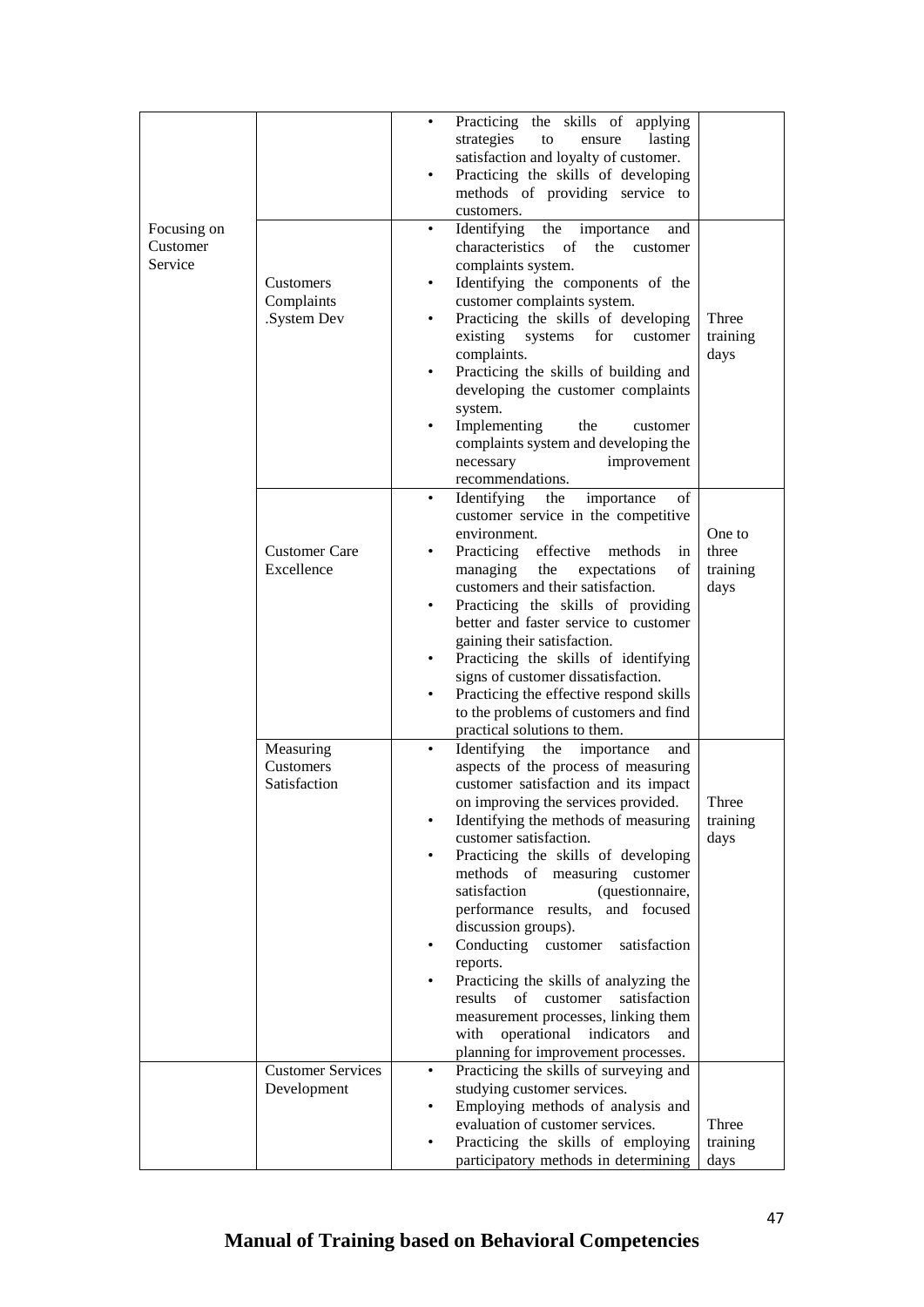| customer services.<br>Developing solutions and suggesting<br>$\bullet$<br>improvements to customer services.<br>Practicing the skills of developing<br>customer<br>service<br>and<br>applying<br>evaluation methods.<br>Charisma & The<br>Recognizing charismatic personal<br>Art of Influencing<br>characteristics and aspects of personal<br>Three<br>Others<br>training<br>charm.<br>Identifying the self-strengths and<br>days<br>building<br>mechanisms<br>for<br>its<br>investment and development.<br>Practicing the skills of exchanging<br>$\bullet$<br>and acceptance of ideas and opinions,<br>supporting<br>others<br>in<br>and<br>the<br>expression of their ideas.<br>Practicing tact and diplomacy skills in<br>dealing with others and acquiring<br>skills to influence them.<br>Practicing the skills of self-control,<br>neutralize<br>self-weaknesses<br>and<br>learning the techniques not to show<br>them to others.<br>Identifying effective aspects<br>and<br>$\bullet$<br>components of presentation.<br>Practicing<br>presentation-planning<br>٠<br>skills, identifying and organizing the<br>Effective<br>Three<br><b>Presentation skills</b><br>active presentation inputs (audience<br>training<br>expectations, presentation objectives<br>days<br>and importance, presentation content,<br>timing of presentation, identification<br>Communication<br>of audiovisual aids).<br>and<br>Practicing the presentation skills<br>$\bullet$<br>Communication<br>effectively by being control of his/her<br><b>Skills</b><br>abilities<br>(physical)<br>contact.<br>eye<br>facial<br>features<br>and<br>contact.<br>expressions, standing and moving,<br>using hands and sound).<br>Practicing the skills of presentation<br>management and dealing with its<br>components (behavioral patterns and<br>learning patterns of the recipients of<br>the presentation, management of<br>dialogue, discussion and questions,<br>openness and acceptance, and self-<br>evaluation).<br><b>Brain Storming</b><br>Recognizing<br>the<br>concept<br>οf<br>$\bullet$<br>brainstorming.<br>skills<br>Analyzing<br>and<br>identifying<br>One to<br>the<br>characteristics and behavior of an<br>three<br>effective brainstorming practitioner.<br>training<br>Practicing problem solving skills and<br>days<br>developing<br>solutions<br>using<br>brainstorming.<br>Practicing the skills of employing<br>brainstorming method to develop<br>creative ideas, and deal with it |  | the level of quality and efficiency of |  |
|-------------------------------------------------------------------------------------------------------------------------------------------------------------------------------------------------------------------------------------------------------------------------------------------------------------------------------------------------------------------------------------------------------------------------------------------------------------------------------------------------------------------------------------------------------------------------------------------------------------------------------------------------------------------------------------------------------------------------------------------------------------------------------------------------------------------------------------------------------------------------------------------------------------------------------------------------------------------------------------------------------------------------------------------------------------------------------------------------------------------------------------------------------------------------------------------------------------------------------------------------------------------------------------------------------------------------------------------------------------------------------------------------------------------------------------------------------------------------------------------------------------------------------------------------------------------------------------------------------------------------------------------------------------------------------------------------------------------------------------------------------------------------------------------------------------------------------------------------------------------------------------------------------------------------------------------------------------------------------------------------------------------------------------------------------------------------------------------------------------------------------------------------------------------------------------------------------------------------------------------------------------------------------------------------------------------------------------------------------------------------------------------------------------------------------------------------------------------------------------------|--|----------------------------------------|--|
|                                                                                                                                                                                                                                                                                                                                                                                                                                                                                                                                                                                                                                                                                                                                                                                                                                                                                                                                                                                                                                                                                                                                                                                                                                                                                                                                                                                                                                                                                                                                                                                                                                                                                                                                                                                                                                                                                                                                                                                                                                                                                                                                                                                                                                                                                                                                                                                                                                                                                           |  |                                        |  |
|                                                                                                                                                                                                                                                                                                                                                                                                                                                                                                                                                                                                                                                                                                                                                                                                                                                                                                                                                                                                                                                                                                                                                                                                                                                                                                                                                                                                                                                                                                                                                                                                                                                                                                                                                                                                                                                                                                                                                                                                                                                                                                                                                                                                                                                                                                                                                                                                                                                                                           |  |                                        |  |
|                                                                                                                                                                                                                                                                                                                                                                                                                                                                                                                                                                                                                                                                                                                                                                                                                                                                                                                                                                                                                                                                                                                                                                                                                                                                                                                                                                                                                                                                                                                                                                                                                                                                                                                                                                                                                                                                                                                                                                                                                                                                                                                                                                                                                                                                                                                                                                                                                                                                                           |  |                                        |  |
|                                                                                                                                                                                                                                                                                                                                                                                                                                                                                                                                                                                                                                                                                                                                                                                                                                                                                                                                                                                                                                                                                                                                                                                                                                                                                                                                                                                                                                                                                                                                                                                                                                                                                                                                                                                                                                                                                                                                                                                                                                                                                                                                                                                                                                                                                                                                                                                                                                                                                           |  |                                        |  |
|                                                                                                                                                                                                                                                                                                                                                                                                                                                                                                                                                                                                                                                                                                                                                                                                                                                                                                                                                                                                                                                                                                                                                                                                                                                                                                                                                                                                                                                                                                                                                                                                                                                                                                                                                                                                                                                                                                                                                                                                                                                                                                                                                                                                                                                                                                                                                                                                                                                                                           |  |                                        |  |
|                                                                                                                                                                                                                                                                                                                                                                                                                                                                                                                                                                                                                                                                                                                                                                                                                                                                                                                                                                                                                                                                                                                                                                                                                                                                                                                                                                                                                                                                                                                                                                                                                                                                                                                                                                                                                                                                                                                                                                                                                                                                                                                                                                                                                                                                                                                                                                                                                                                                                           |  |                                        |  |
|                                                                                                                                                                                                                                                                                                                                                                                                                                                                                                                                                                                                                                                                                                                                                                                                                                                                                                                                                                                                                                                                                                                                                                                                                                                                                                                                                                                                                                                                                                                                                                                                                                                                                                                                                                                                                                                                                                                                                                                                                                                                                                                                                                                                                                                                                                                                                                                                                                                                                           |  |                                        |  |
|                                                                                                                                                                                                                                                                                                                                                                                                                                                                                                                                                                                                                                                                                                                                                                                                                                                                                                                                                                                                                                                                                                                                                                                                                                                                                                                                                                                                                                                                                                                                                                                                                                                                                                                                                                                                                                                                                                                                                                                                                                                                                                                                                                                                                                                                                                                                                                                                                                                                                           |  |                                        |  |
|                                                                                                                                                                                                                                                                                                                                                                                                                                                                                                                                                                                                                                                                                                                                                                                                                                                                                                                                                                                                                                                                                                                                                                                                                                                                                                                                                                                                                                                                                                                                                                                                                                                                                                                                                                                                                                                                                                                                                                                                                                                                                                                                                                                                                                                                                                                                                                                                                                                                                           |  |                                        |  |
|                                                                                                                                                                                                                                                                                                                                                                                                                                                                                                                                                                                                                                                                                                                                                                                                                                                                                                                                                                                                                                                                                                                                                                                                                                                                                                                                                                                                                                                                                                                                                                                                                                                                                                                                                                                                                                                                                                                                                                                                                                                                                                                                                                                                                                                                                                                                                                                                                                                                                           |  |                                        |  |
|                                                                                                                                                                                                                                                                                                                                                                                                                                                                                                                                                                                                                                                                                                                                                                                                                                                                                                                                                                                                                                                                                                                                                                                                                                                                                                                                                                                                                                                                                                                                                                                                                                                                                                                                                                                                                                                                                                                                                                                                                                                                                                                                                                                                                                                                                                                                                                                                                                                                                           |  |                                        |  |
|                                                                                                                                                                                                                                                                                                                                                                                                                                                                                                                                                                                                                                                                                                                                                                                                                                                                                                                                                                                                                                                                                                                                                                                                                                                                                                                                                                                                                                                                                                                                                                                                                                                                                                                                                                                                                                                                                                                                                                                                                                                                                                                                                                                                                                                                                                                                                                                                                                                                                           |  |                                        |  |
|                                                                                                                                                                                                                                                                                                                                                                                                                                                                                                                                                                                                                                                                                                                                                                                                                                                                                                                                                                                                                                                                                                                                                                                                                                                                                                                                                                                                                                                                                                                                                                                                                                                                                                                                                                                                                                                                                                                                                                                                                                                                                                                                                                                                                                                                                                                                                                                                                                                                                           |  |                                        |  |
|                                                                                                                                                                                                                                                                                                                                                                                                                                                                                                                                                                                                                                                                                                                                                                                                                                                                                                                                                                                                                                                                                                                                                                                                                                                                                                                                                                                                                                                                                                                                                                                                                                                                                                                                                                                                                                                                                                                                                                                                                                                                                                                                                                                                                                                                                                                                                                                                                                                                                           |  |                                        |  |
|                                                                                                                                                                                                                                                                                                                                                                                                                                                                                                                                                                                                                                                                                                                                                                                                                                                                                                                                                                                                                                                                                                                                                                                                                                                                                                                                                                                                                                                                                                                                                                                                                                                                                                                                                                                                                                                                                                                                                                                                                                                                                                                                                                                                                                                                                                                                                                                                                                                                                           |  |                                        |  |
|                                                                                                                                                                                                                                                                                                                                                                                                                                                                                                                                                                                                                                                                                                                                                                                                                                                                                                                                                                                                                                                                                                                                                                                                                                                                                                                                                                                                                                                                                                                                                                                                                                                                                                                                                                                                                                                                                                                                                                                                                                                                                                                                                                                                                                                                                                                                                                                                                                                                                           |  |                                        |  |
|                                                                                                                                                                                                                                                                                                                                                                                                                                                                                                                                                                                                                                                                                                                                                                                                                                                                                                                                                                                                                                                                                                                                                                                                                                                                                                                                                                                                                                                                                                                                                                                                                                                                                                                                                                                                                                                                                                                                                                                                                                                                                                                                                                                                                                                                                                                                                                                                                                                                                           |  |                                        |  |
|                                                                                                                                                                                                                                                                                                                                                                                                                                                                                                                                                                                                                                                                                                                                                                                                                                                                                                                                                                                                                                                                                                                                                                                                                                                                                                                                                                                                                                                                                                                                                                                                                                                                                                                                                                                                                                                                                                                                                                                                                                                                                                                                                                                                                                                                                                                                                                                                                                                                                           |  |                                        |  |
|                                                                                                                                                                                                                                                                                                                                                                                                                                                                                                                                                                                                                                                                                                                                                                                                                                                                                                                                                                                                                                                                                                                                                                                                                                                                                                                                                                                                                                                                                                                                                                                                                                                                                                                                                                                                                                                                                                                                                                                                                                                                                                                                                                                                                                                                                                                                                                                                                                                                                           |  |                                        |  |
|                                                                                                                                                                                                                                                                                                                                                                                                                                                                                                                                                                                                                                                                                                                                                                                                                                                                                                                                                                                                                                                                                                                                                                                                                                                                                                                                                                                                                                                                                                                                                                                                                                                                                                                                                                                                                                                                                                                                                                                                                                                                                                                                                                                                                                                                                                                                                                                                                                                                                           |  |                                        |  |
|                                                                                                                                                                                                                                                                                                                                                                                                                                                                                                                                                                                                                                                                                                                                                                                                                                                                                                                                                                                                                                                                                                                                                                                                                                                                                                                                                                                                                                                                                                                                                                                                                                                                                                                                                                                                                                                                                                                                                                                                                                                                                                                                                                                                                                                                                                                                                                                                                                                                                           |  |                                        |  |
|                                                                                                                                                                                                                                                                                                                                                                                                                                                                                                                                                                                                                                                                                                                                                                                                                                                                                                                                                                                                                                                                                                                                                                                                                                                                                                                                                                                                                                                                                                                                                                                                                                                                                                                                                                                                                                                                                                                                                                                                                                                                                                                                                                                                                                                                                                                                                                                                                                                                                           |  |                                        |  |
|                                                                                                                                                                                                                                                                                                                                                                                                                                                                                                                                                                                                                                                                                                                                                                                                                                                                                                                                                                                                                                                                                                                                                                                                                                                                                                                                                                                                                                                                                                                                                                                                                                                                                                                                                                                                                                                                                                                                                                                                                                                                                                                                                                                                                                                                                                                                                                                                                                                                                           |  |                                        |  |
|                                                                                                                                                                                                                                                                                                                                                                                                                                                                                                                                                                                                                                                                                                                                                                                                                                                                                                                                                                                                                                                                                                                                                                                                                                                                                                                                                                                                                                                                                                                                                                                                                                                                                                                                                                                                                                                                                                                                                                                                                                                                                                                                                                                                                                                                                                                                                                                                                                                                                           |  |                                        |  |
|                                                                                                                                                                                                                                                                                                                                                                                                                                                                                                                                                                                                                                                                                                                                                                                                                                                                                                                                                                                                                                                                                                                                                                                                                                                                                                                                                                                                                                                                                                                                                                                                                                                                                                                                                                                                                                                                                                                                                                                                                                                                                                                                                                                                                                                                                                                                                                                                                                                                                           |  |                                        |  |
|                                                                                                                                                                                                                                                                                                                                                                                                                                                                                                                                                                                                                                                                                                                                                                                                                                                                                                                                                                                                                                                                                                                                                                                                                                                                                                                                                                                                                                                                                                                                                                                                                                                                                                                                                                                                                                                                                                                                                                                                                                                                                                                                                                                                                                                                                                                                                                                                                                                                                           |  |                                        |  |
|                                                                                                                                                                                                                                                                                                                                                                                                                                                                                                                                                                                                                                                                                                                                                                                                                                                                                                                                                                                                                                                                                                                                                                                                                                                                                                                                                                                                                                                                                                                                                                                                                                                                                                                                                                                                                                                                                                                                                                                                                                                                                                                                                                                                                                                                                                                                                                                                                                                                                           |  |                                        |  |
|                                                                                                                                                                                                                                                                                                                                                                                                                                                                                                                                                                                                                                                                                                                                                                                                                                                                                                                                                                                                                                                                                                                                                                                                                                                                                                                                                                                                                                                                                                                                                                                                                                                                                                                                                                                                                                                                                                                                                                                                                                                                                                                                                                                                                                                                                                                                                                                                                                                                                           |  |                                        |  |
|                                                                                                                                                                                                                                                                                                                                                                                                                                                                                                                                                                                                                                                                                                                                                                                                                                                                                                                                                                                                                                                                                                                                                                                                                                                                                                                                                                                                                                                                                                                                                                                                                                                                                                                                                                                                                                                                                                                                                                                                                                                                                                                                                                                                                                                                                                                                                                                                                                                                                           |  |                                        |  |
|                                                                                                                                                                                                                                                                                                                                                                                                                                                                                                                                                                                                                                                                                                                                                                                                                                                                                                                                                                                                                                                                                                                                                                                                                                                                                                                                                                                                                                                                                                                                                                                                                                                                                                                                                                                                                                                                                                                                                                                                                                                                                                                                                                                                                                                                                                                                                                                                                                                                                           |  |                                        |  |
|                                                                                                                                                                                                                                                                                                                                                                                                                                                                                                                                                                                                                                                                                                                                                                                                                                                                                                                                                                                                                                                                                                                                                                                                                                                                                                                                                                                                                                                                                                                                                                                                                                                                                                                                                                                                                                                                                                                                                                                                                                                                                                                                                                                                                                                                                                                                                                                                                                                                                           |  |                                        |  |
|                                                                                                                                                                                                                                                                                                                                                                                                                                                                                                                                                                                                                                                                                                                                                                                                                                                                                                                                                                                                                                                                                                                                                                                                                                                                                                                                                                                                                                                                                                                                                                                                                                                                                                                                                                                                                                                                                                                                                                                                                                                                                                                                                                                                                                                                                                                                                                                                                                                                                           |  |                                        |  |
|                                                                                                                                                                                                                                                                                                                                                                                                                                                                                                                                                                                                                                                                                                                                                                                                                                                                                                                                                                                                                                                                                                                                                                                                                                                                                                                                                                                                                                                                                                                                                                                                                                                                                                                                                                                                                                                                                                                                                                                                                                                                                                                                                                                                                                                                                                                                                                                                                                                                                           |  |                                        |  |
|                                                                                                                                                                                                                                                                                                                                                                                                                                                                                                                                                                                                                                                                                                                                                                                                                                                                                                                                                                                                                                                                                                                                                                                                                                                                                                                                                                                                                                                                                                                                                                                                                                                                                                                                                                                                                                                                                                                                                                                                                                                                                                                                                                                                                                                                                                                                                                                                                                                                                           |  |                                        |  |
|                                                                                                                                                                                                                                                                                                                                                                                                                                                                                                                                                                                                                                                                                                                                                                                                                                                                                                                                                                                                                                                                                                                                                                                                                                                                                                                                                                                                                                                                                                                                                                                                                                                                                                                                                                                                                                                                                                                                                                                                                                                                                                                                                                                                                                                                                                                                                                                                                                                                                           |  |                                        |  |
|                                                                                                                                                                                                                                                                                                                                                                                                                                                                                                                                                                                                                                                                                                                                                                                                                                                                                                                                                                                                                                                                                                                                                                                                                                                                                                                                                                                                                                                                                                                                                                                                                                                                                                                                                                                                                                                                                                                                                                                                                                                                                                                                                                                                                                                                                                                                                                                                                                                                                           |  |                                        |  |
|                                                                                                                                                                                                                                                                                                                                                                                                                                                                                                                                                                                                                                                                                                                                                                                                                                                                                                                                                                                                                                                                                                                                                                                                                                                                                                                                                                                                                                                                                                                                                                                                                                                                                                                                                                                                                                                                                                                                                                                                                                                                                                                                                                                                                                                                                                                                                                                                                                                                                           |  |                                        |  |
|                                                                                                                                                                                                                                                                                                                                                                                                                                                                                                                                                                                                                                                                                                                                                                                                                                                                                                                                                                                                                                                                                                                                                                                                                                                                                                                                                                                                                                                                                                                                                                                                                                                                                                                                                                                                                                                                                                                                                                                                                                                                                                                                                                                                                                                                                                                                                                                                                                                                                           |  |                                        |  |
|                                                                                                                                                                                                                                                                                                                                                                                                                                                                                                                                                                                                                                                                                                                                                                                                                                                                                                                                                                                                                                                                                                                                                                                                                                                                                                                                                                                                                                                                                                                                                                                                                                                                                                                                                                                                                                                                                                                                                                                                                                                                                                                                                                                                                                                                                                                                                                                                                                                                                           |  |                                        |  |
|                                                                                                                                                                                                                                                                                                                                                                                                                                                                                                                                                                                                                                                                                                                                                                                                                                                                                                                                                                                                                                                                                                                                                                                                                                                                                                                                                                                                                                                                                                                                                                                                                                                                                                                                                                                                                                                                                                                                                                                                                                                                                                                                                                                                                                                                                                                                                                                                                                                                                           |  |                                        |  |
|                                                                                                                                                                                                                                                                                                                                                                                                                                                                                                                                                                                                                                                                                                                                                                                                                                                                                                                                                                                                                                                                                                                                                                                                                                                                                                                                                                                                                                                                                                                                                                                                                                                                                                                                                                                                                                                                                                                                                                                                                                                                                                                                                                                                                                                                                                                                                                                                                                                                                           |  |                                        |  |
|                                                                                                                                                                                                                                                                                                                                                                                                                                                                                                                                                                                                                                                                                                                                                                                                                                                                                                                                                                                                                                                                                                                                                                                                                                                                                                                                                                                                                                                                                                                                                                                                                                                                                                                                                                                                                                                                                                                                                                                                                                                                                                                                                                                                                                                                                                                                                                                                                                                                                           |  |                                        |  |
|                                                                                                                                                                                                                                                                                                                                                                                                                                                                                                                                                                                                                                                                                                                                                                                                                                                                                                                                                                                                                                                                                                                                                                                                                                                                                                                                                                                                                                                                                                                                                                                                                                                                                                                                                                                                                                                                                                                                                                                                                                                                                                                                                                                                                                                                                                                                                                                                                                                                                           |  |                                        |  |
|                                                                                                                                                                                                                                                                                                                                                                                                                                                                                                                                                                                                                                                                                                                                                                                                                                                                                                                                                                                                                                                                                                                                                                                                                                                                                                                                                                                                                                                                                                                                                                                                                                                                                                                                                                                                                                                                                                                                                                                                                                                                                                                                                                                                                                                                                                                                                                                                                                                                                           |  |                                        |  |
|                                                                                                                                                                                                                                                                                                                                                                                                                                                                                                                                                                                                                                                                                                                                                                                                                                                                                                                                                                                                                                                                                                                                                                                                                                                                                                                                                                                                                                                                                                                                                                                                                                                                                                                                                                                                                                                                                                                                                                                                                                                                                                                                                                                                                                                                                                                                                                                                                                                                                           |  |                                        |  |
|                                                                                                                                                                                                                                                                                                                                                                                                                                                                                                                                                                                                                                                                                                                                                                                                                                                                                                                                                                                                                                                                                                                                                                                                                                                                                                                                                                                                                                                                                                                                                                                                                                                                                                                                                                                                                                                                                                                                                                                                                                                                                                                                                                                                                                                                                                                                                                                                                                                                                           |  |                                        |  |
|                                                                                                                                                                                                                                                                                                                                                                                                                                                                                                                                                                                                                                                                                                                                                                                                                                                                                                                                                                                                                                                                                                                                                                                                                                                                                                                                                                                                                                                                                                                                                                                                                                                                                                                                                                                                                                                                                                                                                                                                                                                                                                                                                                                                                                                                                                                                                                                                                                                                                           |  |                                        |  |
|                                                                                                                                                                                                                                                                                                                                                                                                                                                                                                                                                                                                                                                                                                                                                                                                                                                                                                                                                                                                                                                                                                                                                                                                                                                                                                                                                                                                                                                                                                                                                                                                                                                                                                                                                                                                                                                                                                                                                                                                                                                                                                                                                                                                                                                                                                                                                                                                                                                                                           |  |                                        |  |
|                                                                                                                                                                                                                                                                                                                                                                                                                                                                                                                                                                                                                                                                                                                                                                                                                                                                                                                                                                                                                                                                                                                                                                                                                                                                                                                                                                                                                                                                                                                                                                                                                                                                                                                                                                                                                                                                                                                                                                                                                                                                                                                                                                                                                                                                                                                                                                                                                                                                                           |  |                                        |  |
|                                                                                                                                                                                                                                                                                                                                                                                                                                                                                                                                                                                                                                                                                                                                                                                                                                                                                                                                                                                                                                                                                                                                                                                                                                                                                                                                                                                                                                                                                                                                                                                                                                                                                                                                                                                                                                                                                                                                                                                                                                                                                                                                                                                                                                                                                                                                                                                                                                                                                           |  |                                        |  |
|                                                                                                                                                                                                                                                                                                                                                                                                                                                                                                                                                                                                                                                                                                                                                                                                                                                                                                                                                                                                                                                                                                                                                                                                                                                                                                                                                                                                                                                                                                                                                                                                                                                                                                                                                                                                                                                                                                                                                                                                                                                                                                                                                                                                                                                                                                                                                                                                                                                                                           |  |                                        |  |
|                                                                                                                                                                                                                                                                                                                                                                                                                                                                                                                                                                                                                                                                                                                                                                                                                                                                                                                                                                                                                                                                                                                                                                                                                                                                                                                                                                                                                                                                                                                                                                                                                                                                                                                                                                                                                                                                                                                                                                                                                                                                                                                                                                                                                                                                                                                                                                                                                                                                                           |  |                                        |  |
|                                                                                                                                                                                                                                                                                                                                                                                                                                                                                                                                                                                                                                                                                                                                                                                                                                                                                                                                                                                                                                                                                                                                                                                                                                                                                                                                                                                                                                                                                                                                                                                                                                                                                                                                                                                                                                                                                                                                                                                                                                                                                                                                                                                                                                                                                                                                                                                                                                                                                           |  |                                        |  |
|                                                                                                                                                                                                                                                                                                                                                                                                                                                                                                                                                                                                                                                                                                                                                                                                                                                                                                                                                                                                                                                                                                                                                                                                                                                                                                                                                                                                                                                                                                                                                                                                                                                                                                                                                                                                                                                                                                                                                                                                                                                                                                                                                                                                                                                                                                                                                                                                                                                                                           |  |                                        |  |
| professionally<br>by<br>postponing                                                                                                                                                                                                                                                                                                                                                                                                                                                                                                                                                                                                                                                                                                                                                                                                                                                                                                                                                                                                                                                                                                                                                                                                                                                                                                                                                                                                                                                                                                                                                                                                                                                                                                                                                                                                                                                                                                                                                                                                                                                                                                                                                                                                                                                                                                                                                                                                                                                        |  |                                        |  |
| judgment on the value of ideas.                                                                                                                                                                                                                                                                                                                                                                                                                                                                                                                                                                                                                                                                                                                                                                                                                                                                                                                                                                                                                                                                                                                                                                                                                                                                                                                                                                                                                                                                                                                                                                                                                                                                                                                                                                                                                                                                                                                                                                                                                                                                                                                                                                                                                                                                                                                                                                                                                                                           |  |                                        |  |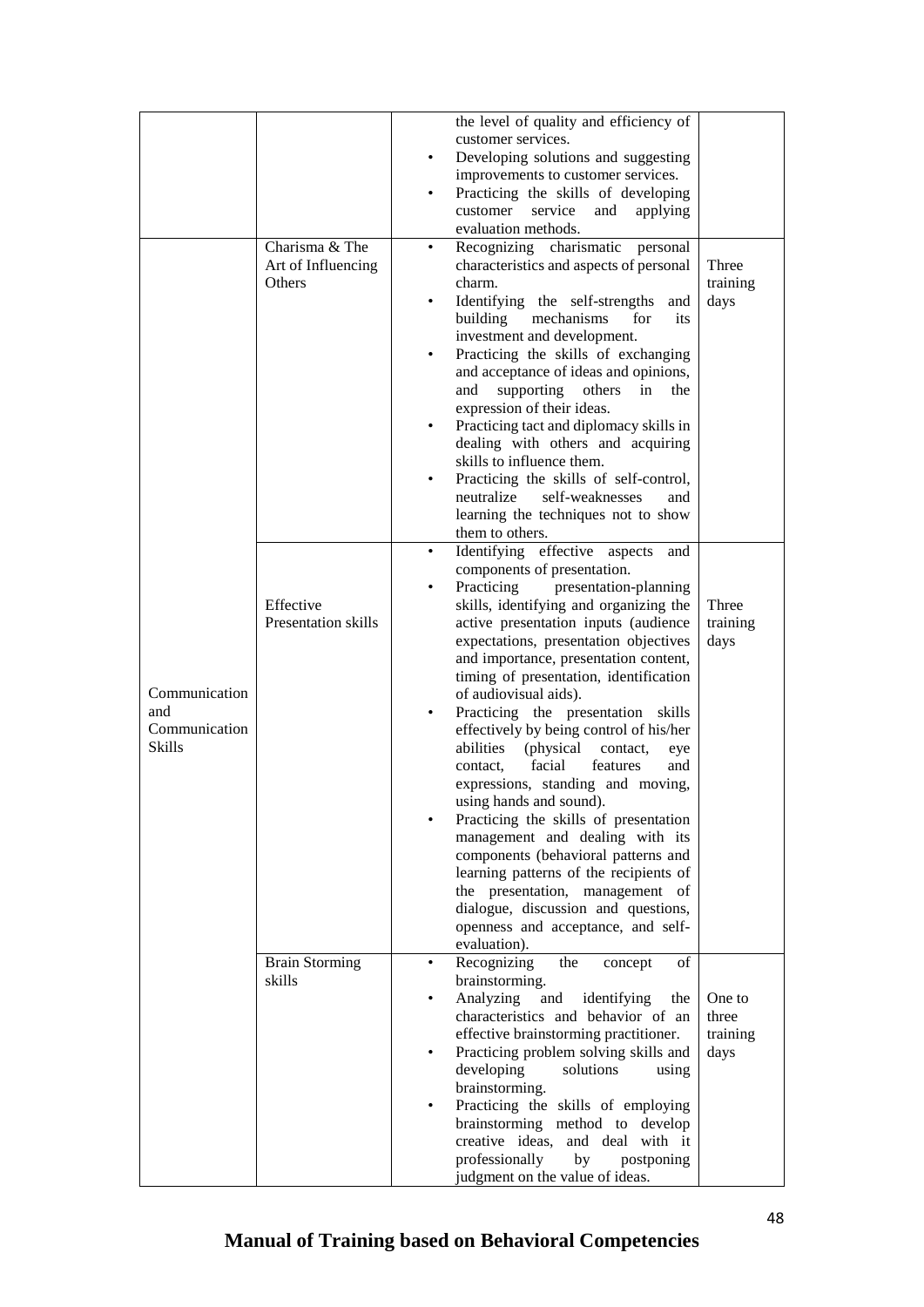|                                         | $\bullet$ | Enhancing teamwork and building<br>team<br>spirit<br>by<br>employing<br>brainstorming.                                        |                           |
|-----------------------------------------|-----------|-------------------------------------------------------------------------------------------------------------------------------|---------------------------|
| Emotional<br>Intelligence<br>& Personal | $\bullet$ | Identifying the concept of emotional<br>intelligence and its aspects in humans.<br>Practicing the skills of identifying       | Three<br>training<br>days |
| Communication<br>.Dev                   |           | obstacles to dealing with the self and<br>investment of emotional intelligence.                                               |                           |
|                                         | ٠         | Practicing self-assessment skills in<br>relation to emotional intelligence                                                    |                           |
|                                         |           | requirements.<br>Acquiring the best practices for<br>developing<br>behavior<br>related<br>to                                  |                           |
|                                         | $\bullet$ | emotional intelligence.<br>Employing emotional intelligence as<br>an input to the development of human                        |                           |
|                                         |           | relationships, avoiding obstacles to<br>deal with others and enhancing the<br>ability to communicate and influence<br>others. |                           |
| Interpersonal                           |           | Recognizing the ten skills<br>and                                                                                             | Three                     |
| <b>Skills</b>                           | ٠         | components of self-communication.<br>Practicing verbal and nonverbal                                                          | training<br>days          |
|                                         |           | communication skills as a basis for<br>the ten skills.                                                                        |                           |
|                                         | $\bullet$ | Practicing active listening skills and                                                                                        |                           |
|                                         | $\bullet$ | developing questioning skills.<br>Practicing the skills of improve self-                                                      |                           |
|                                         |           | management and create approaches to                                                                                           |                           |
|                                         |           | improve problem solving.<br>Practicing<br>the<br>skills<br>of<br>self-                                                        |                           |
|                                         |           | promotion, increasing awareness of<br>the<br>environment,<br>defining<br>the                                                  |                           |
|                                         |           | self-conduct<br>principles<br>of<br>in<br>achieving accountability and self-<br>accountability.                               |                           |
| Effective                               | $\bullet$ | Distinguishing between<br>listening                                                                                           | One to                    |
| Listening<br>skills                     |           | levels (listening) and defining its<br>characteristics.                                                                       | three<br>training         |
|                                         |           | Self-evaluation and determining the                                                                                           | days                      |
|                                         | $\bullet$ | level of skill in the listening grades.<br>Developing<br>self-improvement                                                     |                           |
|                                         |           | techniques that<br>improve his/her<br>ability to master the three levels of                                                   |                           |
|                                         | ٠         | listening.<br>Practicing the skills of determining                                                                            |                           |
|                                         |           | the requirements of work<br>and                                                                                               |                           |
|                                         |           | communication with the environment<br>compared to the levels of listening.                                                    |                           |
|                                         | $\bullet$ | Developing methods to manage and<br>listen to others.                                                                         |                           |
| <b>Managing Teams</b>                   | $\bullet$ | Identifying the objectives of the team.                                                                                       |                           |
|                                         | $\bullet$ | Practicing the skills of determining<br>the roles of team members.                                                            | One to                    |
|                                         | ٠         | Practicing the management skills of                                                                                           | three                     |
|                                         |           | patterns of behavior and thinking<br>patterns of the team members.                                                            | training<br>days          |
|                                         |           | Practicing problem-solving skills in                                                                                          |                           |
|                                         |           | participatory ways.                                                                                                           |                           |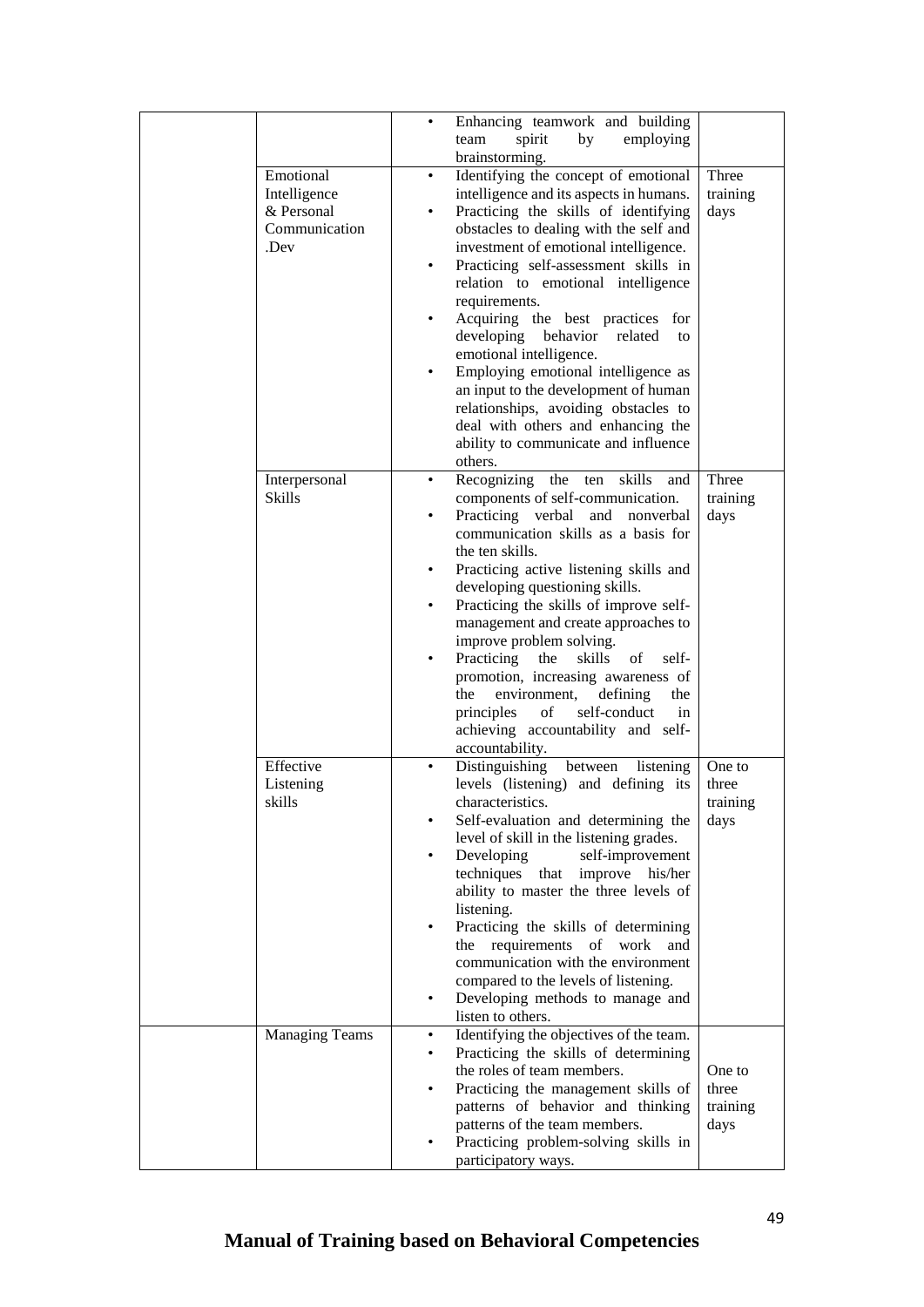|              |                        | Practicing the skills of motivating<br>$\bullet$     |          |
|--------------|------------------------|------------------------------------------------------|----------|
|              |                        | team members and evaluating team                     |          |
|              |                        | performance.                                         |          |
|              |                        |                                                      |          |
|              | NLP role in            | Recognizing the concept of NLP.<br>٠                 | Three    |
|              | Developing             | Practicing the skills of defining                    | training |
|              | Group Work             | programming links by developing                      | days     |
|              | Ability                | communication ability.                               |          |
|              |                        | Practicing the skills of dealing with<br>$\bullet$   |          |
| Working in a |                        | columns of NLP.                                      |          |
| Team         |                        | Practicing the skills of employing<br>$\bullet$      |          |
|              |                        | programming in achieving excellence                  |          |
|              |                        | Profile.<br>$\bullet$                                |          |
|              |                        | Practicing programming skills to                     |          |
|              |                        | develop work capacity and teamwork.                  |          |
|              |                        | Practicing the skills of determining<br>$\bullet$    |          |
|              |                        | performance<br>criteria<br>for<br>team               |          |
|              |                        | performance and determining the                      |          |
|              |                        |                                                      |          |
|              | High                   | roles of team members.                               | One to   |
|              | Performance            | Practicing<br>team-oriented<br>skills                | three    |
|              | Teams                  | according to performance standards.                  | training |
|              |                        | Practicing the skills of analyzing the<br>$\bullet$  | days     |
|              |                        | performance of the team, identifying                 |          |
|              |                        | problems<br>developing<br>and                        |          |
|              |                        | performance solutions.                               |          |
|              |                        | Practicing the skills of developing<br>$\bullet$     |          |
|              |                        | team performance and maintaining its                 |          |
|              |                        | sustainability.                                      |          |
|              |                        | Practicing the skills of building                    |          |
|              |                        | performance indicators for teams.                    |          |
|              | <b>Advanced Skills</b> | Showing interest in the views of                     | One to   |
|              | for Group Work         | others and respecting their views.                   | three    |
|              |                        | Providing assistance and support to                  | training |
|              |                        | others<br>establish                                  |          |
|              |                        | to<br>positive                                       | days     |
|              |                        | relationships with them.                             |          |
|              |                        | Seeking opportunities for positive                   |          |
|              |                        | action with team members.                            |          |
|              |                        | Sharing ideas<br>experiences<br>and<br>$\bullet$     |          |
|              |                        | voluntarily to help others.                          |          |
|              |                        | Adopting positive behavior based on                  |          |
|              |                        | initiative and understanding of the                  |          |
|              |                        | needs of others.                                     |          |
|              | The Art of             | Identifying sources of conflict leading<br>$\bullet$ | One to   |
|              | Managing               | to conflict with others at work.                     | three    |
|              | Conflict               | Identifying types of conflict, its                   | training |
|              |                        | sources and its negative effects on                  | days     |
|              |                        | performance and productivity.                        |          |
|              |                        | Practicing the skills of identifying                 |          |
|              |                        | conflict aspects and containment                     |          |
|              |                        | mechanisms.                                          |          |
|              |                        | Analyzing the stages of conflict<br>٠                |          |
|              |                        |                                                      |          |
|              |                        | management.                                          |          |
|              |                        | Practicing the skills of developing<br>$\bullet$     |          |
|              |                        | conflict dealing and management                      |          |
|              |                        | strategies.                                          |          |
|              | Motivation skills      | Recognizing<br>the<br>concept<br>and<br>٠            | One to   |
|              |                        | importance of career motivation.                     | three    |
|              |                        | Identifying aspects of motivation that               | training |
|              |                        | affect performance.                                  | days     |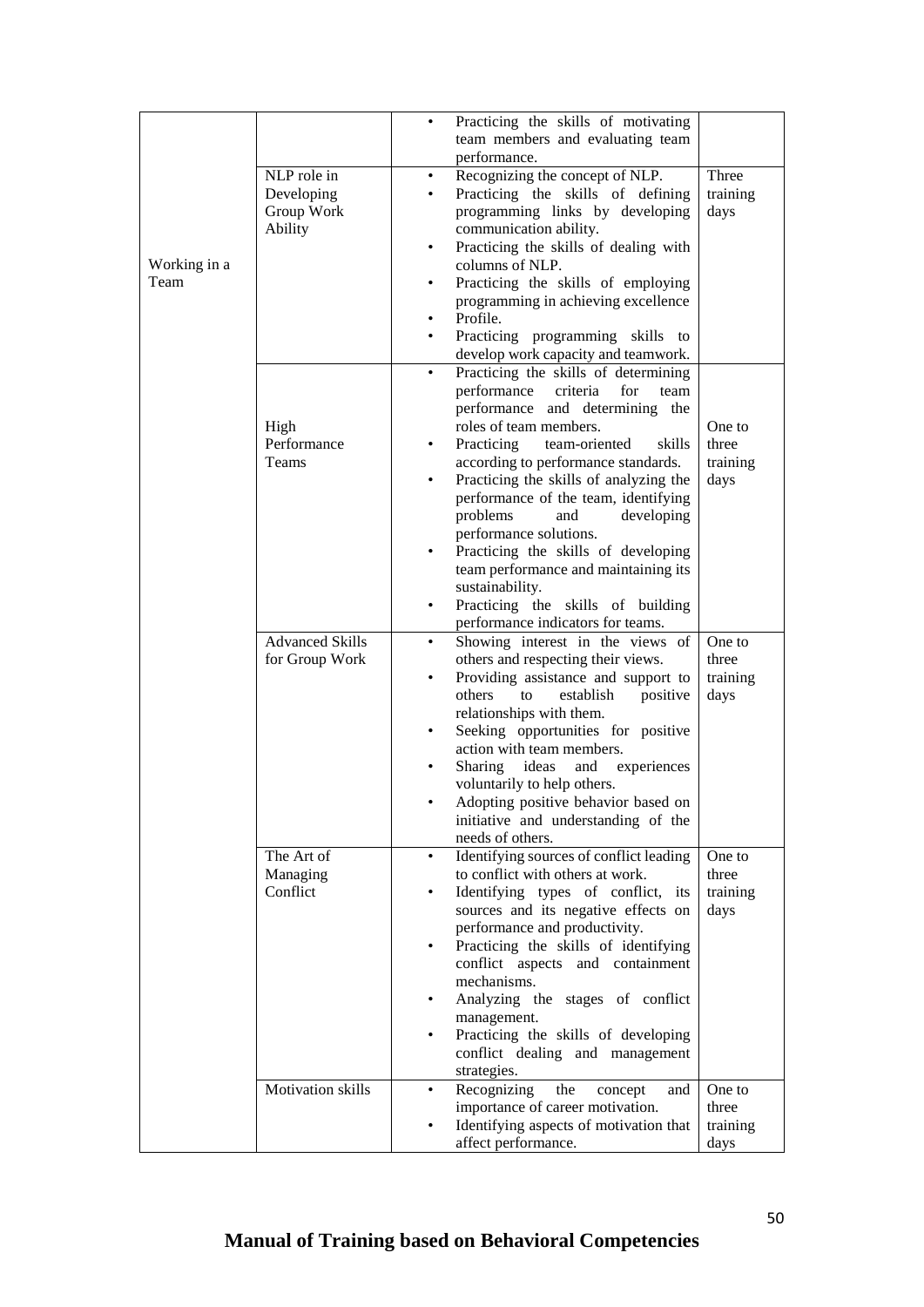| Identifying the impact of motivation<br>$\bullet$<br>on the behavior and thinking patterns<br>of others. |  |
|----------------------------------------------------------------------------------------------------------|--|
| Identifying the stimulus relationship<br>$\bullet$                                                       |  |
| stimulating motivation and<br>by<br>productivity.                                                        |  |
| Identifying types of stimulation and<br>$\bullet$<br>practicing the skills of using active               |  |
| stimulation methods.                                                                                     |  |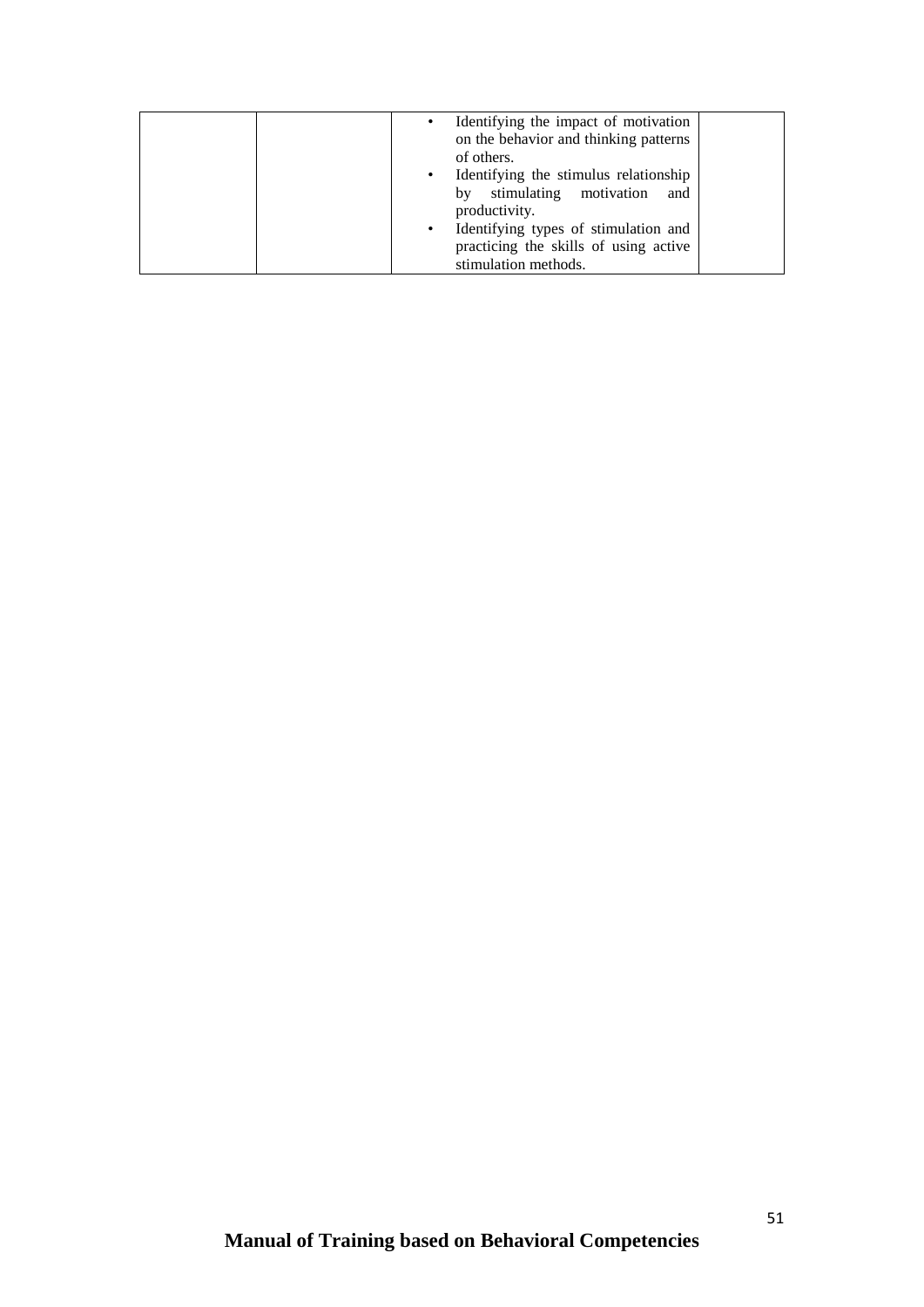#### **Group III**

## **PL2**

#### **Seventh and Eighth grades**

#### **PL1**

#### **Ninth and tenth grades**

The functions of this group according to the classification of the general framework of behavioral competencies in the federal government include functions that are similar in terms of the functional level. They are functions related to the implementation of decisions, plans and operational objectives. They are performing supportive and helping service activities, which harmonizes the training programs required for this category. The proposed programs are indicative and can be added or modified according to the nature and specificity of the work of the function or the federal authority.

| <b>Behavioral</b> | <b>Proposed</b>                               | Content of the proposed training programs                                                                                                                                                                                                                                                                                                                                                                                                                                                                                                                                                                                                                                                                 | <b>Period</b>                       |
|-------------------|-----------------------------------------------|-----------------------------------------------------------------------------------------------------------------------------------------------------------------------------------------------------------------------------------------------------------------------------------------------------------------------------------------------------------------------------------------------------------------------------------------------------------------------------------------------------------------------------------------------------------------------------------------------------------------------------------------------------------------------------------------------------------|-------------------------------------|
| competence        | training                                      |                                                                                                                                                                                                                                                                                                                                                                                                                                                                                                                                                                                                                                                                                                           |                                     |
|                   | programs                                      |                                                                                                                                                                                                                                                                                                                                                                                                                                                                                                                                                                                                                                                                                                           |                                     |
| Accountability    | Professional<br><b>Ethics Dev</b>             | Recognizing<br>the<br>importance<br>of<br>adopting professional behavior.<br>Identifying<br>the<br>components<br>of<br>professional<br>behavior<br>and<br>its<br>components.<br>Defining his own roles in maintaining<br>$\bullet$<br>professional behavior towards the<br>entity in which he works.<br>Practicing the skills of identifying the<br>$\bullet$<br>best professional behavior to keep<br>customers and colleagues and respect<br>their rights and service in the best<br>way.<br>Dealing<br>with<br>obstacles<br>the<br>to<br>$\bullet$<br>application of professional behavior,<br>avoiding<br>personal<br>judgment,<br>accepting the other opinion and<br>respecting the decisions of the | One to<br>three<br>training<br>days |
|                   | Dealing With<br>Civil Service<br>requirements | presidents<br>Recognizing<br>the<br>concept,<br>٠<br>requirements and duties of the public<br>service.<br>Recognizing the role of the public<br>٠<br>employee according to the laws and<br>regulations.<br>Practicing the skills of determining<br>$\bullet$<br>the functional roles of the public<br>employee.<br>Practicing the skills of defining<br>$\bullet$<br>functional values and translating them<br>into daily practice (integrity, honesty,<br>excellence,<br>neutrality,<br>economy,                                                                                                                                                                                                         | One to<br>three<br>training<br>days |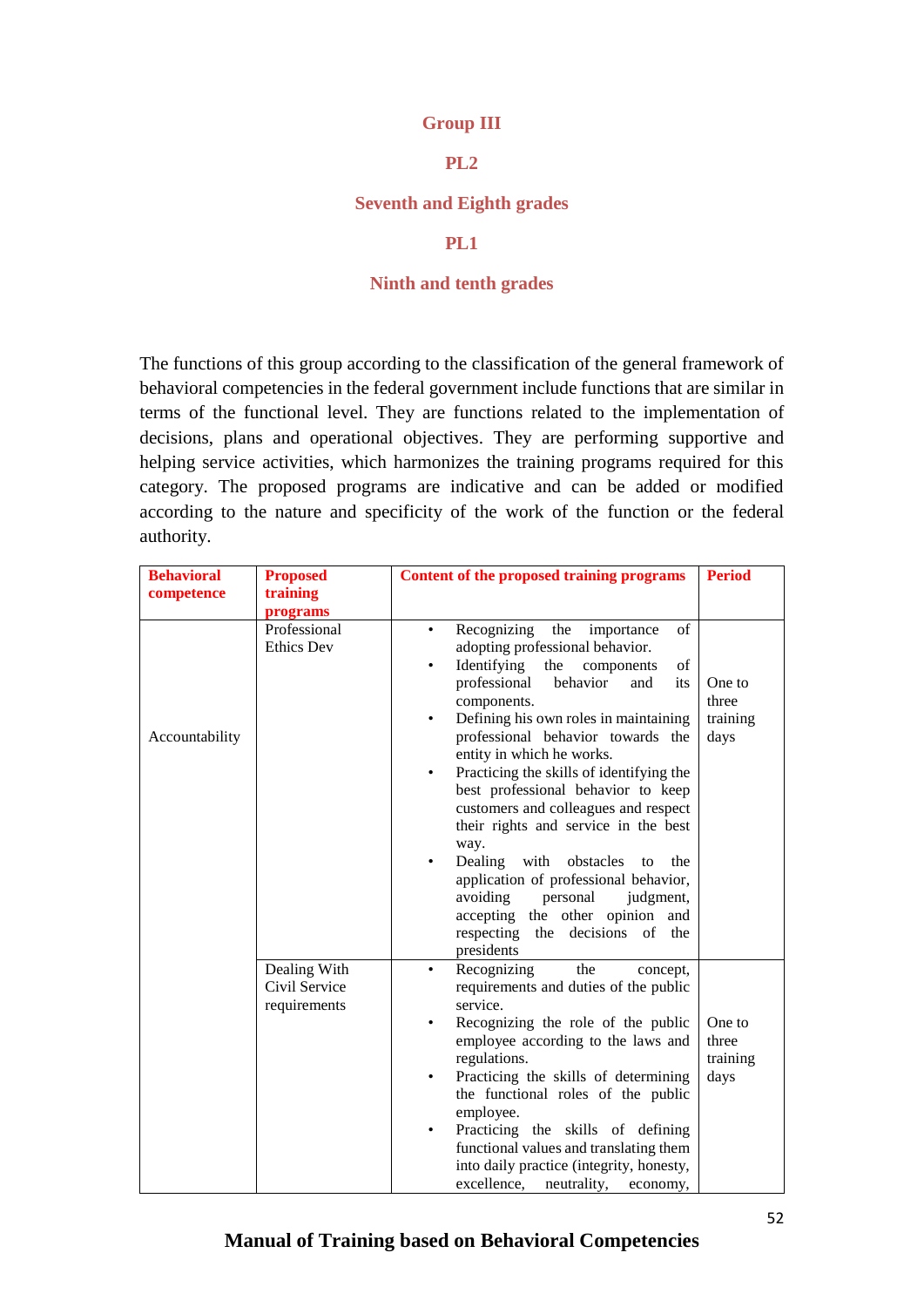|                                      |                                                  | transparency, diligence, efficiency,<br>justice, equality, leadership).<br>Promoting positive behavioral trends<br>to adopt best practices in self-<br>accountability and self-motivation to<br>meet public service requirements.                                                                                                                                                                                                                                                                                                                                                                                                                                                                                                          |                                     |
|--------------------------------------|--------------------------------------------------|--------------------------------------------------------------------------------------------------------------------------------------------------------------------------------------------------------------------------------------------------------------------------------------------------------------------------------------------------------------------------------------------------------------------------------------------------------------------------------------------------------------------------------------------------------------------------------------------------------------------------------------------------------------------------------------------------------------------------------------------|-------------------------------------|
| Managing<br>Resources<br>Effectively | Managing Time<br>& Dealing With<br><b>Stress</b> | Recognizing the importance of time<br>٠<br>and its management methods.<br>Practicing<br>skills<br>of<br>the<br>time<br>$\bullet$<br>constraints.<br>Practicing<br>the<br>skills<br>of<br>time<br>٠<br>management and developing personal<br>methods in his/her department.<br>Practicing the skills of identifying<br>$\bullet$<br>resources of stress in work, its causes<br>and effects.<br>Practicing<br>the<br>skills<br>οf<br>stress<br>management and minimizing their<br>negative effects.                                                                                                                                                                                                                                          | One to<br>three<br>training<br>days |
|                                      | Dealing With<br>Resources &<br>Properties        | Recognizing the concept of public<br>and the importance<br>money<br>of<br>preserving it.<br>Practicing the skills of determining<br>the property of the entity and its role<br>in preserving it.<br>Practicing the skills of determining<br>the methods of keeping the property<br>of the entity and dealing with it<br>carefully.<br>Recognizing<br>the<br>importance<br>οf<br>communication with stakeholders in<br>cases of damage to property of the<br>entity.<br>Promoting his/her orientation towards<br>directing others to the need to<br>preserve the property of the entity and<br>to reflect the positive image of others.                                                                                                     | One to<br>three<br>training<br>days |
| Focusing on<br>Results               | Setting Goals &<br>Plans<br>Distinguished        | Practicing the skills of preparing,<br>$\bullet$<br>writing and documenting work and<br>self-objectives.<br>Practicing the skills of converting<br>objectives<br>into<br>simplified<br>and<br>scheduled work plans.<br>Practicing the skills of coordinating<br>the activities of his/her work plan and<br>identifying them in a way that is<br>related to the objective of the work<br>and his/her personal goals.<br>Practicing the skills of following-up<br>٠<br>process, using models developed or<br>used by the agency.<br>Practicing the skills of dealing with<br>obstacles to work and self-obstacles<br>to reach the goals and achieve plans,<br>according to the specified criteria.<br>Recognizing<br>the<br>importance<br>of | Three<br>training<br>days<br>Three  |
|                                      | <b>Employee Skills</b>                           | determining<br>the<br>job<br>role<br>and<br>expectations of management.<br>Practicing the skills of identifying<br>his/her career goals and building                                                                                                                                                                                                                                                                                                                                                                                                                                                                                                                                                                                       | training<br>days                    |

# **Manual of Training based on Behavioral Competencies**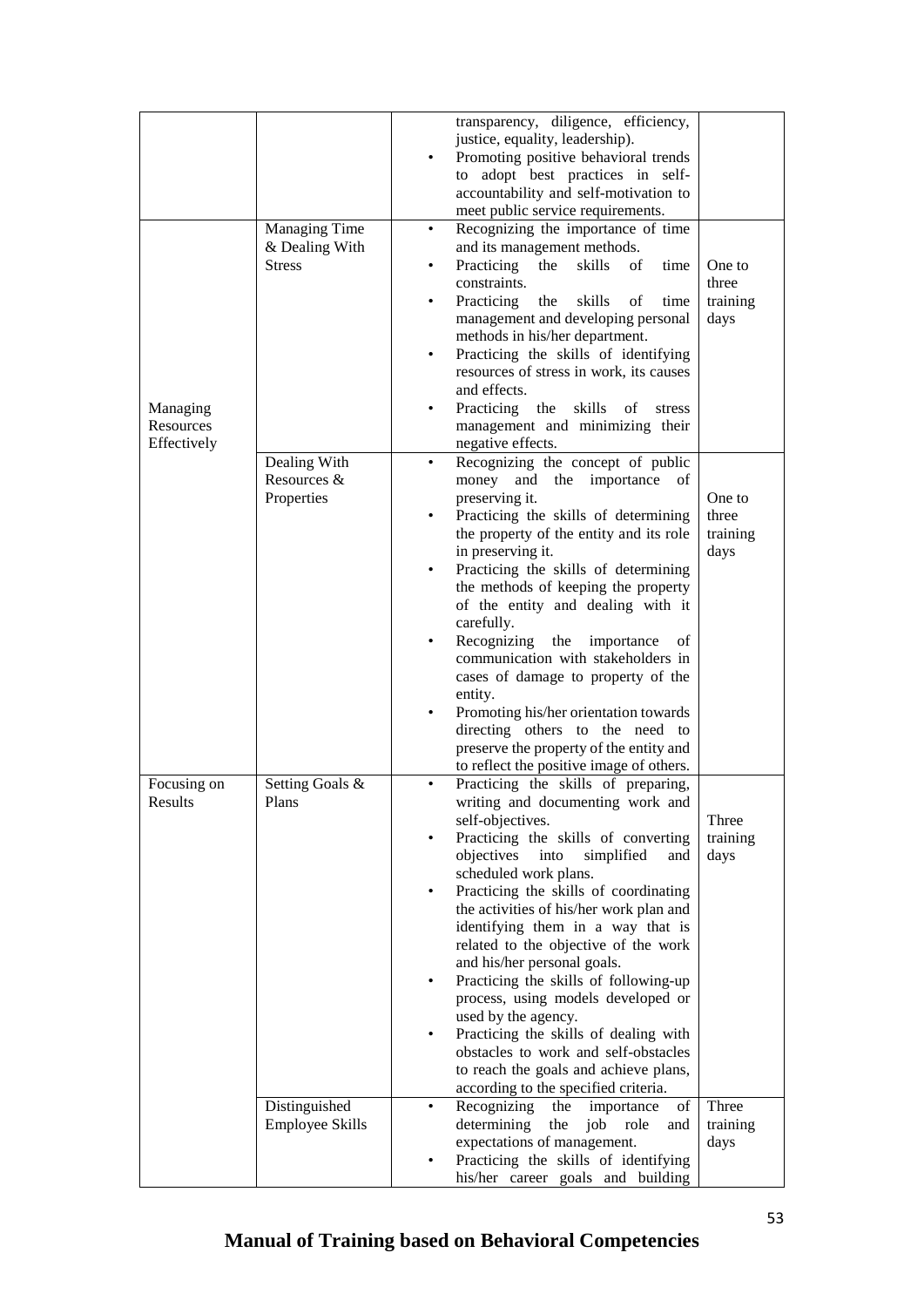|               |                         | his/her own standards of development               |          |
|---------------|-------------------------|----------------------------------------------------|----------|
|               |                         | and achievement.                                   |          |
|               |                         | Developing his/her own skills in<br>$\bullet$      |          |
|               |                         | following up the indicators of work                |          |
|               |                         | and achieving the expected results.                |          |
|               |                         | Practicing the skills of continuous<br>$\bullet$   |          |
|               |                         | improvement in performance and                     |          |
|               |                         | productivity.                                      |          |
|               |                         | Developing thinking skills in the<br>$\bullet$     |          |
|               |                         | priorities of work and ways to submit              |          |
|               |                         | proposals to develop his/her work.                 |          |
|               |                         |                                                    |          |
|               |                         | Recognizing<br>the<br>concept<br>$\bullet$<br>and  |          |
|               |                         | importance of customer service and                 |          |
|               |                         | its role in building the image of the              | One to   |
|               | <b>Customer Service</b> | institution.                                       | three    |
|               | Skills                  | Practicing the skills of determining               | training |
| Focusing on   |                         | the types of customers (internal and               | days     |
| Customer      |                         | external)<br>and<br>determining<br>the             |          |
| Services      |                         | requirements of providing<br>each                  |          |
|               |                         | service.                                           |          |
|               |                         | Practicing the skills of determining               |          |
|               |                         | customer expectations and sources of               |          |
|               |                         | their problems.                                    |          |
|               |                         | Practicing the skills of dealing<br>$\bullet$      |          |
|               |                         | directly with customers and how to                 |          |
|               |                         | meet their needs and find solutions to             |          |
|               |                         | their problems.                                    |          |
|               |                         | Practicing the skills of developing<br>$\bullet$   |          |
|               |                         | self-communication skills and the                  |          |
|               |                         | ability to deal with others in order to            |          |
|               |                         | serve customers and give a positive                |          |
|               |                         | impression.                                        |          |
|               | <b>Customer Service</b> | Practicing the skills of defining the<br>$\bullet$ |          |
|               | Distinguished           | practices and behavior<br>of the                   |          |
|               | Employee                | outstanding<br>service<br>customer                 | One to   |
|               |                         | employee.                                          | three    |
|               |                         | Determining the requirements for                   | training |
|               |                         | providing<br>outstanding<br>service                | days     |
|               |                         | (necessary information and models                  |          |
|               |                         | for customers).                                    |          |
|               |                         | Developing self-skills related<br>to               |          |
|               |                         | delivering initiatives to customers and            |          |
|               |                         | communicating<br>with<br>them<br>to                |          |
|               |                         | understand<br>their<br>needs<br>and                |          |
|               |                         | requirements.                                      |          |
|               |                         | Practicing the skills of solving<br>$\bullet$      |          |
|               |                         | customer problems and providing                    |          |
|               |                         | solutions within the scope of his/her              |          |
|               |                         | powers.                                            |          |
|               |                         | Practicing the skills of building<br>$\bullet$     |          |
|               |                         | networks of internal relations to                  |          |
|               |                         | facilitate the affairs and requirements            |          |
|               |                         | of customers and provide service to                |          |
|               |                         | them within the standards of speed,                |          |
|               |                         |                                                    |          |
|               |                         | accuracy and efficiency.                           |          |
| Communication | <b>Report Writing</b>   | Recognizing<br>the<br>concept<br>and<br>$\bullet$  |          |
| and           | skills                  | importance of reports and their types.             |          |
| Communication |                         | Practicing the skills of assessing                 | Three    |
| <b>Skills</b> |                         | his/her reporting capabilities.                    | training |
|               |                         |                                                    | days     |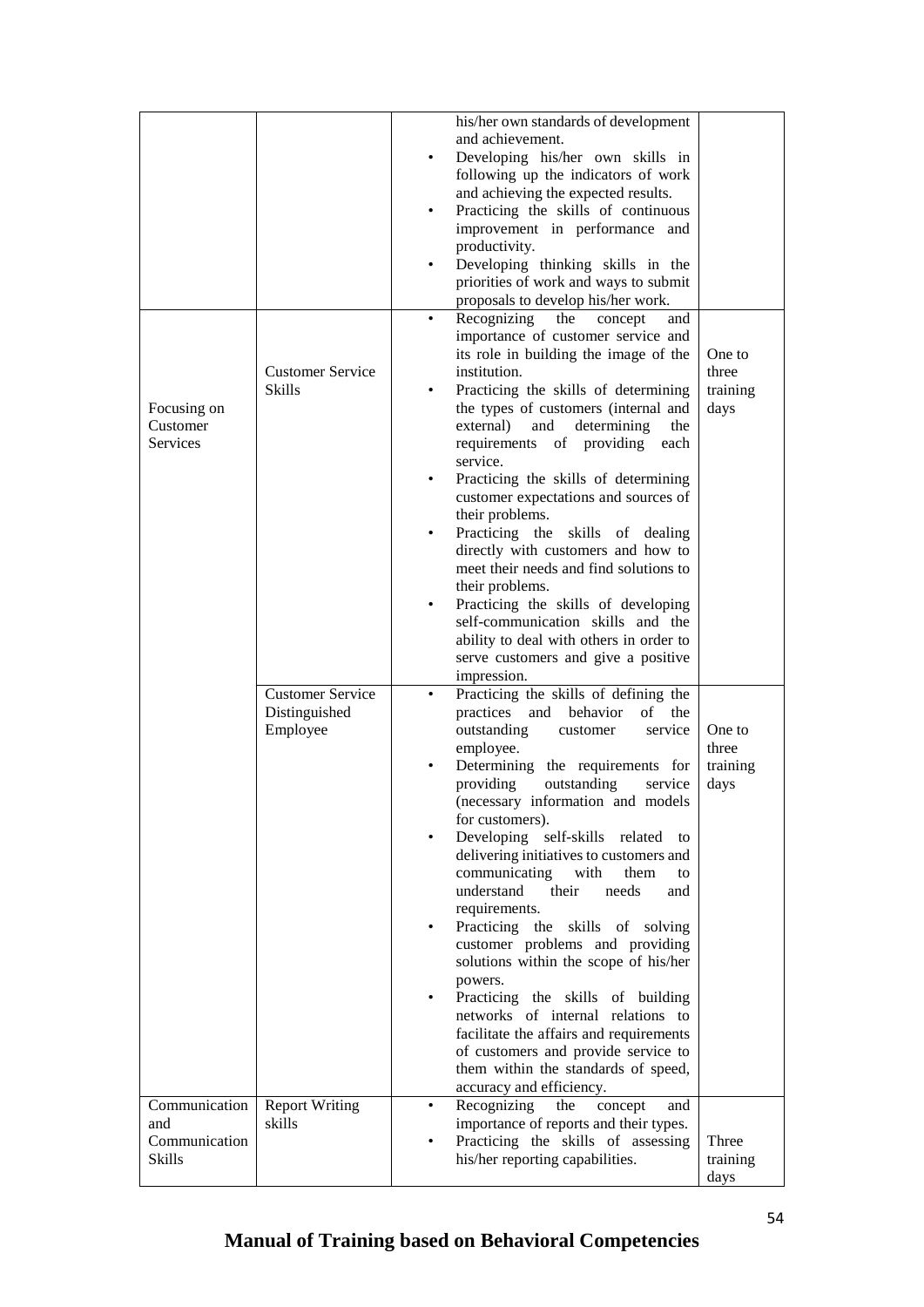|              |                       | ٠         | Practicing the skills of reporting in      |          |
|--------------|-----------------------|-----------|--------------------------------------------|----------|
|              |                       |           | terms of knowledge of their parts and      |          |
|              |                       |           | fulfillment of their formal<br>the         |          |
|              |                       |           |                                            |          |
|              |                       |           | requirements (order, punctuation, and      |          |
|              |                       |           | spelling) and their substantive terms      |          |
|              |                       |           | documentation,<br>(accuracy,               |          |
|              |                       |           | information).                              |          |
|              |                       | ٠         | Practicing the skills of building report   |          |
|              |                       |           | information<br>and<br>ensuring<br>its      |          |
|              |                       |           |                                            |          |
|              |                       |           | credibility and documentation.             |          |
|              |                       | ٠         | Practicing the skills of employing         |          |
|              |                       |           | advanced methods to display the            |          |
|              |                       |           | information of the reports.                |          |
|              | Communication         | $\bullet$ | Identifying<br>the<br>οf<br>importance     |          |
|              | <b>Skills</b>         |           | communication<br>the<br>in<br>work         |          |
|              |                       |           |                                            |          |
|              |                       |           | environment.                               | One to   |
|              |                       |           | Identifying<br>the<br>work<br>problems     | three    |
|              |                       |           | associated with the communication          | training |
|              |                       |           | process and their effectiveness.           | days     |
|              |                       |           | Practicing the skills of listening to      |          |
|              |                       |           | others effectively and developing          |          |
|              |                       |           | questioning skills that help to gain a     |          |
|              |                       |           |                                            |          |
|              |                       |           | better understanding.                      |          |
|              |                       | ٠         | Practicing self-expression skills and      |          |
|              |                       |           | communicate clearly and accurately         |          |
|              |                       |           | to convey information.                     |          |
|              |                       | ٠         | Practicing communication skills with       |          |
|              |                       |           | different behavior, thinking patterns,     |          |
|              |                       |           | and enhancing his/her positives.           |          |
|              | <b>Effective Team</b> |           |                                            |          |
| Working in a |                       | ٠         | Identifying the qualities of the team      |          |
| team         | Player                |           | member.                                    |          |
|              |                       |           | Analyzing and identifying problems         | One to   |
|              |                       |           | faced by team members.                     | three    |
|              |                       | $\bullet$ | Recognizing the behavioral patterns        | training |
|              |                       |           | of team members.                           | days     |
|              |                       | ٠         | Practicing the behavior of the active      |          |
|              |                       |           | team member.                               |          |
|              |                       |           |                                            |          |
|              |                       |           | Practice the skills of dealing with        |          |
|              |                       |           | team members.                              |          |
|              | Group Work            |           | Recognizing<br>the<br>οf<br>concept        |          |
|              | <b>Skills</b>         |           | teamwork.                                  |          |
|              |                       |           | Recognizing<br>the<br>importance<br>οf     | One to   |
|              |                       |           | teamwork and its benefits to<br>the        | three    |
|              |                       |           | organization and the individual.           | training |
|              |                       | ٠         | Identifying<br>individuals'<br>roles<br>in | days     |
|              |                       |           | promoting teamwork.                        |          |
|              |                       |           |                                            |          |
|              |                       |           | Acquiring<br>acceptance<br>skills<br>οf    |          |
|              |                       |           | teamwork members.                          |          |
|              |                       |           | Practicing the work skills within a        |          |
|              |                       |           | team and showing the spirit of             |          |
|              |                       |           | cooperation.                               |          |

# **WWW.fahr.gov.ae**